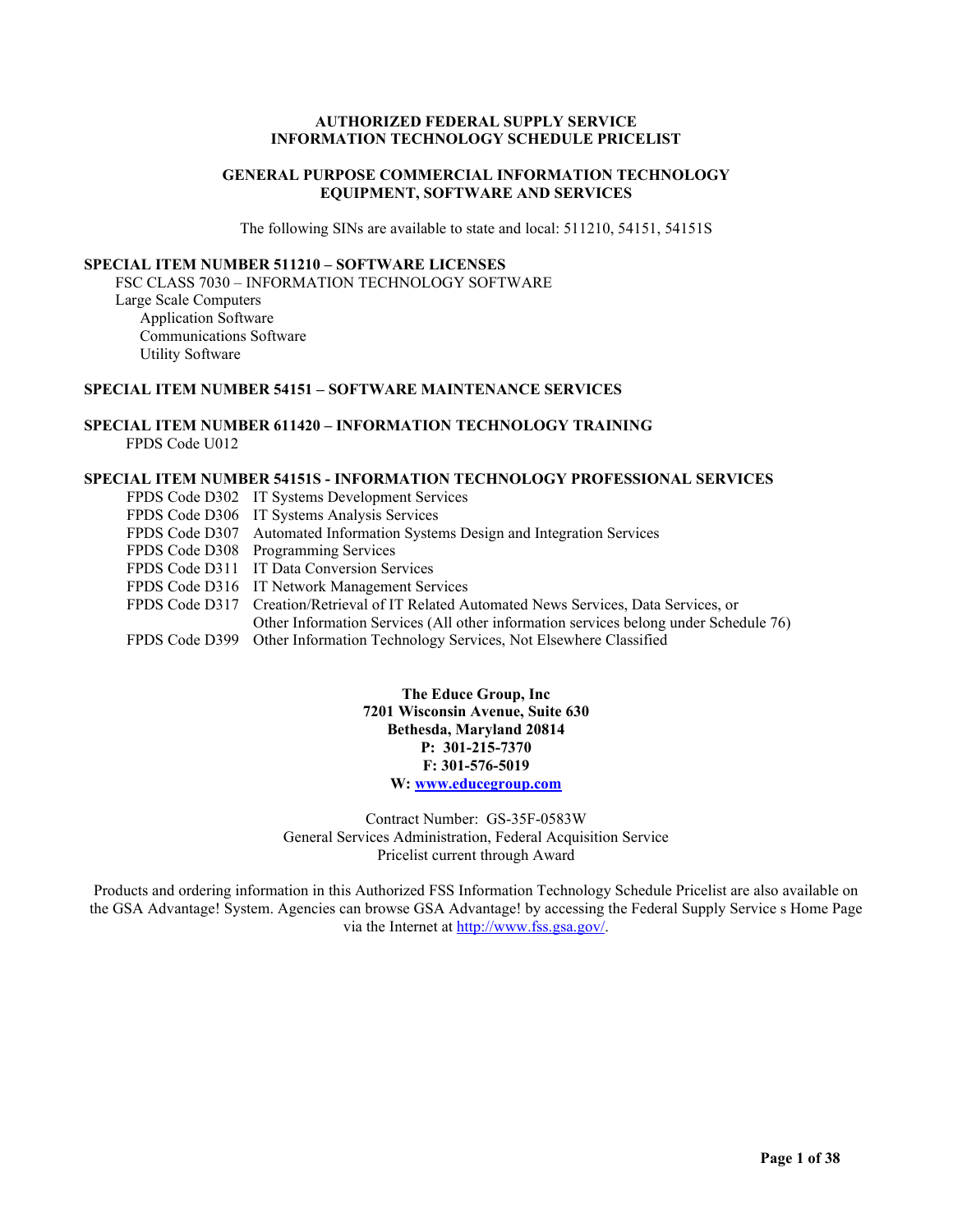# **AUTHORIZED INFORMATION TECHNOLOGY SCHEDULE PRICE LIST FEDERAL SUPPLY SERVICE**

# **TABLE OF CONTENTS**

|                                  | 1. INFORMATION FOR ORDERING ACTIVITIES APPLICABLE TO ALL<br><b>SPECIAL ITEM NUMBERS</b>                                                                                                         | 3  |
|----------------------------------|-------------------------------------------------------------------------------------------------------------------------------------------------------------------------------------------------|----|
| 2.                               | TERMS AND CONDITIONS APPLICABLE TO SOFTWARE LICENSES<br>(SPECIAL ITEM NUMBER 511210 AND MAINTENACE (SPECIAL ITEM NUMBER 54151) OF<br>GENERAL PURPOSE COMMERCIAL INFORMATION TECHNOLOGY SOFTWARE | 11 |
|                                  | 3. TERMS AND CONDITIONS APPLICABLE TO PURCHASE OF TRAINING COURSES<br>FOR GENERAL PURPOSE COMMERCIAL INFORMATION TECHNOLOGY EQUIPMENT<br>AND SOFTWARE (SPECIAL ITEM NUMBER 611420)              | 14 |
|                                  | 4. TERMS AND CONDITIONS APPLICABLE TO INFORMATION TECHNOLOGY (IT)<br>PROFESSIONAL SERVICES (SPECIAL ITEM NUMBER 54151S)                                                                         | 16 |
| 5 <sub>1</sub>                   | USA COMMITMENT TO PROMOTE SMALL BUSINESS PARTICIPATION<br>PROCUREMENT PROGRAMS                                                                                                                  | 20 |
| 6.                               | BEST VALUE BLANKET PURCHASE AGREEMENT FEDERAL SUPPLY SCHEDULE                                                                                                                                   | 21 |
| $7_{\scriptscriptstyle{\ddots}}$ | <b>BASIC GUIDELINES FOR USING "CONTRACTOR TEAM ARRANGEMENTS"</b>                                                                                                                                | 24 |
| 8.                               | Information Technology Labory Category / Service Descriptions                                                                                                                                   | 25 |
| 9.                               | Information Technology Labory Category / Service Prices                                                                                                                                         | 34 |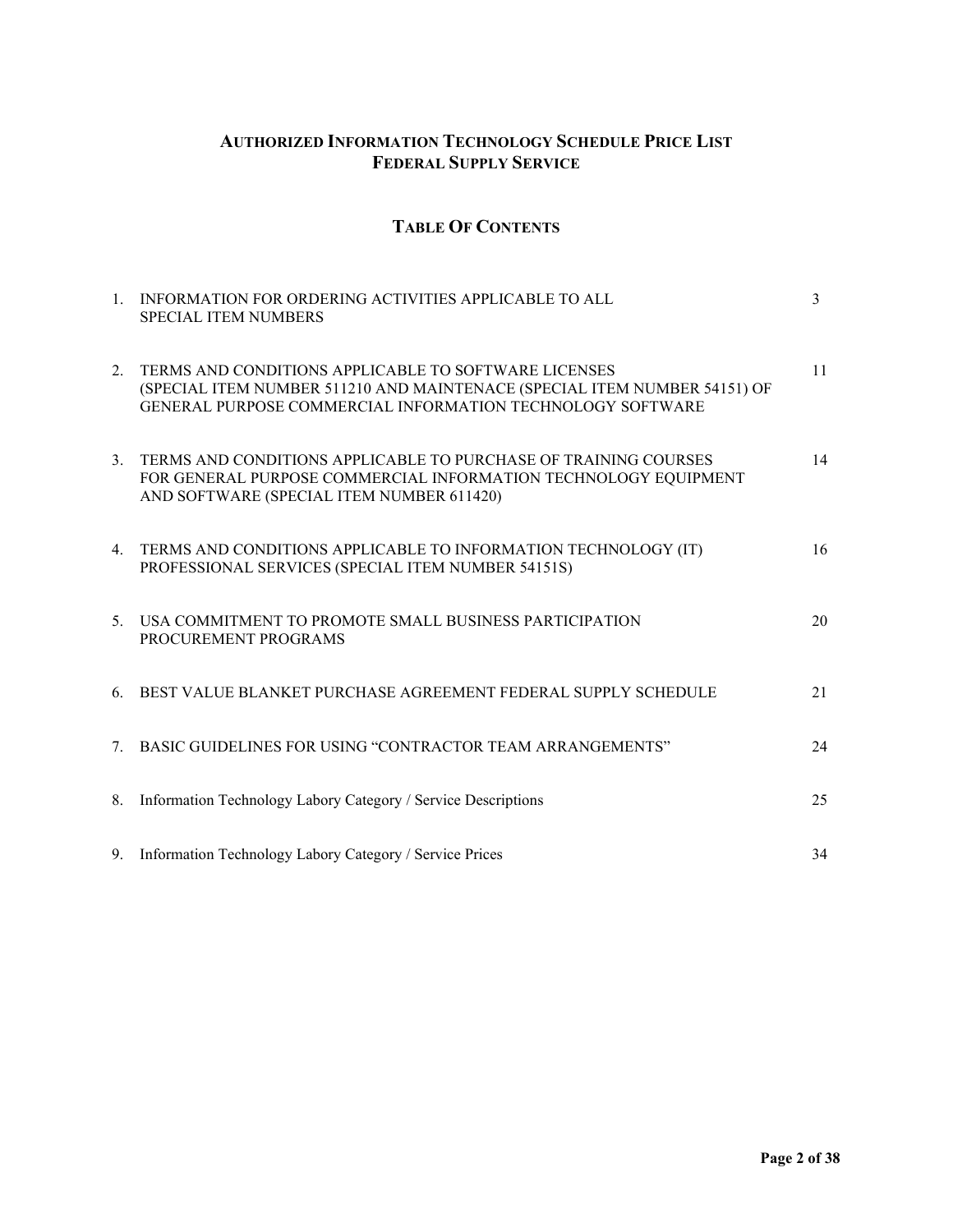# **INFORMATION FOR ORDERING ACTIVITIES APPLICABLE TO ALL SPECIAL ITEM NUMBERS**

## SPECIAL NOTICE TO AGENCIES: Small Business Participation

SBA strongly supports the participation of small business concerns in the Federal Acquisition Service. To enhance Small Business Participation SBA policy allows agencies to include in their procurement base and goals, the dollar value of orders expected to be placed against the Federal Supply Schedules, and to report accomplishments against these goals.

For orders exceeding the micropurchase threshold, FAR 8.404 requires agencies to consider the catalogs/pricelists of at least three schedule contractors or consider reasonably available information by using the GSA Advantage!™ on-line shopping service (www.gsaadvantage.gov). The catalogs/pricelists, GSA Advantage!<sup>™</sup> and the Federal Acquisition Service Home Page (www.gsa.gov/fas) contain information on a broad array of products and services offered by small business concerns.

This information should be used as a tool to assist ordering activities in meeting or exceeding established small business goals. It should also be used as a tool to assist in including small, small disadvantaged, and women-owned small businesses among those considered when selecting pricelists for a best value determination.

For orders exceeding the micropurchase threshold, customers are to give preference to small business concerns when two or more items at the same delivered price will satisfy their requirement.

## **1. GEOGRAPHIC SCOPE OF CONTRACT:**

*Domestic delivery* is delivery within the 48 contiguous states, Alaska, Hawaii, Puerto Rico, Washington, DC, and U.S. Territories. Domestic delivery also includes a port or consolidation point, within the aforementioned areas, for orders received from overseas activities.

*Overseas delivery* is delivery to points outside of the 48 contiguous states, Washington, DC, Alaska, Hawaii, Puerto Rico, and U.S. Territories.

Offerors are requested to check one of the following boxes:

- [] The Geographic Scope of Contract will be domestic and overseas delivery.
- [ ] The Geographic Scope of Contract will be overseas delivery only.<br>
[ X ] The Geographic Scope of Contract will be domestic delivery only.
- The Geographic Scope of Contract will be domestic delivery only.

For Special Item Number 132-53 Wireless Services ONLY, if awarded, list the limited geographic coverage area: \_\_\_\_\_\_\_\_\_\_\_\_\_\_\_\_\_\_\_\_\_\_\_\_\_\_\_\_\_\_\_\_\_\_\_\_\_\_\_\_\_\_\_\_\_\_\_\_\_\_\_\_\_\_\_\_\_\_\_\_\_\_\_\_\_\_\_\_\_\_\_\_\_\_\_\_\_\_\_\_\_\_\_\_\_\_\_\_\_\_

## **2. CONTRACTOR'S ORDERING ADDRESS AND PAYMENT INFORMATION:**

7201 Wisconsin Avenue, Suite 630

Bethesda, MD 20814

Contractor must accept the credit card for payments equal to or less than the micro-purchase for oral or written orders under this contract. The Contractor and the ordering agency may agree to use the credit card for dollar amounts over the micropurchase threshold (See GSAR 552.232-79 Payment by Credit Card). In addition, bank account information for wire transfer payments will be shown on the invoice.

The following telephone number(s) can be used by ordering activities to obtain technical and/or ordering assistance:

P: 301-215-7370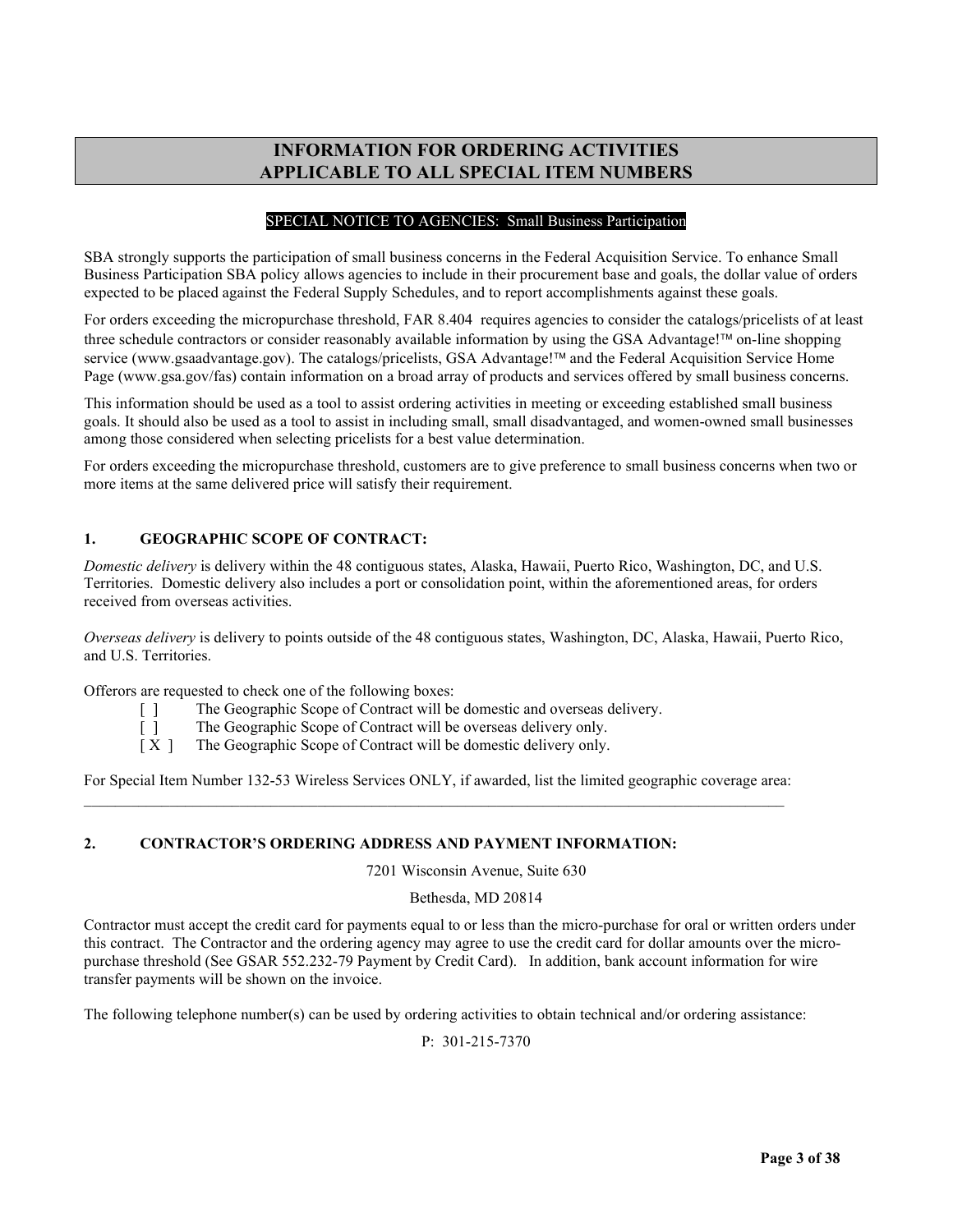## **3. LIABILITY FOR INJURY OR DAMAGE**

The Contractor shall not be liable for any injury to ordering activity personnel or damage to ordering activity property arising from the use of equipment maintained by the Contractor, unless such injury or damage is due to the fault or negligence of the **Contractor** 

## **4. STATISTICAL DATA FOR GOVERNMENT ORDERING OFFICE COMPLETION OF STANDARD FORM 279:**

Block 9: G. Order/Modification Under Federal Schedule Contract **Not Applicable** Block 16: Data Universal Numbering System (DUNS) Number: **139592013** Block 30: Type of Contractor: B

- A. Small Disadvantaged Business
- B. Other Small Business
- C. Large Business
- G. Other Nonprofit Organization
- L. Foreign Contractor

Block 31: Woman-Owned Small Business - NO Block 37: Contractor's Taxpayer Identification Number (TIN): 43-2021803 Block 40: Veteran Owned Small Business (VOSB): NO\_\_\_

4a. CAGE Code: 58SC3

4b. Contractor has registered with the Central Contractor Registration Database.

## **5. FOB DESTINATION**

## **6. DELIVERY SCHEDULE**

a. TIME OF DELIVERY: The Contractor shall deliver to destination within the number of calendar days after receipt of order (ARO), as set forth below:

| Special Item Number | Delivery Time (Days ARO) |
|---------------------|--------------------------|
| 511210              | 30                       |
| 54151               | 30                       |
| 611420              | TBD at Task Order Level  |
| 54151S              | TBD at Task Order Level  |
|                     |                          |

c. i. SIN 132-54 and SIN 132-55, ACCELERATED SERVICE DELIVERY (7 calendar days or less): the time required for COMSATCOM services to be available after order award. Under Accelerated Service Task Orders, service acceptance

b. URGENT REQUIREMENTS: When the Federal Supply Schedule contract delivery period does not meet the bona fide urgent delivery requirements of an ordering activity, ordering activities are encouraged, if time permits, to contact the Contractor for the purpose of obtaining accelerated delivery. The Contractor shall reply to the inquiry within 3 workdays after receipt. (Telephonic replies shall be confirmed by the Contractor in writing.) If the Contractor offers an accelerated delivery time acceptable to the ordering activity, any order(s) placed pursuant to the agreed upon accelerated delivery time frame shall be delivered within this shorter delivery time and in accordance with all other terms and conditions of the contract.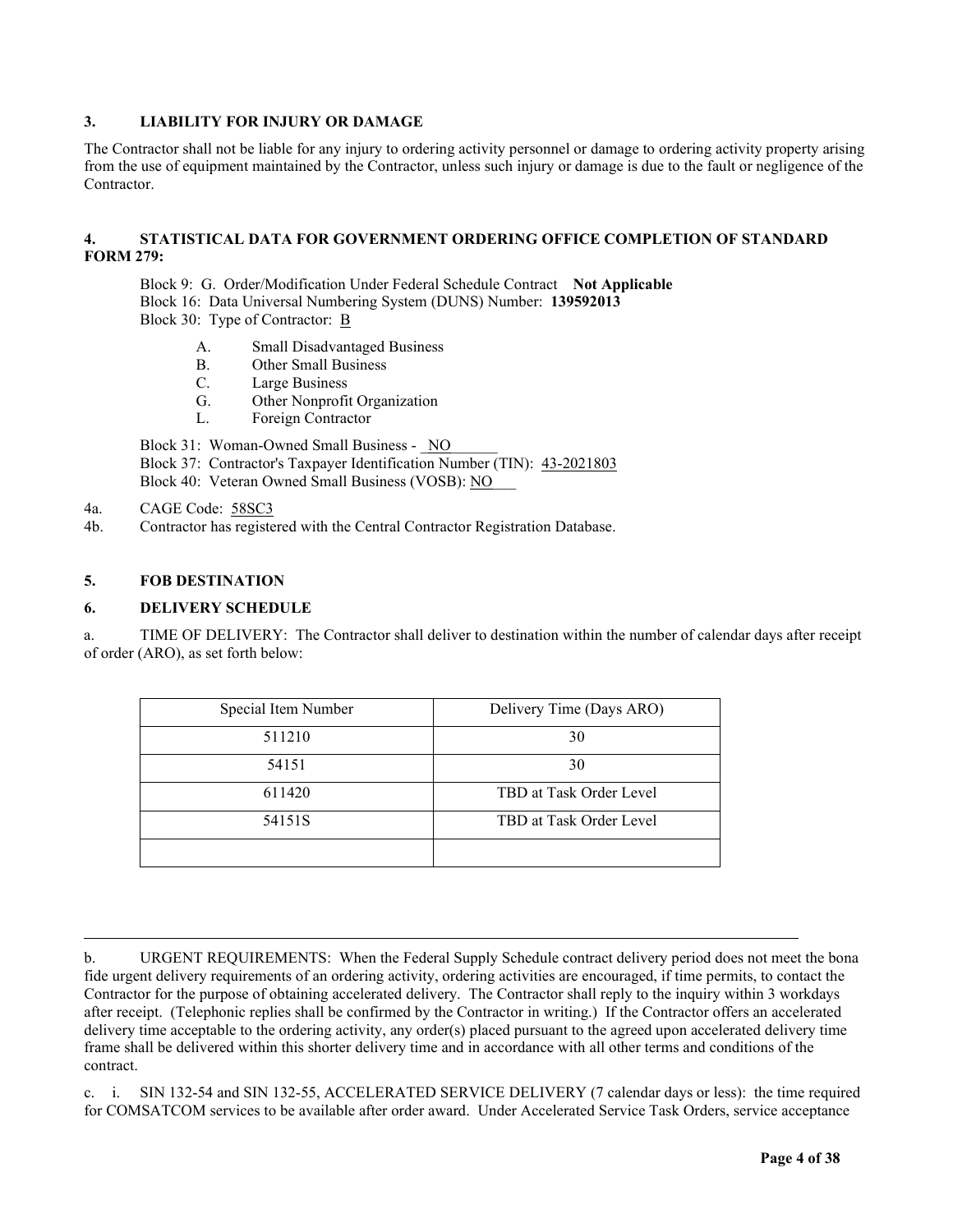testing, unless otherwise required by the satellite provider or host nation, shall be deferred until Ordering Activity operations permit.

ii. SIN 132-54 and SIN 132-55, TIME-CRITICAL DELIVERY (4 hours or less): the time required for COMSATCOM services to be available after order award. Under Time-Critical Task Orders, service acceptance testing unless otherwise required by the satellite provider or host nation shall be deferred until Ordering Activity operations permit. Time-Critical Delivery shall be predicated on the availability of COMSATCOM transponded capacity (contracted bandwidth and power, pre-arranged Host Nation Agreements, frequency clearance) or COMSATCOM subscription services (bandwidth, terminals, network resources, etc.).

iii. For SIN 132-54 and SIN 132-55, EXTENDED SERVICE DELIVERY TIMES: the time required under extenuating circumstances for COMSATCOM services to be available after order award. Such extenuating circumstances may include extended time required for host nation agreements or landing rights, or other time intensive service delivery requirements as defined in the individual requirement. Any such extended delivery times will be negotiated between the Ordering Activity and Contractor.

**7. DISCOUNTS:** Prices shown are NET Prices; Basic Discounts have been deducted. Please see price list.

- a. Prompt Payment: net 30 days
- b. Quantity: None
- c. Dollar Volume: None
- d. Government Educational Institutions: same basic discount
- e. Other: None

### **8. TRADE AGREEMENTS ACT OF 1979, as amended:**

All items are U.S. made end products, designated country end products, Caribbean Basin country end products, Canadian end products, or Mexican end products as defined in the Trade Agreements Act of 1979, as amended.

## **9. STATEMENT CONCERNING AVAILABILITY OF EXPORT PACKING:**

Export Packing is not available on this contract.

**10. Small Requirements:** The minimum dollar value of orders to be issued is \$100.00

#### **11. MAXIMUM ORDER (All dollar amounts are exclusive of any discount for prompt payment.)**

a. The Maximum Order value for the following Special Item Numbers (SINs) is \$500,000:

Special Item Number 511210 –Software Licenses Special Item Number 54151 – Software Maintenance Special Item Number 54151S – Information Technology Professional Services

b. The Maximum Order value for the following Special Item Numbers (SINs) is \$25,000:

Special Item Number 611420 – Training Courses

## **12. ORDERING PROCEDURES FOR FEDERAL SUPPLY SCHEDULE CONTRACTS**

Ordering activities shall use the ordering procedures of Federal Acquisition Regulation (FAR) 8.405 when placing an order or establishing a BPA for supplies or services. These procedures apply to all schedules.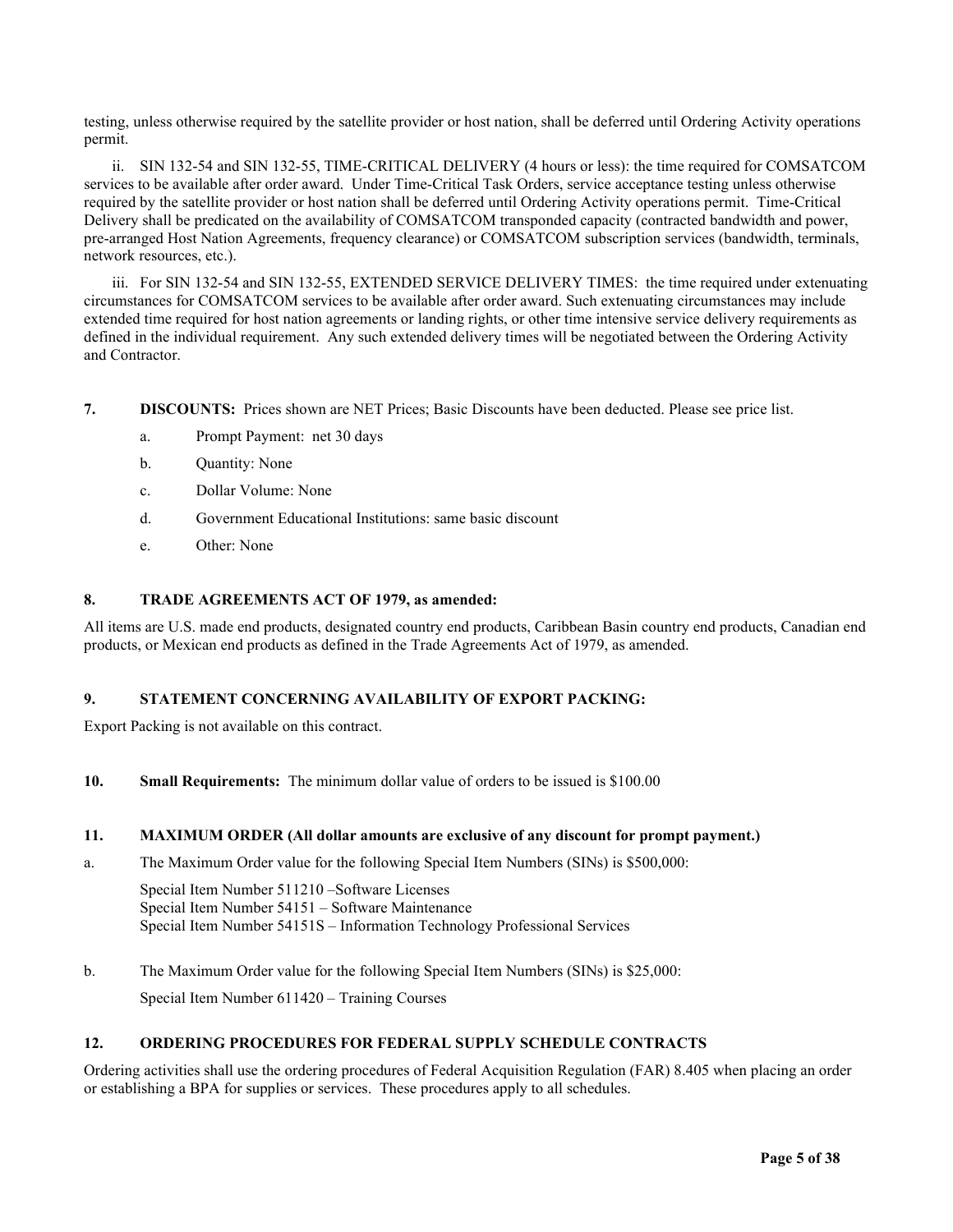- a. FAR 8.405-1 Ordering procedures for supplies, and services not requiring a statement of work.
- b. FAR 8.405-2 Ordering procedures for services requiring a statement of work.

## **13. FEDERAL INFORMATION TECHNOLOGY/TELECOMMUNICATION STANDARDS**

**REQUIREMENTS:** ordering activities acquiring products from this Schedule must comply with the provisions of the Federal Standards Program, as appropriate (reference: NIST Federal Standards Index). Inquiries to determine whether or not specific products listed herein comply with Federal Information Processing Standards (FIPS) or Federal Telecommunication Standards (FED-STDS), which are cited by ordering activities, shall be responded to promptly by the Contractor.

## **13.1 FEDERAL INFORMATION PROCESSING STANDARDS PUBLICATIONS (FIPS PUBS):** Information Technology products under this Schedule that do not conform to Federal Information Processing Standards (FIPS) should not be acquired unless a waiver has been granted in accordance with the applicable "FIPS Publication." Federal Information Processing Standards Publications (FIPS PUBS) are issued by the U.S. Department of Commerce, National Institute of Standards and Technology (NIST), pursuant to National Security Act. Information concerning their availability and applicability should be obtained from the National Technical Information Service (NTIS), 5285 Port Royal Road, Springfield, Virginia 22161. FIPS PUBS include voluntary standards when these are adopted for Federal use. Individual orders for FIPS PUBS should be referred to the NTIS Sales Office, and orders for subscription service should be referred to the NTIS Subscription Officer, both at the above address, or telephone number (703) 487-4650.

**13.2 FEDERAL TELECOMMUNICATION STANDARDS (FED-STDS):** Telecommunication products under this Schedule that do not conform to Federal Telecommunication Standards (FED-STDS) should not be acquired unless a waiver has been granted in accordance with the applicable "FED-STD." Federal Telecommunication Standards are issued by the U.S. Department of Commerce, National Institute of Standards and Technology (NIST), pursuant to National Security Act. Ordering information and information concerning the availability of FED-STDS should be obtained from the GSA, Federal Acquisition Service, Specification Section, 470 East L'Enfant Plaza, Suite 8100, SW, Washington, DC 20407, telephone number (202)619-8925. Please include a self-addressed mailing label when requesting information by mail. Information concerning their applicability can be obtained by writing or calling the U.S. Department of Commerce, National Institute of Standards and Technology, Gaithersburg, MD 20899, telephone number (301)975-2833.

## **14. CONTRACTOR TASKS / SPECIAL REQUIREMENTS (C-FSS-370) (NOV 2003)**

- (a) Security Clearances: The Contractor may be required to obtain/possess varying levels of security clearances in the performance of orders issued under this contract. All costs associated with obtaining/possessing such security clearances should be factored into the price offered under the Multiple Award Schedule.
- (b) Travel: The Contractor may be required to travel in performance of orders issued under this contract. Allowable travel and per diem charges are governed by Pub .L. 99-234 and FAR Part 31, and are reimbursable by the ordering agency or can be priced as a fixed price item on orders placed under the Multiple Award Schedule. Travel in performance of a task order will only be reimbursable to the extent authorized by the ordering agency. The Industrial Funding Fee does NOT apply to travel and per diem charges.
- (c) Certifications, Licenses and Accreditations: As a commercial practice, the Contractor may be required to obtain/possess any variety of certifications, licenses and accreditations for specific FSC/service code classifications offered. All costs associated with obtaining/ possessing such certifications, licenses and accreditations should be factored into the price offered under the Multiple Award Schedule program.
- (d) Insurance: As a commercial practice, the Contractor may be required to obtain/possess insurance coverage for specific FSC/service code classifications offered. All costs associated with obtaining/possessing such insurance should be factored into the price offered under the Multiple Award Schedule program.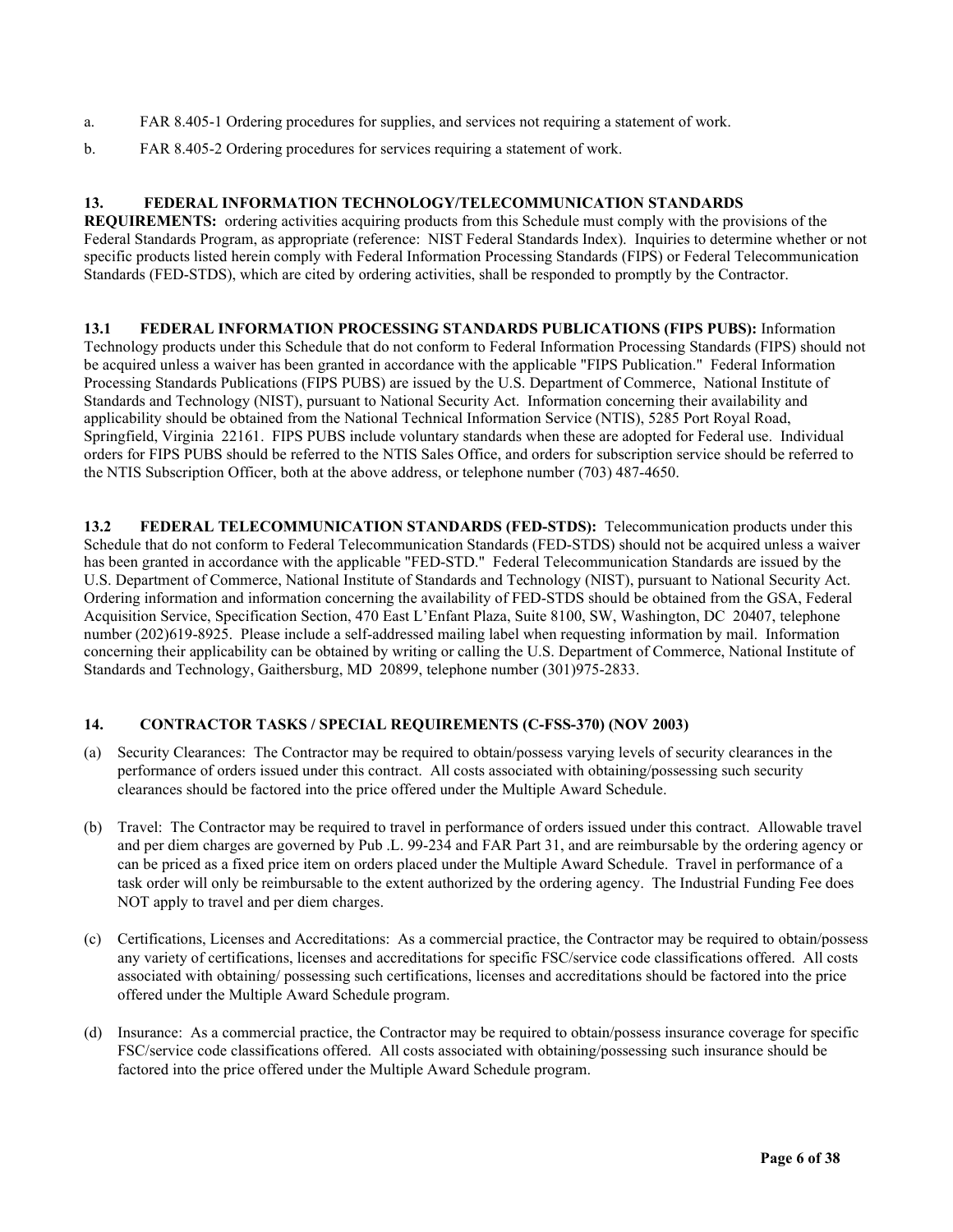- (e) Personnel: The Contractor may be required to provide key personnel, resumes or skill category descriptions in the performance of orders issued under this contract. Ordering activities may require agency approval of additions or replacements to key personnel.
- (f) Organizational Conflicts of Interest: Where there may be an organizational conflict of interest as determined by the ordering agency, the Contractor's participation in such order may be restricted in accordance with FAR Part 9.5.
- (g) Documentation/Standards: The Contractor may be requested to provide products or services in accordance with rules, regulations, OMB orders, standards and documentation as specified by the agency's order.
- (h) Data/Deliverable Requirements: Any required data/deliverables at the ordering level will be as specified or negotiated in the agency's order.
- (i) Government-Furnished Property: As specified by the agency's order, the Government may provide property, equipment, materials or resources as necessary.
- (j) Availability of Funds: Many Government agencies' operating funds are appropriated for a specific fiscal year. Funds may not be presently available for any orders placed under the contract or any option year. The Government's obligation on orders placed under this contract is contingent upon the availability of appropriated funds from which payment for ordering purposes can be made. No legal liability on the part of the Government for any payment may arise until funds are available to the ordering Contracting Officer.
- (k) Overtime: For professional services, the labor rates in the Schedule should not vary by virtue of the Contractor having worked overtime. For services applicable to the Service Contract Act (as identified in the Schedule), the labor rates in the Schedule will vary as governed by labor laws (usually assessed a time and a half of the labor rate).

**15. CONTRACT ADMINISTRATION FOR ORDERING ACTIVITIES:** Any ordering activity, with respect to any one or more delivery orders placed by it under this contract, may exercise the same rights of termination as might the GSA Contracting Officer under provisions of FAR 52.212-4, paragraphs (l) Termination for the ordering activity's convenience, and (m) Termination for Cause (See 52.212-4)

## **16. GSA ADVANTAGE!**

GSA Advantage! is an on-line, interactive electronic information and ordering system that provides on-line access to vendors' schedule prices with ordering information. GSA Advantage! will allow the user to perform various searches across all contracts including, but not limited to:

- (1) Manufacturer;
- (2) Manufacturer's Part Number; and
- (3) Product categories.

Agencies can browse GSA Advantage! by accessing the Internet World Wide Web utilizing a browser (ex.: NetScape). The Internet address is http://www.gsaadvantage.gov

## **17. PURCHASE OF OPEN MARKET ITEMS**

NOTE: Open Market Items are also known as incidental items, noncontract items, non-Schedule items, and items not on a Federal Supply Schedule contract. ODCs (Other Direct Costs) are not part of this contract and should be treated as open market purchases. Ordering Activities procuring open market items must follow FAR 8.402(f).

For administrative convenience, an ordering activity contracting officer may add items not on the Federal Supply Multiple Award Schedule (MAS) -- referred to as open market items -- to a Federal Supply Schedule blanket purchase agreement (BPA) or an individual task or delivery order, **only if**-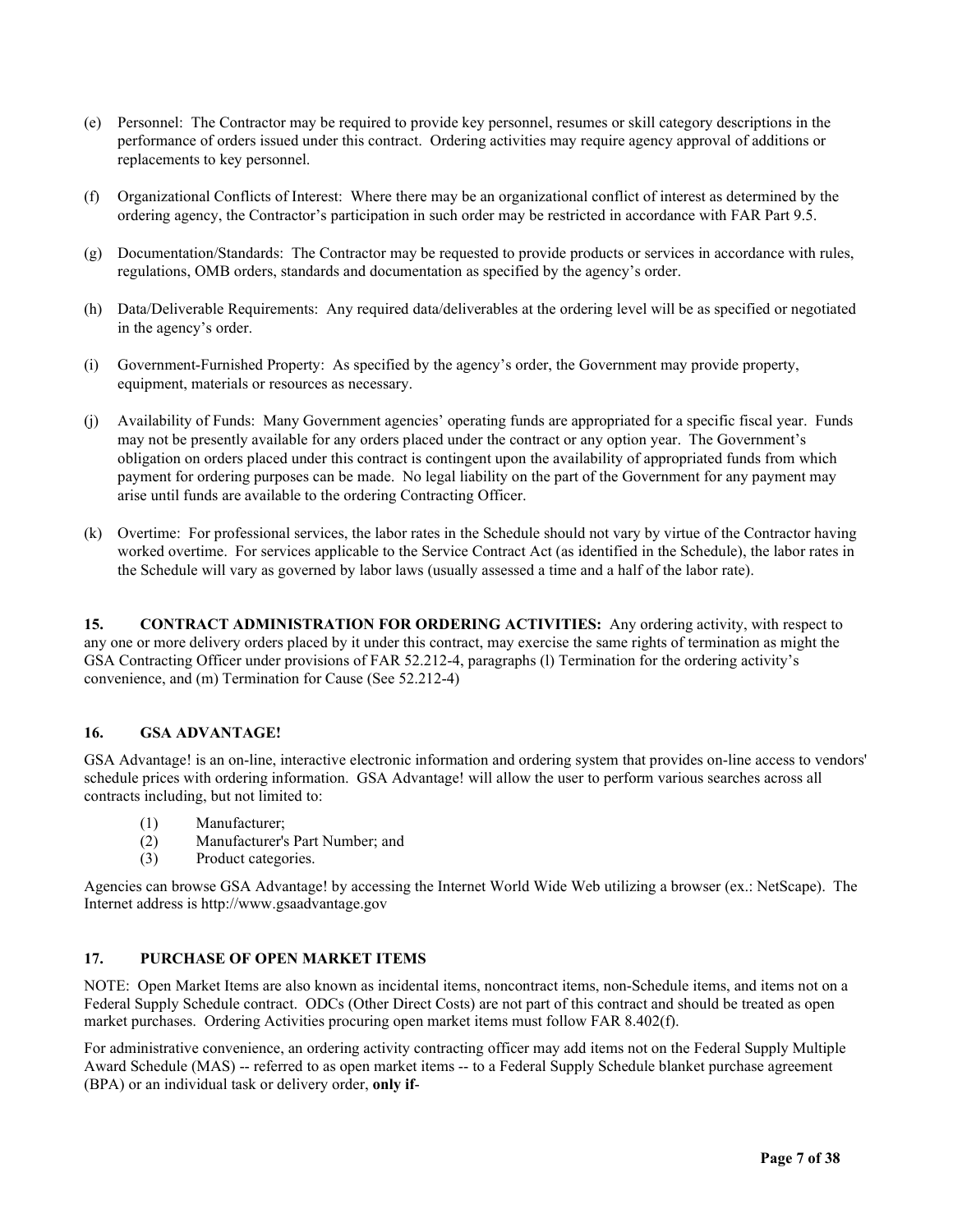(1) All applicable acquisition regulations pertaining to the purchase of the items not on the Federal Supply Schedule have been followed (e.g., publicizing (Part 5), competition requirements (Part 6), acquisition of commercial items (Part 12), contracting methods (Parts 13, 14, and 15), and small business programs (Part 19));

(2) The ordering activity contracting officer has determined the price for the items not on the Federal Supply Schedule is fair and reasonable;

- (3) The items are clearly labeled on the order as items not on the Federal Supply Schedule; and
- (4) All clauses applicable to items not on the Federal Supply Schedule are included in the order.

## **18. CONTRACTOR COMMITMENTS, WARRANTIES AND REPRESENTATIONS**

a. For the purpose of this contract, commitments, warranties and representations include, in addition to those agreed to for the entire schedule contract:

(1) Time of delivery/installation quotations for individual orders;

(2) Technical representations and/or warranties of products concerning performance, total system performance and/or configuration, physical, design and/or functional characteristics and capabilities of a product/equipment/ service/software package submitted in response to requirements which result in orders under this schedule contract.

(3) Any representations and/or warranties concerning the products made in any literature, description, drawings and/or specifications furnished by the Contractor.

b. The above is not intended to encompass items not currently covered by the GSA Schedule contract.

## **19. OVERSEAS ACTIVITIES**

The terms and conditions of this contract shall apply to all orders for installation, maintenance and repair of equipment in areas listed in the pricelist outside the 48 contiguous states and the District of Columbia, except as indicated below:

#### Not Applicable

Upon request of the Contractor, the ordering activity may provide the Contractor with logistics support, as available, in accordance with all applicable ordering activity regulations. Such ordering activity support will be provided on a reimbursable basis, and will only be provided to the Contractor's technical personnel whose services are exclusively required for the fulfillment of the terms and conditions of this contract.

#### **20. BLANKET PURCHASE AGREEMENTS (BPAs)**

The use of BPAs under any schedule contract to fill repetitive needs for supplies or services is allowable. BPAs may be established with one or more schedule contractors. The number of BPAs to be established is within the discretion of the ordering activity establishing the BPA and should be based on a strategy that is expected to maximize the effectiveness of the BPA(s). Ordering activities shall follow FAR 8.405-3 when creating and implementing BPA(s).

#### **21. CONTRACTOR TEAM ARRANGEMENTS**

Contractors participating in contractor team arrangements must abide by all terms and conditions of their respective contracts. This includes compliance with Clauses 552.238-74, Industrial Funding Fee and Sales Reporting, i.e., each contractor (team member) must report sales and remit the IFF for all products and services provided under its individual contract.

## **22. INSTALLATION, DEINSTALLATION, REINSTALLATION**

The Davis-Bacon Act (40 U.S.C. 276a-276a-7) provides that contracts in excess of \$2,000 to which the United States or the District of Columbia is a party for construction, alteration, or repair (including painting and decorating) of public buildings or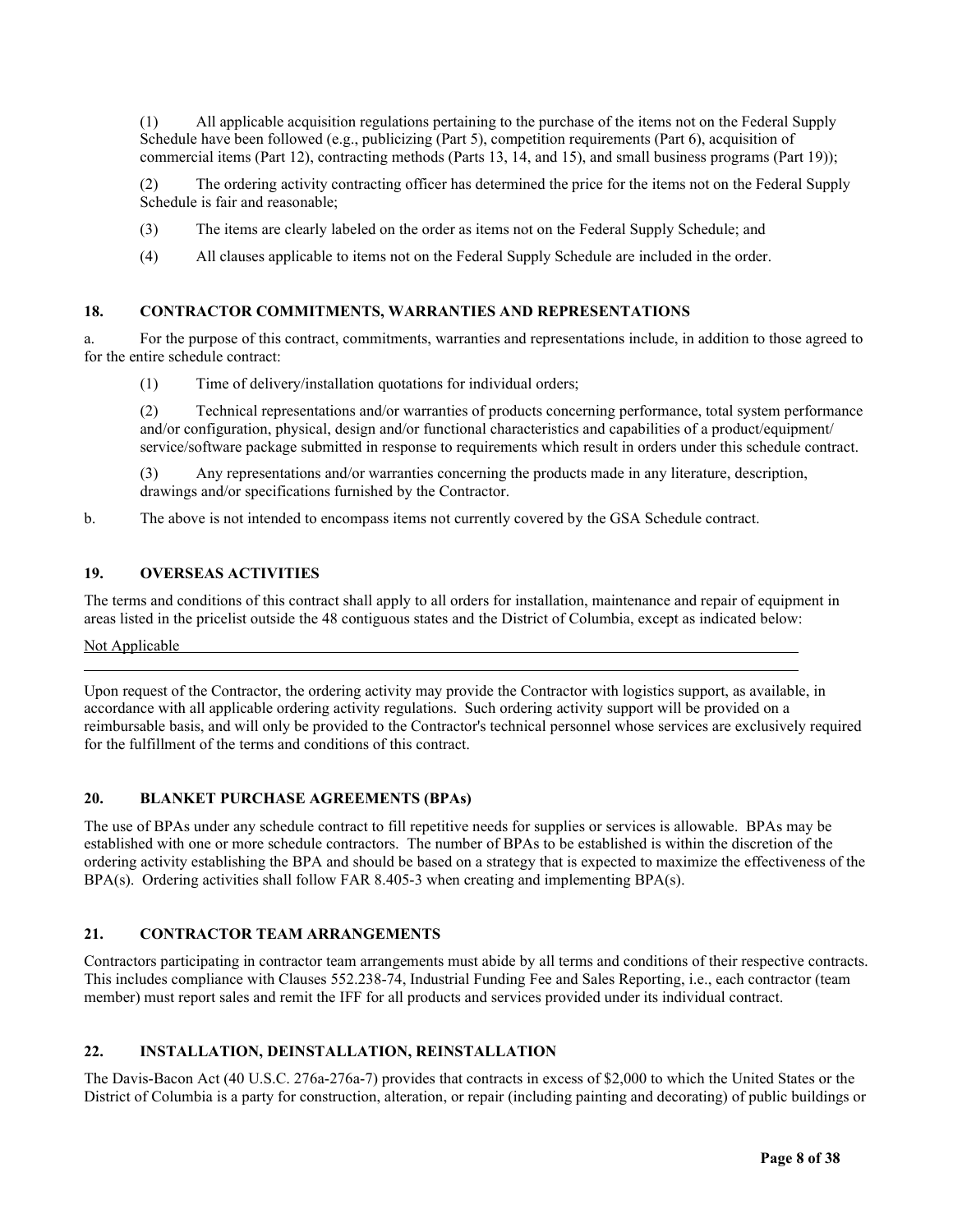public works with the United States, shall contain a clause that no laborer or mechanic employed directly upon the site of the work shall received less than the prevailing wage rates as determined by the Secretary of Labor. The requirements of the Davis-Bacon Act do not apply if the construction work is incidental to the furnishing of supplies, equipment, or services. For example, the requirements do not apply to simple installation or alteration of a public building or public work that is incidental to furnishing supplies or equipment under a supply contract. However, if the construction, alteration or repair is segregable and exceeds \$2,000, then the requirements of the Davis-Bacon Act applies.

The ordering activity issuing the task order against this contract will be responsible for proper administration and enforcement of the Federal labor standards covered by the Davis-Bacon Act. The proper Davis-Bacon wage determination will be issued by the ordering activity at the time a request for quotations is made for applicable construction classified installation, deinstallation, and reinstallation services under SIN 132-8 or 132-9.

## **23. SECTION 508 COMPLIANCE.**

If applicable, Section 508 compliance information on the supplies and services in this contract are available in Electronic and Information Technology (EIT) at the following:

## **http://www.educegroup.com**

The EIT standard can be found at: www.Section508.gov/.

## **24. PRIME CONTRACTOR ORDERING FROM FEDERAL SUPPLY SCHEDULES.**

Prime Contractors (on cost reimbursement contracts) placing orders under Federal Supply Schedules, on behalf of an ordering activity, shall follow the terms of the applicable schedule and authorization and include with each order –

(a) A copy of the authorization from the ordering activity with whom the contractor has the prime contract (unless a copy was previously furnished to the Federal Supply Schedule contractor); and

(b) The following statement:

This order is placed under written authorization from dated The event of any inconsistency between the terms and conditions of this order and those of your Federal Supply Schedule contract, the latter will govern.

## **25. INSURANCE—WORK ON A GOVERNMENT INSTALLATION (JAN 1997)(FAR 52.228-5)**

(a) The Contractor shall, at its own expense, provide and maintain during the entire performance of this contract, at least the kinds and minimum amounts of insurance required in the Schedule or elsewhere in the contract.

(b) Before commencing work under this contract, the Contractor shall notify the Contracting Officer in writing that the required insurance has been obtained. The policies evidencing required insurance shall contain an endorsement to the effect that any cancellation or any material change adversely affecting the Government's interest shall not be effective—

(1) For such period as the laws of the State in which this contract is to be performed prescribe; or

(2) Until 30 days after the insurer or the Contractor gives written notice to the Contracting Officer, whichever period is longer.

(c) The Contractor shall insert the substance of this clause, including this paragraph (c), in subcontracts under this contract that require work on a Government installation and shall require subcontractors to provide and maintain the insurance required in the Schedule or elsewhere in the contract. The Contractor shall maintain a copy of all subcontractors' proofs of required insurance, and shall make copies available to the Contracting Officer upon request.

## **26. SOFTWARE INTEROPERABILITY.**

Offerors are encouraged to identify within their software items any component interfaces that support open standard interoperability. An item's interface may be identified as interoperable on the basis of participation in a Government agency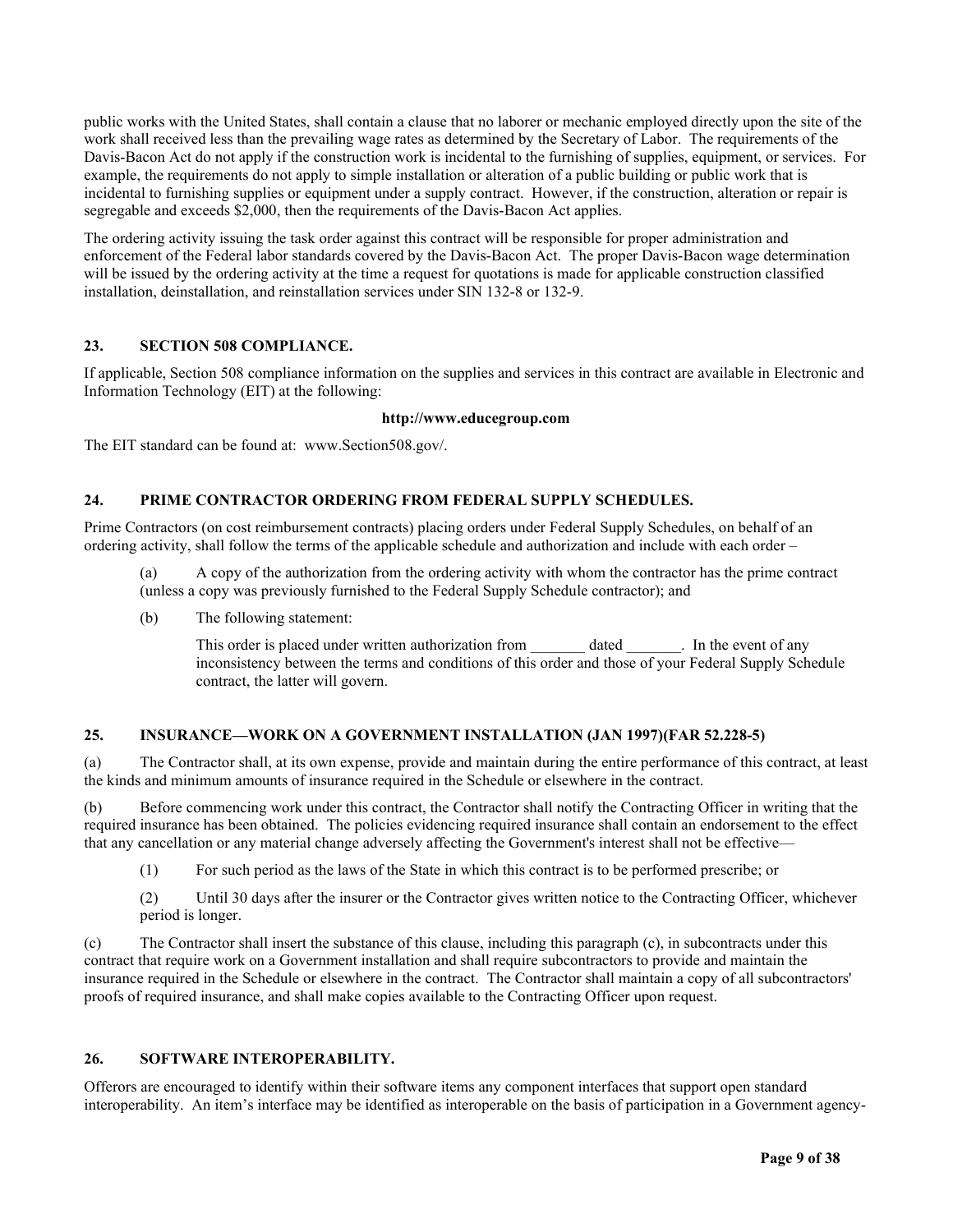sponsored program or in an independent organization program. Interfaces may be identified by reference to an interface registered in the component registry located at http://www.core.gov.

## **27. ADVANCE PAYMENTS**

A payment under this contract to provide a service or deliver an article for the United States Government may not be more than the value of the service already provided or the article already delivered. Advance or pre-payment is not authorized or allowed under this contract. (31 U.S.C. 3324).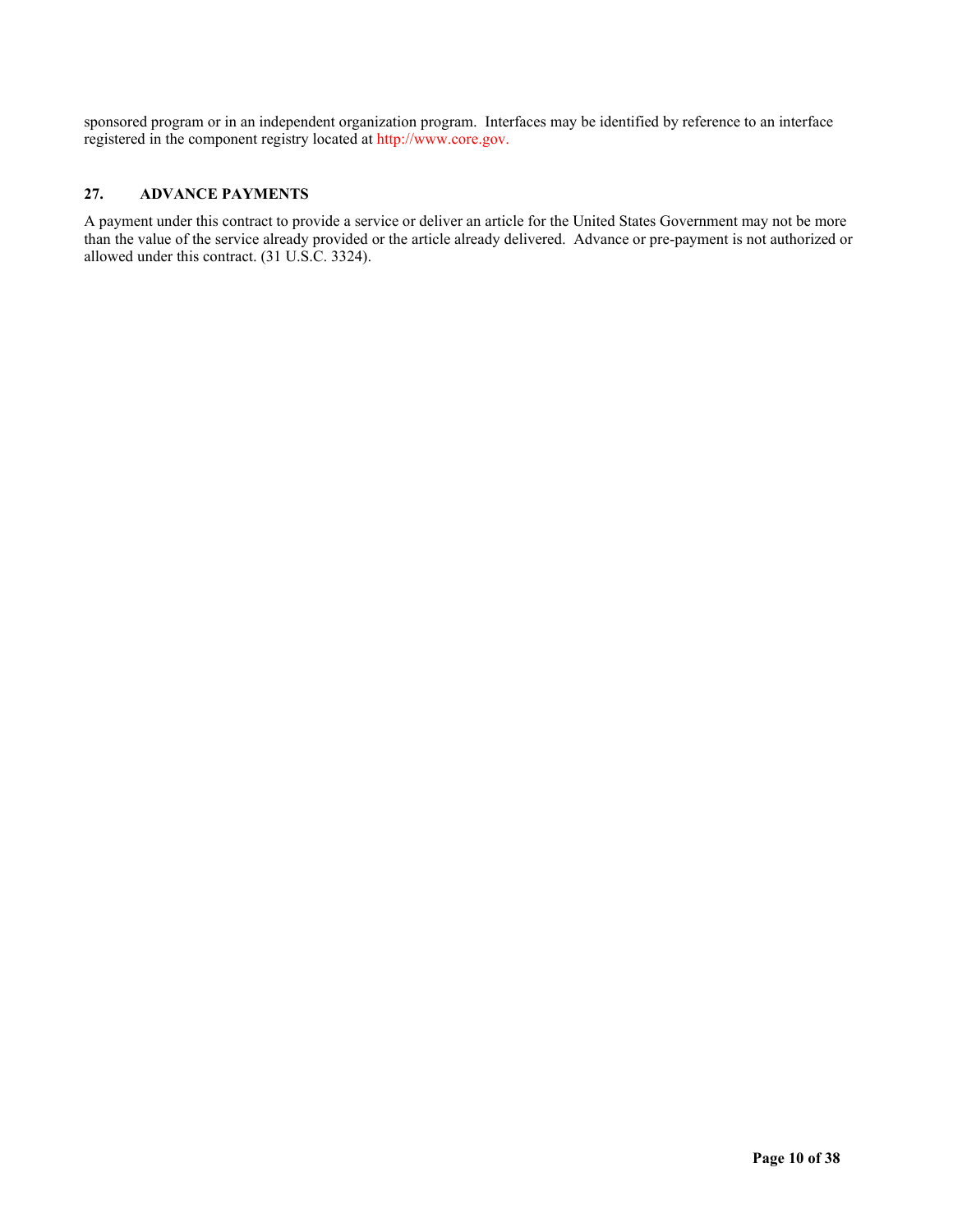# **TERMS AND CONDITIONS APPLICABLE TO SOFTWARE LICENSES (SPECIAL ITEM NUMBER 511210) AND MAINTENACE (SPECIAL ITEM NUMBER 54151) OF GENERAL PURPOSE COMMERCIAL INFORMATION TECHNOLOGY SOFTWARE**

## **1. INSPECTION/ACCEPTANCE**

The Contractor shall only tender for acceptance those items that conform to the requirements of this contract. The ordering activity reserves the right to inspect or test any software that has been tendered for acceptance. The ordering activity may require repair or replacement of nonconforming software at no increase in contract price. The ordering activity must exercise its postacceptance rights (1) within a reasonable time after the defect was discovered or should have been discovered; and (2) before any substantial change occurs in the condition of the software, unless the change is due to the defect in the software.

## **2. GUARANTEE/WARRANTY**

a. Unless specified otherwise in this contract, the Contractor's standard commercial guarantee/warranty as stated in the contract's commercial pricelist will apply to this contract.

b. The Contractor warrants and implies that the items delivered hereunder are merchantable and fit for use for the particular purpose described in this contract.

c. Limitation of Liability. Except as otherwise provided by an express or implied warranty, the Contractor will not be liable to the ordering activity for consequential damages resulting from any defect or deficiencies in accepted items.

## **3. TECHNICAL SERVICES**

The Contractor (through the applicable manufacturer), without additional charge to the ordering activity, shall provide a technical support hotline for the purpose of providing user assistance and guidance in the support of the software. Please see pricelist or contact The Educe Group at 301-215-7370 for additional details.

### **4. SOFTWARE MAINTENANCE**

a. Software maintenance service details vary by Manufacturer. Please see the pricelist for specific details, or contact The Educe Group at 301-215-7370.

b. Invoices for maintenance service shall be submitted by the Contractor on a quarterly or monthly basis, after the completion of such period. Maintenance charges must be paid in arrears (31 U.S.C. 3324). PROMPT PAYMENT DISCOUNT, IF APPLICABLE, SHALL BE SHOWN ON THE INVOICE.

#### **5. PERIODS OF SOFTWARE LICENSES (511210) AND MAINTENANCE (54151)**

a. The Contractor shall honor orders for periods for the duration of the contract period or a lessor period of time.

b. Term licenses and/or maintenance may be discontinued by the ordering activity on thirty (30) calendar days written notice to the Contractor.

c. Annual Funding. When annually appropriated funds are cited on an order for term licenses and/or maintenance, the period of the term licenses and/or maintenance shall automatically expire on September 30 of the contract period, or at the end of the contract period, whichever occurs first. Renewal of the term licenses and/or maintenance orders citing the new appropriation shall be required, if the term licenses and/or maintenance is to be continued during any remainder of the contract period.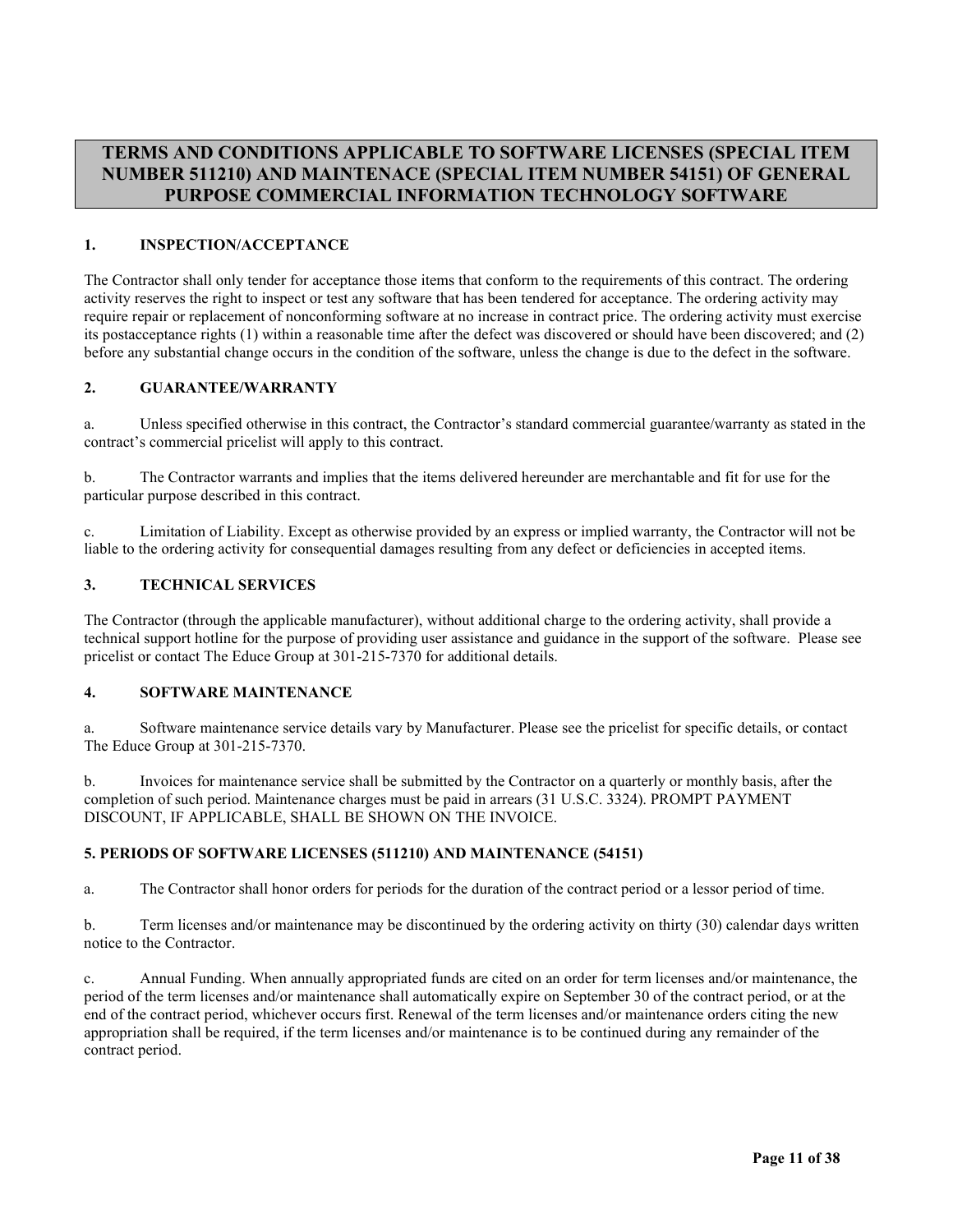d. Cross-Year Funding Within Contract Period. Where an ordering activity's specific appropriation authority provides for funds in excess of a 12 month (fiscal year) period, the ordering activity may place an order under this schedule contract for a period up to the expiration of the contract period, notwithstanding the intervening fiscal years.

e. Ordering activities should notify the Contractor in writing thirty (30) calendar days prior to the expiration of an order, if the term licenses and/or maintenance is to be terminated at that time. Orders for the continuation of term licenses and/or maintenance will be required if the term licenses and/or maintenance is to be continued during the subsequent period.

## **6. UTILIZATION LIMITATIONS - (511210 AND 54151)**

a. Software acquisition is limited to commercial computer software defined in FAR Part 2.101.

b. When acquired by the ordering activity, commercial computer software and related documentation so legend shall be subject to the following:

(1) Title to and ownership of the software and documentation shall remain with the Contractor, unless otherwise specified.

(2) Software licenses are by site and by ordering activity. An ordering activity is defined as a cabinet level or independent ordering activity. The software may be used by any subdivision of the ordering activity (service, bureau, division, command, etc.) that has access to the site the software is placed at, even if the subdivision did not participate in the acquisition of the software. Further, the software may be used on a sharing basis where multiple agencies have joint projects that can be satisfyed by the use of the software placed at one ordering activity's site. This would allow other agencies access to one ordering activity's database. For ordering activity public domain databases, user agencies and third parties may use the computer program to enter, retrieve, analyze and present data. The user ordering activity will take appropriate action by instruction, agreement, or otherwise, to protect the Contractor's proprietary property with any third parties that are permitted access to the computer programs and documentation in connection with the user ordering activity's permitted use of the computer programs and documentation. For purposes of this section, all such permitted third parties shall be deemed agents of the user ordering activity.

(3) Except as is provided in paragraph 8.b(2) above, the ordering activity shall not provide or otherwise make available the software or documentation, or any portion thereof, in any form, to any third party without the prior written approval of the Contractor. Third parties do not include prime Contractors, subcontractors and agents of the ordering activity who have the ordering activity's permission to use the licensed software and documentation at the facility, and who have agreed to use the licensed software and documentation only in accordance with these restrictions. This provision does not limit the right of the ordering activity to use software, documentation, or information therein, which the ordering activity may already have or obtains without restrictions.

(4) The ordering activity shall have the right to use the computer software and documentation with the computer for which it is acquired at any other facility to which that computer may be transferred, or in cases of disaster recovery, the ordering activity has the right to transfer the software to another site if the ordering activity site for which it is acquired is deemed to be unsafe for ordering activity personnel; to use the computer software and documentation with a backup computer when the primary computer is inoperative; to copy computer programs for safekeeping (archives) or backup purposes; to transfer a copy of the software to another site for purposes of benchmarking new hardware and/or software; and to modify the software and documentation or combine it with other software, provided that the unmodified portions shall remain subject to these restrictions

(5) "Commercial Computer Software" may be marked with the Contractor's standard commercial restricted rights legend, but the schedule contract and schedule pricelist, including this clause, "Utilization Limitations" are the only governing terms and conditions, and shall take precedence and supersede any different or additional terms and conditions included in the standard commercial legend.

## **7. DESCRIPTIONS AND EQUIPMENT COMPATIBILITY**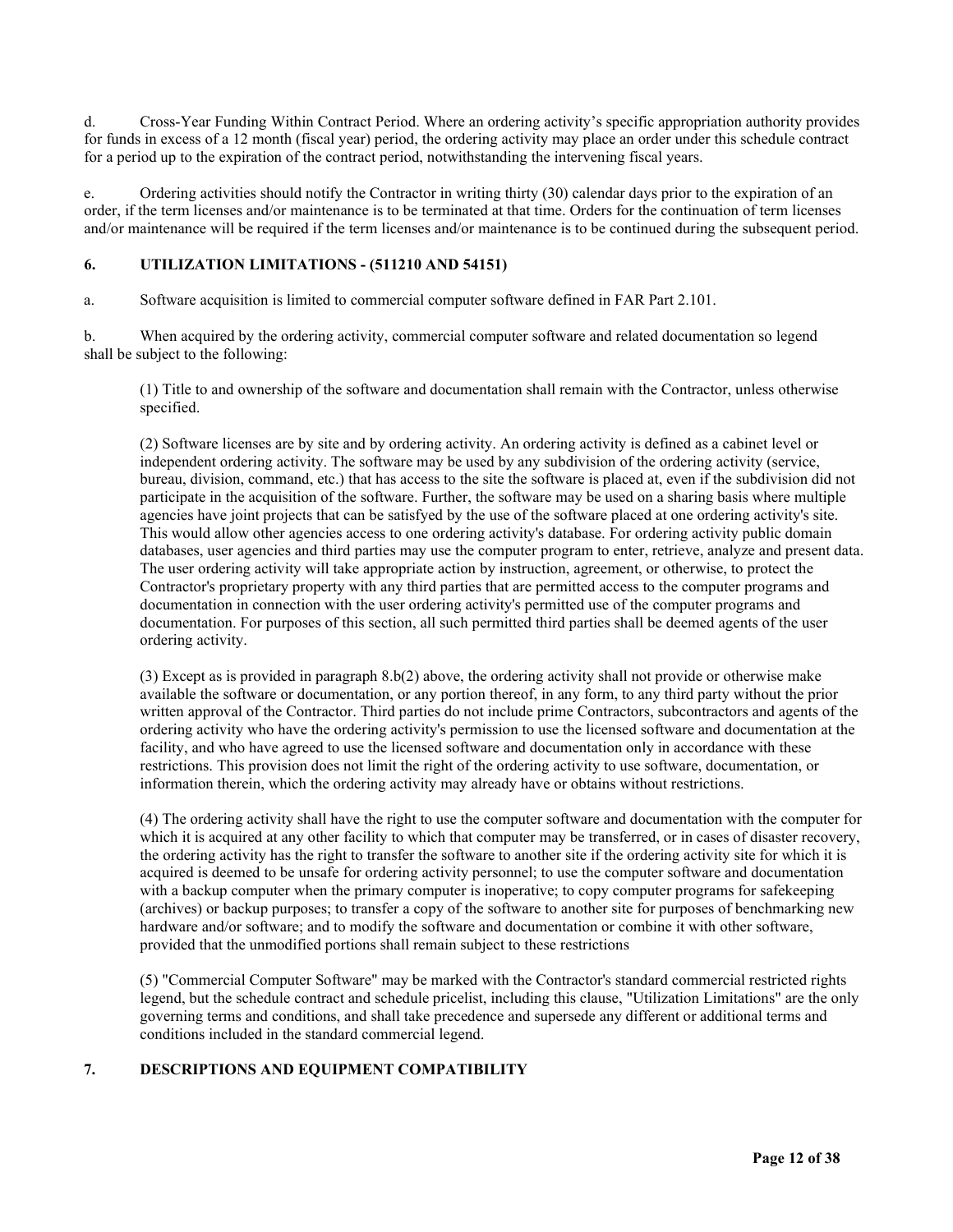The Contractor shall include, in the schedule pricelist, a complete description of each software product and a list of equipment on which the software can be used. Also, included shall be a brief, introductory explanation of the modules and documentation which are offered.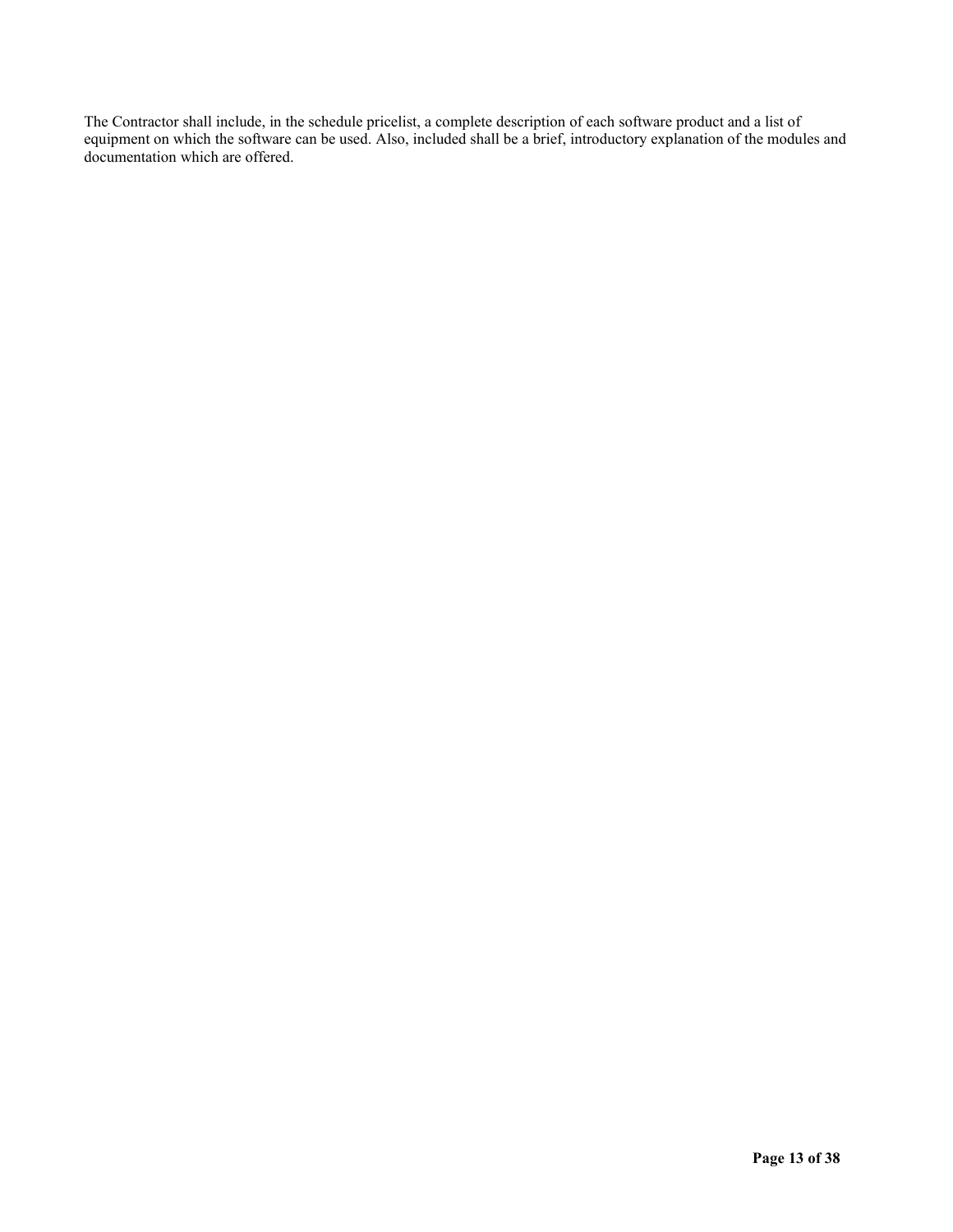# **TERMS AND CONDITIONS APPLICABLE TO PURCHASE OF TRAINING COURSES FOR GENERAL PURPOSE COMMERCIAL INFORMATION TECHNOLOGY EQUIPMENT AND SOFTWARE (SPECIAL ITEM NUMBER 611420)**

# **1. SCOPE**

a. The Contractor shall provide training courses normally available to commercial customers, which will permit ordering activity users to make full, efficient use of general purpose commercial IT products. Training is restricted to training courses for those products within the scope of this solicitation.

b. The Contractor shall provide training at the Contractor's facility and/or at the ordering activity's location, as agreed to by the Contractor and the ordering activity.

## **2. ORDER**

Written orders, EDI orders (GSA Advantage! and FACNET), credit card orders, and orders placed under blanket purchase agreements (BPAs) shall be the basis for the purchase of training courses in accordance with the terms of this contract. Orders shall include the student's name, course title, course date and time, and contracted dollar amount of the course.

## **3. TIME OF DELIVERY**

The Contractor shall conduct training on the date (time, day, month, and year) agreed to by the Contractor and the ordering activity.

## **4. CANCELLATION AND RESCHEDULING**

a. The ordering activity will notify the Contractor at least seventy-two (72) hours before the scheduled training date, if a student will be unable to attend. The Contractor will then permit the ordering activity to either cancel the order or reschedule the training at no additional charge. In the event the training class is rescheduled, the ordering activity will modify its original training order to specify the time and date of the rescheduled training class.

b. In the event the ordering activity fails to cancel or reschedule a training course within the time frame specified in paragraph a, above, the ordering activity will be liable for the contracted dollar amount of the training course. The Contractor agrees to permit the ordering activity to reschedule a student who fails to attend a training class within ninety (90) days from the original course date, at no additional charge.

c. The ordering activity reserves the right to substitute one student for another up to the first day of class.

d. In the event the Contractor is unable to conduct training on the date agreed to by the Contractor and the ordering activity, the Contractor must notify the ordering activity at least seventy-two (72) hours before the scheduled training date.

## **5. FOLLOW-UP SUPPORT**

The Contractor agrees to provide each student with unlimited telephone support for a period of one (1) year from the completion of the training course. During this period, the student may contact the Contractor's instructors for refresher assistance and answers to related course curriculum questions.

## **6. PRICE FOR TRAINING**

The price that the ordering activity will be charged will be the ordering activity training price in effect at the time of order placement, or the ordering activity price in effect at the time the training course is conducted, whichever is less.

## **7. INVOICES AND PAYMENT**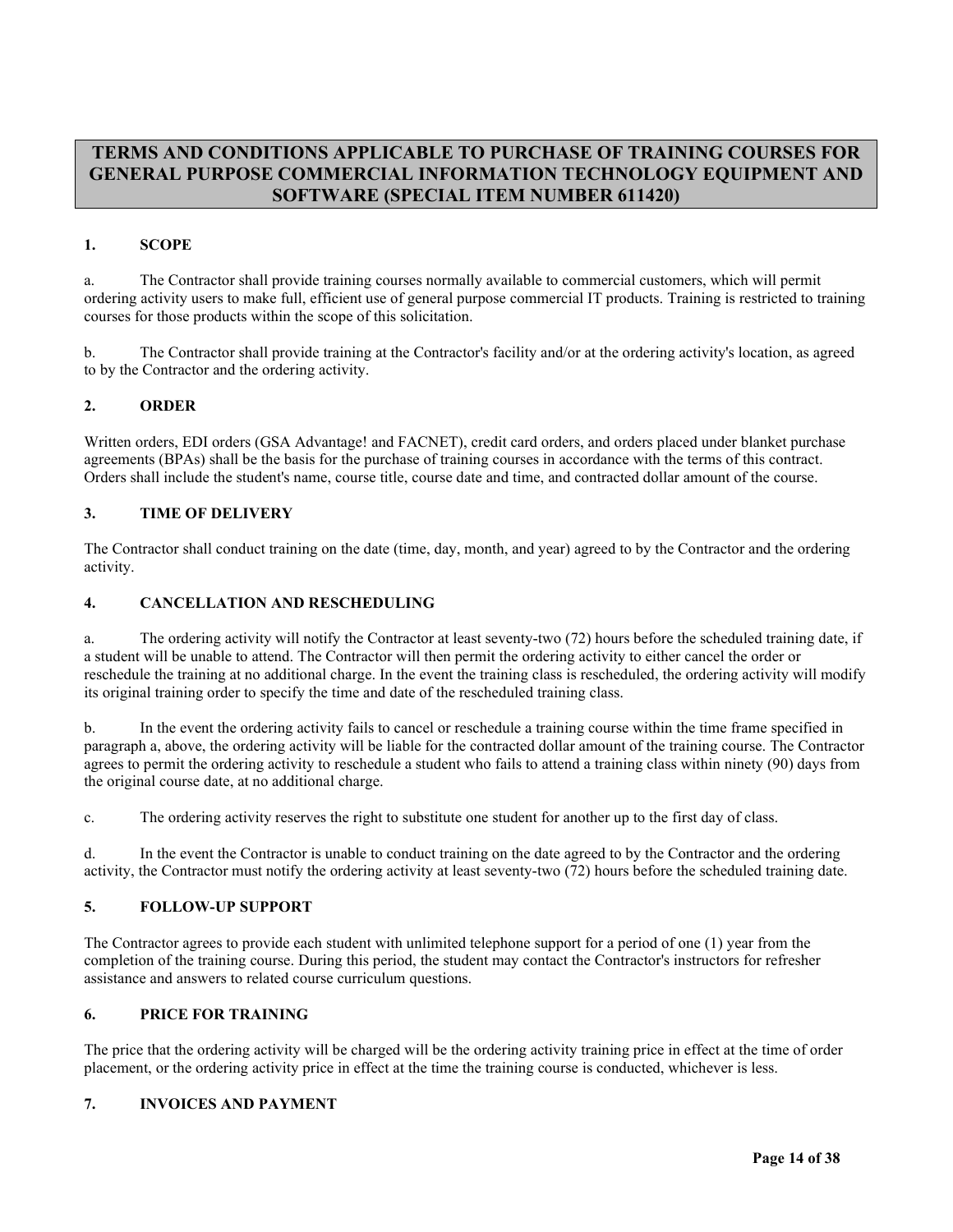Invoices for training shall be submitted by the Contractor after ordering activity completion of the training course. Charges for training must be paid in arrears (31 U.S.C. 3324). PROMPT PAYMENT DISCOUNT, IF APPLICABLE, SHALL BE SHOWN ON THE INVOICE.

## **8. FORMAT AND CONTENT OF TRAINING**

a. The Contractor shall provide written materials (i.e., manuals, handbooks, texts, etc.) normally provided with course offerings. Such documentation will become the property of the student upon completion of the training class.

- b. \*\*If applicable\*\* For hands-on training courses, there must be a one-to-one assignment of IT equipment to students.
- c. The Contractor shall provide each student with a Certificate of Training at the completion of each training course.
- d. The Contractor shall provide the following information for each training course offered:
	- (1) The course title and a brief description of the course content, to include the course format (e.g., lecture, discussion, hands-on training);
	- (2) The length of the course;
	- (3) Mandatory and desirable prerequisites for student enrollment;
	- (4) The minimum and maximum number of students per class;
	- (5) The locations where the course is offered;
	- (6) Class schedules; and
	- (7) Price (per student, per class (if applicable)).

e. For those courses conducted at the ordering activity's location, instructor travel charges (if applicable), including mileage and daily living expenses (e.g., per diem charges) are governed by Pub. L. 99-234 and FAR Part 31.205-46, and are reimbursable by the ordering activity on orders placed under the Multiple Award Schedule, as applicable, in effect on the date(s) the travel is performed. Contractors cannot use GSA city pair contracts. The Industrial Funding Fee does NOT apply to travel and per diem charges.

## **9. "NO CHARGE" TRAINING**

The Contractor does not offer "no charge" training, unless specified in the contract's pricelist.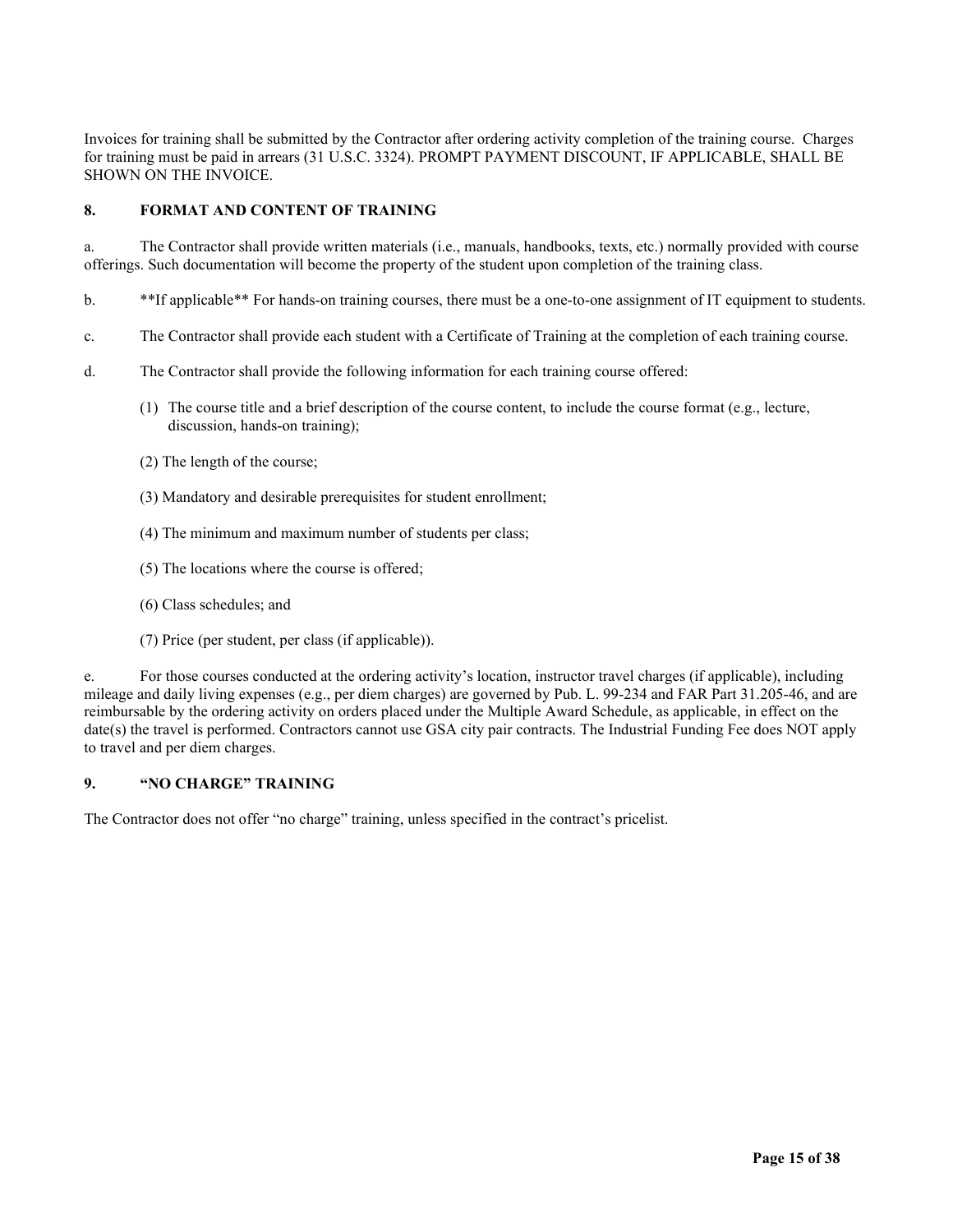# **TERMS AND CONDITIONS APPLICABLE TO INFORMATION TECHNOLOGY (IT) PROFESSIONAL SERVICES (SPECIAL ITEM NUMBER 54151S)**

## **1. SCOPE**

a. The prices, terms and conditions stated under Special Item Number 54151S Information Technology Professional Services apply exclusively to IT Professional Services within the scope of this Information Technology Schedule.

b. The Contractor shall provide services at the Contractor's facility and/or at the ordering activity location, as agreed to by the Contractor and the ordering activity.

## **2. PERFORMANCE INCENTIVES I-FSS-60 Performance Incentives (April 2000)**

a. Performance incentives may be agreed upon between the Contractor and the ordering activity on individual fixed price orders or Blanket Purchase Agreements under this contract.

b. The ordering activity must establish a maximum performance incentive price for these services and/or total solutions on individual orders or Blanket Purchase Agreements.

c. Incentives should be designed to relate results achieved by the contractor to specified targets. To the maximum extent practicable, ordering activities shall consider establishing incentives where performance is critical to the ordering activity's mission and incentives are likely to motivate the contractor. Incentives shall be based on objectively measurable tasks.

## **3. ORDER**

a. Agencies may use written orders, EDI orders, blanket purchase agreements, individual purchase orders, or task orders for ordering services under this contract. Blanket Purchase Agreements shall not extend beyond the end of the contract period; all services and delivery shall be made and the contract terms and conditions shall continue in effect until the completion of the order. Orders for tasks which extend beyond the fiscal year for which funds are available shall include FAR 52.232-19 (Deviation – May 2003) Availability of Funds for the Next Fiscal Year. The purchase order shall specify the availability of funds and the period for which funds are available.

b. All task orders are subject to the terms and conditions of the contract. In the event of conflict between a task order and the contract, the contract will take precedence.

## **4. PERFORMANCE OF SERVICES**

a. The Contractor shall commence performance of services on the date agreed to by the Contractor and the ordering activity.

b. The Contractor agrees to render services only during normal working hours, unless otherwise agreed to by the Contractor and the ordering activity.

c. The ordering activity should include the criteria for satisfactory completion for each task in the Statement of Work or Delivery Order. Services shall be completed in a good and workmanlike manner.

d. Any Contractor travel required in the performance of IT Services must comply with the Federal Travel Regulation or Joint Travel Regulations, as applicable, in effect on the date(s) the travel is performed. Established Federal Government per diem rates will apply to all Contractor travel. Contractors cannot use GSA city pair contracts.

## **5. STOP-WORK ORDER (FAR 52.242-15) (AUG 1989)**

(a) The Contracting Officer may, at any time, by written order to the Contractor, require the Contractor to stop all, or any part, of the work called for by this contract for a period of 90 days after the order is delivered to the Contractor, and for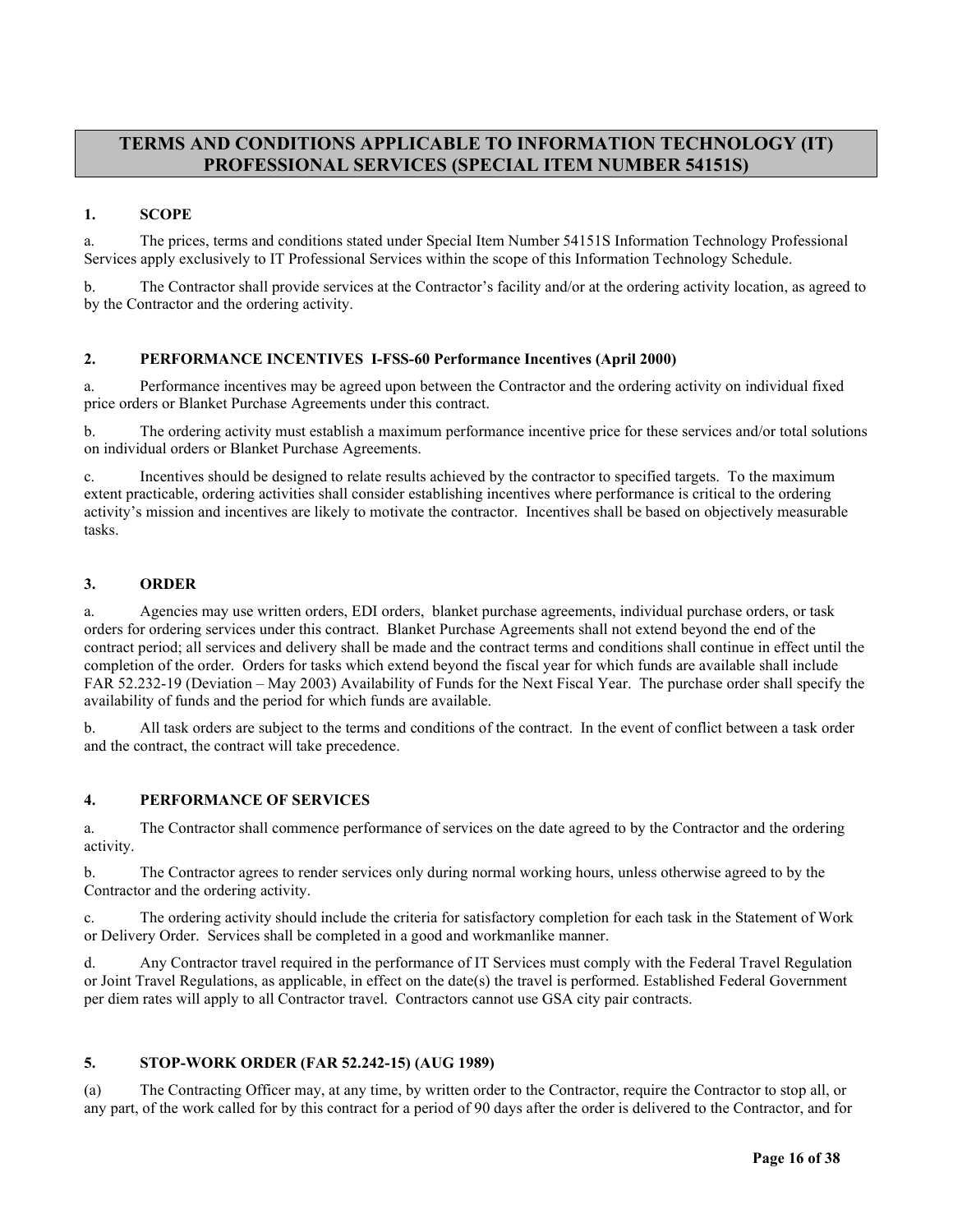any further period to which the parties may agree. The order shall be specifically identified as a stop-work order issued under this clause. Upon receipt of the order, the Contractor shall immediately comply with its terms and take all reasonable steps to minimize the incurrence of costs allocable to the work covered by the order during the period of work stoppage. Within a period of 90 days after a stop-work is delivered to the Contractor, or within any extension of that period to which the parties shall have agreed, the Contracting Officer shall either-

(1) Cancel the stop-work order; or

(2) Terminate the work covered by the order as provided in the Default, or the Termination for Convenience of the Government, clause of this contract.

(b) If a stop-work order issued under this clause is canceled or the period of the order or any extension thereof expires, the Contractor shall resume work. The Contracting Officer shall make an equitable adjustment in the delivery schedule or contract price, or both, and the contract shall be modified, in writing, accordingly, if-

(1) The stop-work order results in an increase in the time required for, or in the Contractor's cost properly allocable to, the performance of any part of this contract; and

(2) The Contractor asserts its right to the adjustment within 30 days after the end of the period of work stoppage; provided, that, if the Contracting Officer decides the facts justify the action, the Contracting Officer may receive and act upon the claim submitted at any time before final payment under this contract.

(c) If a stop-work order is not canceled and the work covered by the order is terminated for the convenience of the Government, the Contracting Officer shall allow reasonable costs resulting from the stop-work order in arriving at the termination settlement.

(d) If a stop-work order is not canceled and the work covered by the order is terminated for default, the Contracting Officer shall allow, by equitable adjustment or otherwise, reasonable costs resulting from the stop-work order.

## **6. INSPECTION OF SERVICES**

In accordance with FAR 52.212-4 CONTRACT TERMS AND CONDITIONS--COMMERCIAL ITEMS (MAR 2009) (DEVIATION I - FEB 2007) for Firm-Fixed Price orders and FAR 52.212-4 CONTRACT TERMS AND CONDITIONS −COMMERCIAL ITEMS (MAR 2009) (ALTERNATE I − OCT 2008) (DEVIATION I – FEB 2007) applies to Time-and-Materials and Labor-Hour Contracts orders placed under this contract.

## **7. RESPONSIBILITIES OF THE CONTRACTOR**

The Contractor shall comply with all laws, ordinances, and regulations (Federal, State, City, or otherwise) covering work of this character. If the end product of a task order is software, then FAR 52.227-14 (Dec 2007) Rights in Data – General, may apply.

## **8. RESPONSIBILITIES OF THE ORDERING ACTIVITY**

Subject to security regulations, the ordering activity shall permit Contractor access to all facilities necessary to perform the requisite IT Professional Services.

## **9. INDEPENDENT CONTRACTOR**

All IT Professional Services performed by the Contractor under the terms of this contract shall be as an independent Contractor, and not as an agent or employee of the ordering activity.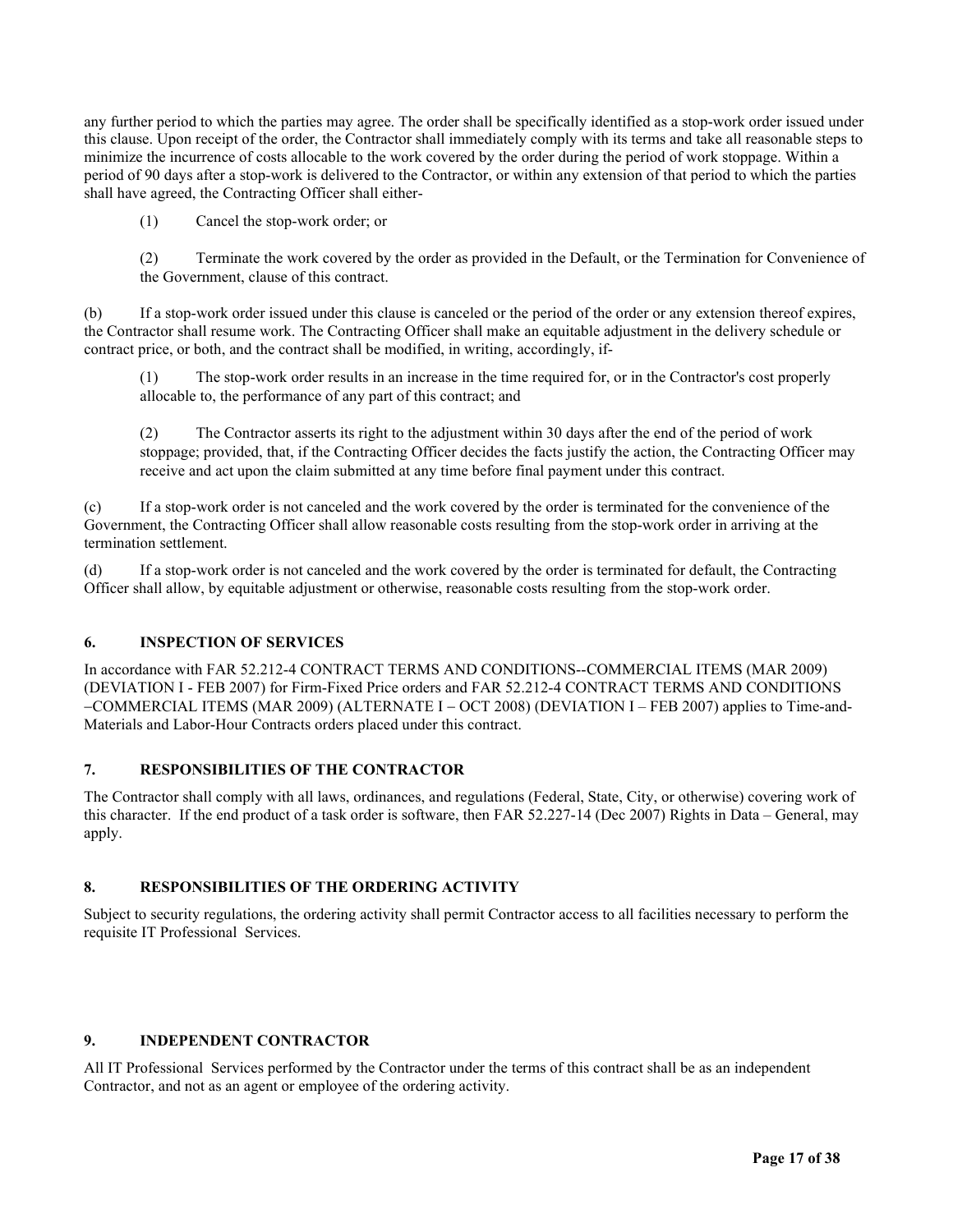## **10. ORGANIZATIONAL CONFLICTS OF INTEREST**

## a. Definitions.

"Contractor" means the person, firm, unincorporated association, joint venture, partnership, or corporation that is a party to this contract.

"Contractor and its affiliates" and "Contractor or its affiliates" refers to the Contractor, its chief executives, directors, officers, subsidiaries, affiliates, subcontractors at any tier, and consultants and any joint venture involving the Contractor, any entity into or with which the Contractor subsequently merges or affiliates, or any other successor or assignee of the Contractor.

An "Organizational conflict of interest" exists when the nature of the work to be performed under a proposed ordering activity contract, without some restriction on ordering activities by the Contractor and its affiliates, may either (i) result in an unfair competitive advantage to the Contractor or its affiliates or (ii) impair the Contractor's or its affiliates' objectivity in performing contract work.

b. To avoid an organizational or financial conflict of interest and to avoid prejudicing the best interests of the ordering activity, ordering activities may place restrictions on the Contractors, its affiliates, chief executives, directors, subsidiaries and subcontractors at any tier when placing orders against schedule contracts. Such restrictions shall be consistent with FAR 9.505 and shall be designed to avoid, neutralize, or mitigate organizational conflicts of interest that might otherwise exist in situations related to individual orders placed against the schedule contract. Examples of situations, which may require restrictions, are provided at FAR 9.508.

## **11. INVOICES**

The Contractor, upon completion of the work ordered, shall submit invoices for IT Professional services. Progress payments may be authorized by the ordering activity on individual orders if appropriate. Progress payments shall be based upon completion of defined milestones or interim products. Invoices shall be submitted monthly for recurring services performed during the preceding month.

## **12. PAYMENTS**

 For firm-fixed price orders the ordering activity shall pay the Contractor, upon submission of proper invoices or vouchers, the prices stipulated in this contract for service rendered and accepted. Progress payments shall be made only when authorized by the order. For time-and-materials orders, the Payments under Time-and-Materials and Labor-Hour Contracts at FAR 52.212-4 (MAR 2009) (ALTERNATE I – OCT 2008) (DEVIATION I – FEB 2007) applies to time-and-materials orders placed under this contract. For labor-hour orders, the Payment under Time-and-Materials and Labor-Hour Contracts at FAR 52.212-4 (MAR 2009) (ALTERNATE I – OCT 2008) (DEVIATION I – FEB 2007) applies to labor-hour orders placed under this contract. 52.216-31(Feb 2007) Time-and-Materials/Labor-Hour Proposal Requirements**—**Commercial Item Acquisition As prescribed in  $16.601(e)(3)$ , insert the following provision:

(a) The Government contemplates award of a Time-and-Materials or Labor-Hour type of contract resulting from this solicitation.

(b) The offeror must specify fixed hourly rates in its offer that include wages, overhead, general and administrative expenses, and profit. The offeror must specify whether the fixed hourly rate for each labor category applies to labor performed by—

- (1) The offeror;
- (2) Subcontractors; and/or
- (3) Divisions, subsidiaries, or affiliates of the offeror under a common control.

## **13. RESUMES**

Resumes shall be provided to the GSA Contracting Officer or the user ordering activity upon request.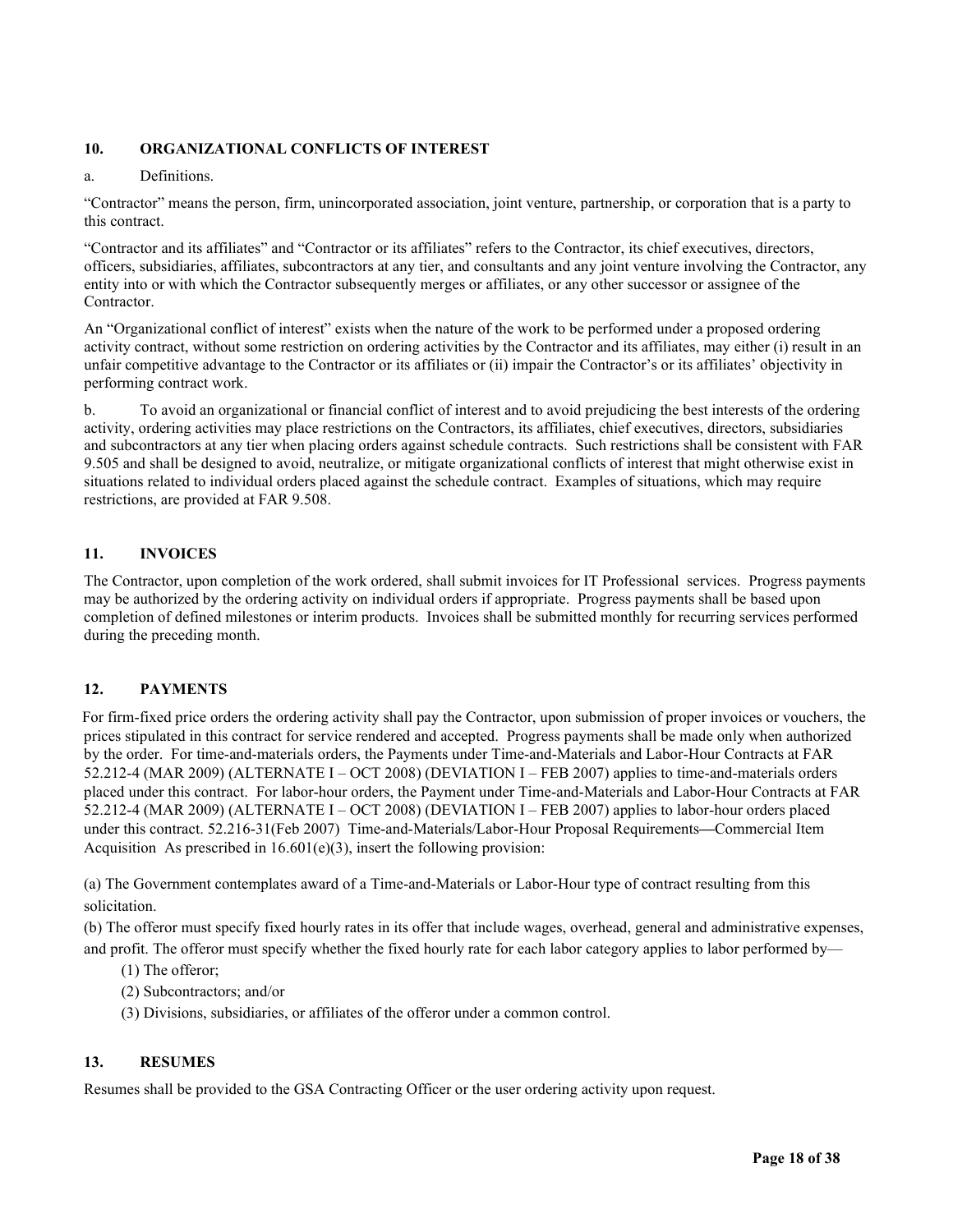## **14. INCIDENTAL SUPPORT COSTS**

Incidental support costs are available outside the scope of this contract. The costs will be negotiated separately with the ordering activity in accordance with the guidelines set forth in the FAR.

## **15. APPROVAL OF SUBCONTRACTS**

The ordering activity may require that the Contractor receive, from the ordering activity's Contracting Officer, written consent before placing any subcontract for furnishing any of the work called for in a task order.

## **16. DESCRIPTION OF IT/IAM PROFESSIONAL SERVICES AND PRICING**

a. The Contractor shall provide a description of each type of IT Service offered under Special Item Numbers 54151S IT Professional Services should be presented in the same manner as the Contractor sells to its commercial and other ordering activity customers. If the Contractor is proposing hourly rates, a description of all corresponding commercial job titles (labor categories) for those individuals who will perform the service should be provided.

b. Pricing for all IT Professional Services shall be in accordance with the Contractor's customary commercial practices; e.g., hourly rates, monthly rates, term rates, and/or fixed prices, minimum general experience and minimum education.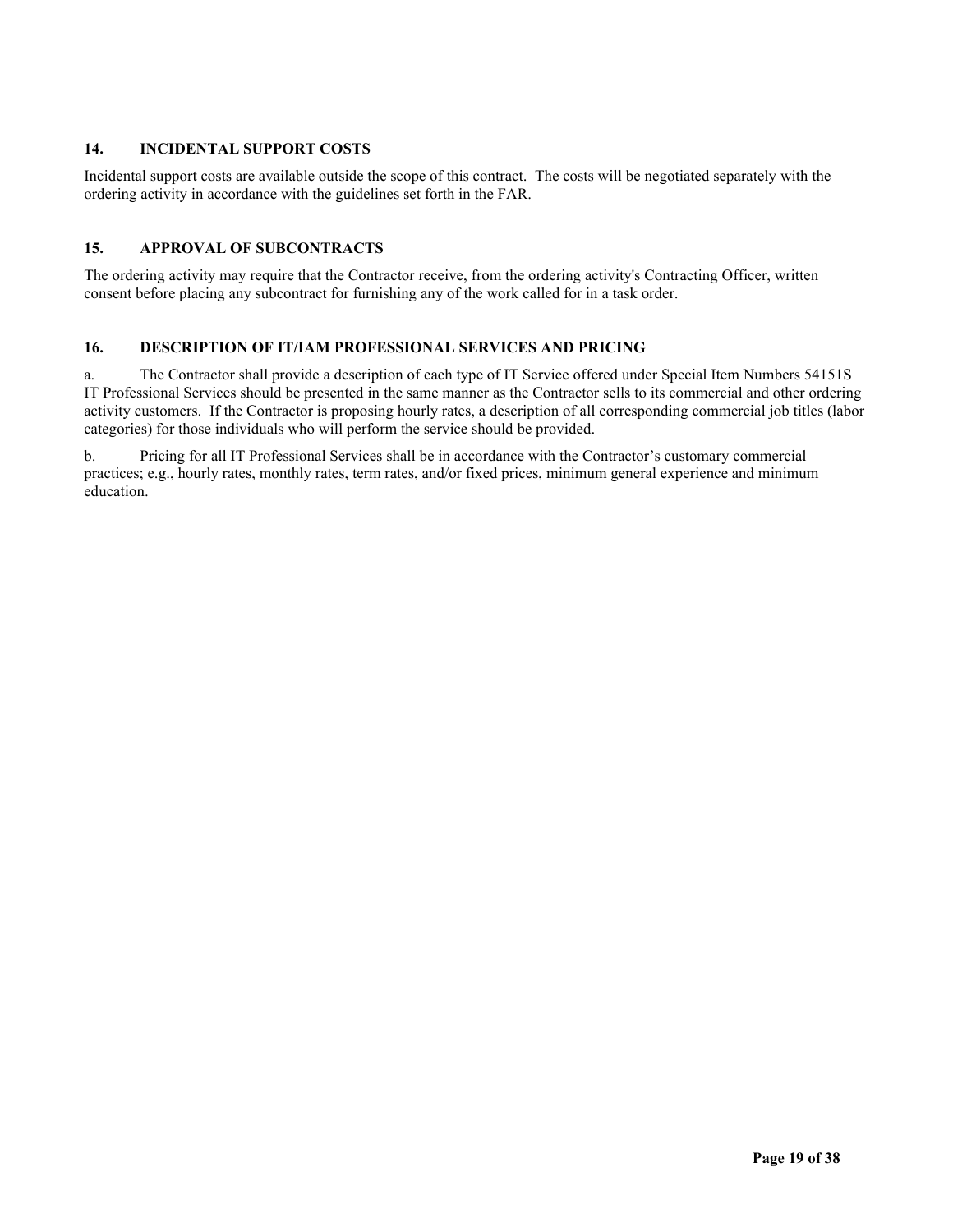# **USA COMMITMENT TO PROMOTE SMALL BUSINESS PARTICIPATION PROCUREMENT PROGRAMS**

## PREAMBLE

The Educe Group, Inc provides commercial products and services to ordering activities. We are committed to promoting participation of small, small disadvantaged and women-owned small businesses in our contracts. We pledge to provide opportunities to the small business community through reselling opportunities, mentor-protégé programs, joint ventures, teaming arrangements, and subcontracting.

## COMMITMENT

To actively seek and partner with small businesses.

To identify, qualify, mentor and develop small, small disadvantaged and women-owned small businesses by purchasing from these businesses whenever practical.

To develop and promote company policy initiatives that demonstrate our support for awarding contracts and subcontracts to small business concerns.

To undertake significant efforts to determine the potential of small, small disadvantaged and women-owned small business to supply products and services to our company.

To insure procurement opportunities are designed to permit the maximum possible participation of small, small disadvantaged, and women-owned small businesses.

To attend business opportunity workshops, minority business enterprise seminars, trade fairs, procurement conferences, etc., to identify and increase small businesses with whom to partner.

To publicize in our marketing publications our interest in meeting small businesses that may be interested in subcontracting opportunities.

We signify our commitment to work in partnership with small, small disadvantaged and women-owned small businesses to promote and increase their participation in ordering activity contracts. To accelerate potential opportunities please contact:

> **Charles Kauffunger, Managing Partner, P: 301-215-7370 F: 301-576-5019 ckauffunger@educegroup.com**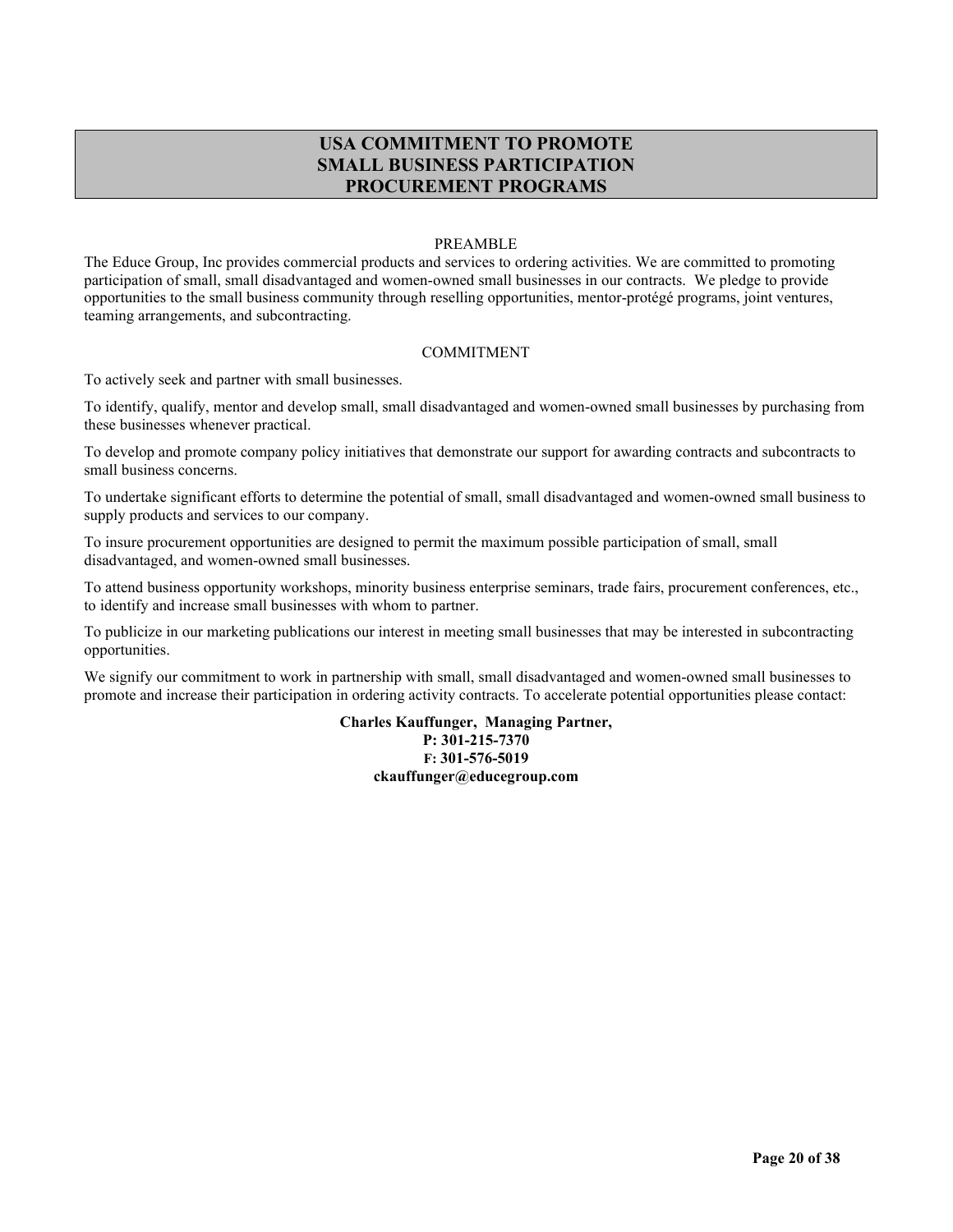# **BEST VALUE BLANKET PURCHASE AGREEMENT FEDERAL SUPPLY SCHEDULE**

(Insert Customer Name)

In the spirit of the Federal Acquisition Streamlining Act (ordering activity) and (Contractor) enter into a cooperative agreement to further reduce the administrative costs of acquiring commercial items from the General Services Administration (GSA) Federal Supply Schedule Contract(s)

Federal Supply Schedule contract BPAs eliminate contracting and open market costs such as: search for sources; the development of technical documents, solicitations and the evaluation of offers. Teaming Arrangements are permitted with Federal Supply Schedule Contractors in accordance with Federal Acquisition Regulation (FAR) 9.6.

This BPA will further decrease costs, reduce paperwork, and save time by eliminating the need for repetitive, individual purchases from the schedule contract. The end result is to create a purchasing mechanism for the ordering activity that works better and costs less.

Signatures

Ordering Activity **Date Contractor** Date **Date** 

l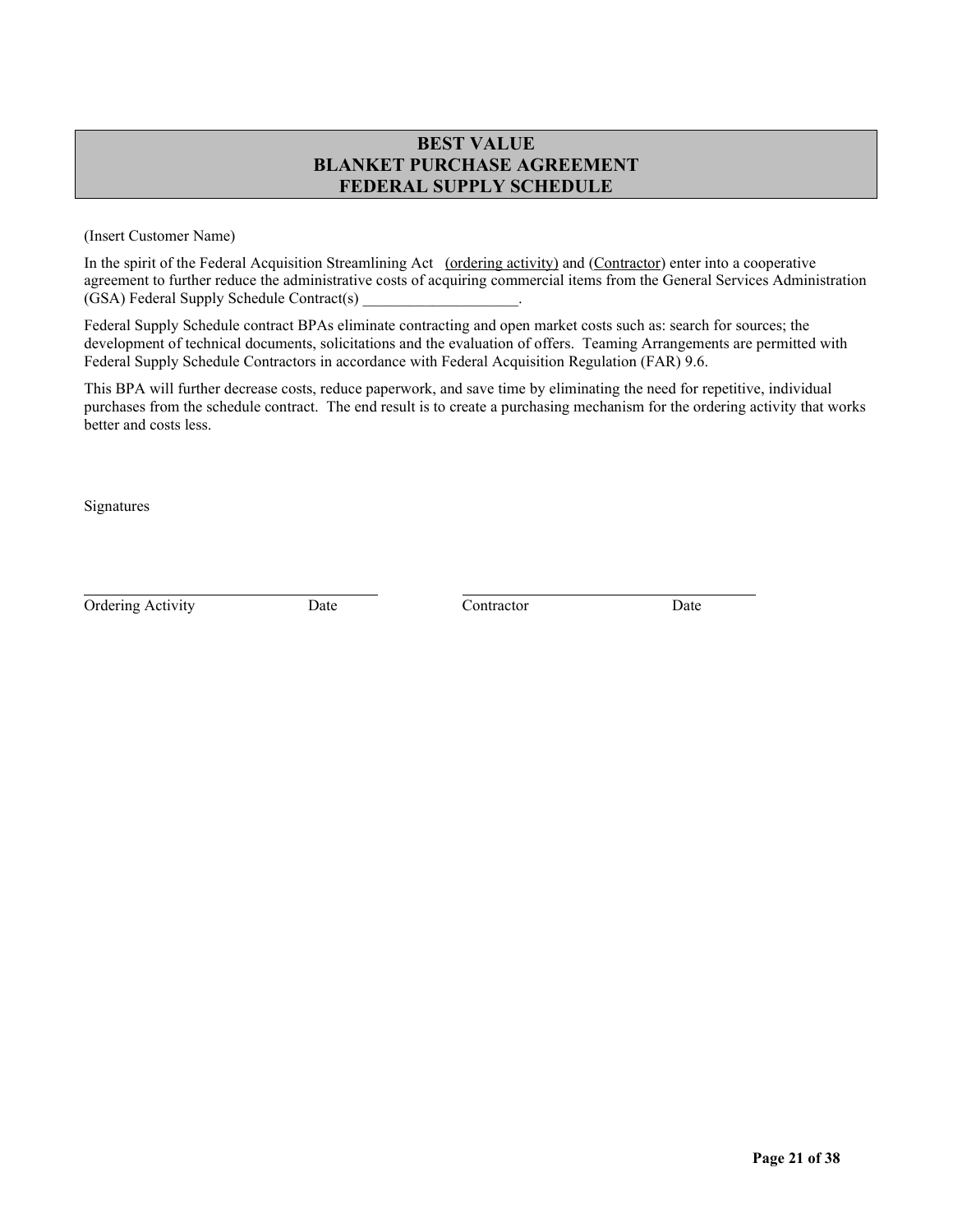BPA NUMBER\_\_\_\_\_\_\_\_\_\_\_\_\_

#### **(CUSTOMER NAME) BLANKET PURCHASE AGREEMENT**

Pursuant to GSA Federal Supply Schedule Contract Number(s) , Blanket Purchase Agreements, the Contractor agrees to the following terms of a Blanket Purchase Agreement (BPA) EXCLUSIVELY WITH (ordering activity):

(1) The following contract items can be ordered under this BPA. All orders placed against this BPA are subject to the terms and conditions of the contract, except as noted below:

MODEL NUMBER/PART NUMBER \*SPECIAL BPA DISCOUNT/PRICE

(2) Delivery:

DESTINATION DERIVERY SCHEDULES IN DR.

 $\mathcal{L}_\text{max}$  and  $\mathcal{L}_\text{max}$  and  $\mathcal{L}_\text{max}$ 

<u> 1989 - Johann Stoff, Amerikaansk politiker (</u>

(3) The ordering activity estimates, but does not guarantee, that the volume of purchases through this agreement will be

(4) This BPA does not obligate any funds.

(5) This BPA expires on or at the end of the contract period, whichever is earlier.

(6) The following office(s) is hereby authorized to place orders under this BPA: OFFICE POINT OF CONTACT

(7) Orders will be placed against this BPA via Electronic Data Interchange (EDI), FAX, or paper.

(8) Unless otherwise agreed to, all deliveries under this BPA must be accompanied by delivery tickets or sales slips that must contain the following information as a minimum:

- (a) Name of Contractor;
- (b) Contract Number;
- (c) BPA Number;
- (d) Model Number or National Stock Number (NSN);
- (e) Purchase Order Number;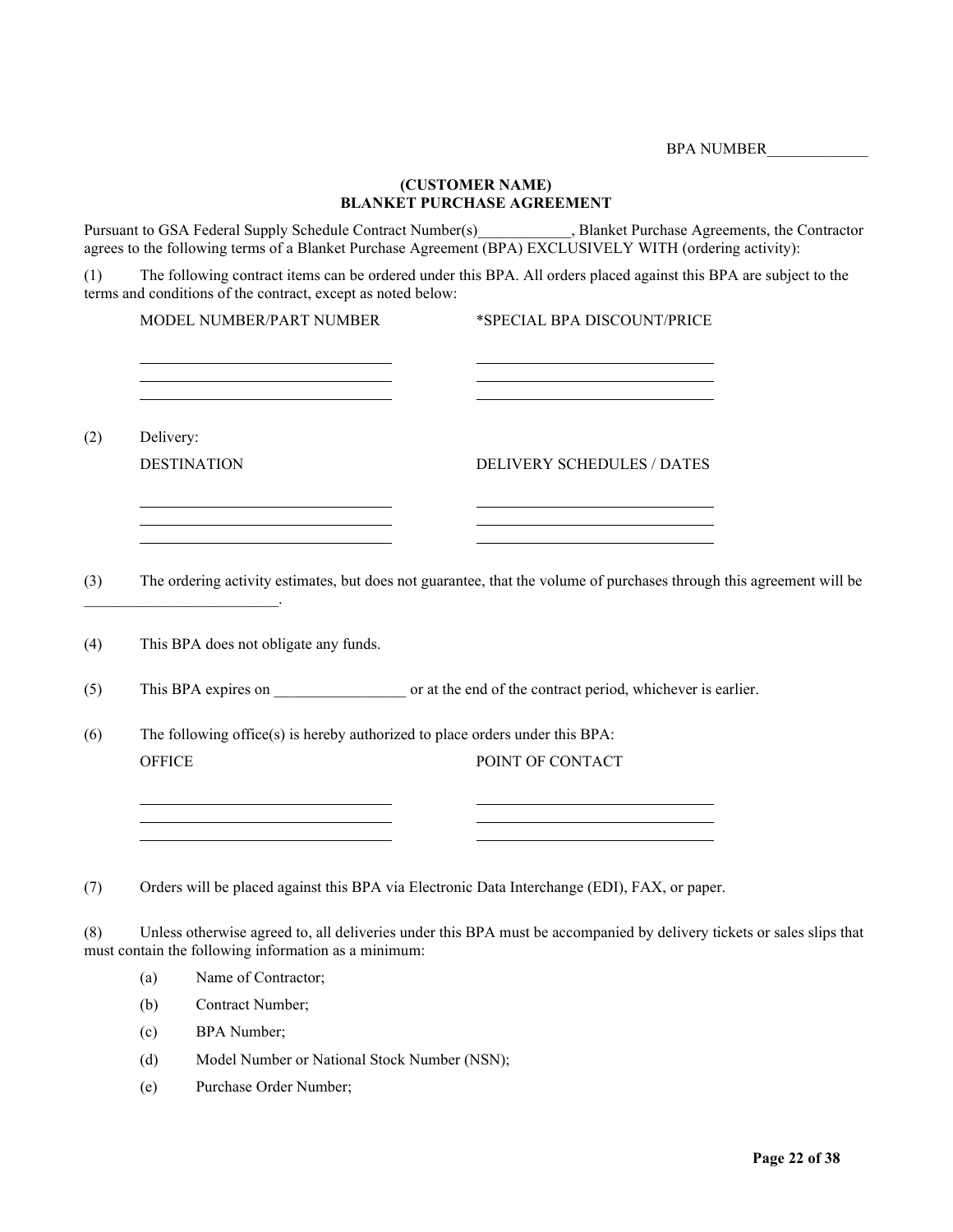(f) Date of Purchase;

(g) Quantity, Unit Price, and Extension of Each Item (unit prices and extensions need not be shown when incompatible with the use of automated systems; provided, that the invoice is itemized to show the information); and

(h) Date of Shipment.

(9) The requirements of a proper invoice are specified in the Federal Supply Schedule contract. Invoices will be submitted to the address specified within the purchase order transmission issued against this BPA.

(10) The terms and conditions included in this BPA apply to all purchases made pursuant to it. In the event of an inconsistency between the provisions of this BPA and the Contractor's invoice, the provisions of this BPA will take precedence.

**\*\*\*\*\*\*\*\*\*\*\*\*\*\*\*\*\*\*\*\*\*\*\*\*\*\*\*\*\*\*\*\*\*\*\*\*\*\*\*\*\*\*\*\*\*\*\*\*\*\*\*\*\*\*\*\*\*\*\*\*\*\*\*\*\*\*\*\*\*\*\*\*\*\*\*\*\*\*\*\*\*\*\*\*\*\*\*\*\*\*\***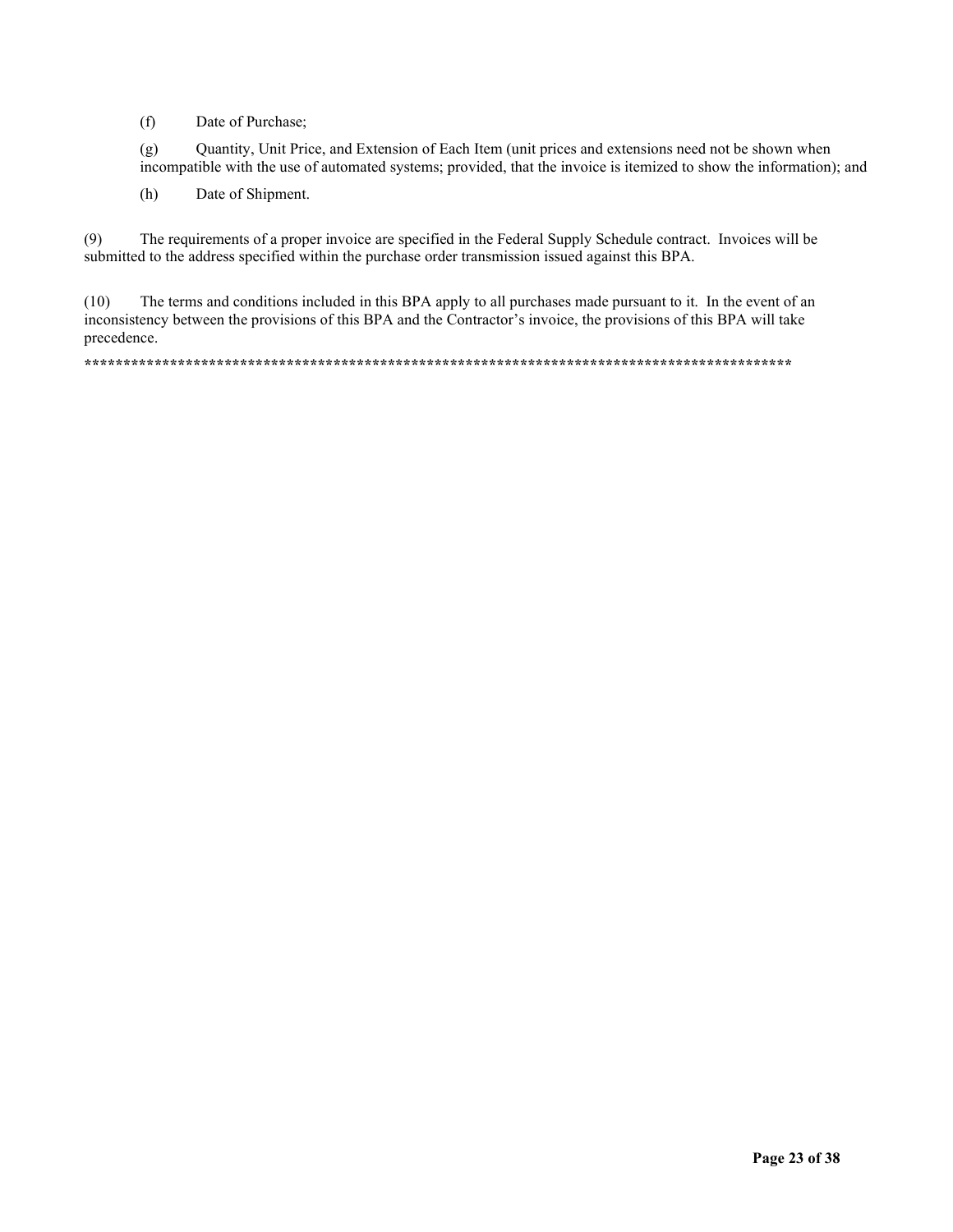# **BASIC GUIDELINES FOR USING "CONTRACTOR TEAM ARRANGEMENTS"**

Federal Supply Schedule Contractors may use "Contractor Team Arrangements" (see FAR 9.6) to provide solutions when responding to a ordering activity requirements.

These Team Arrangements can be included under a Blanket Purchase Agreement (BPA). BPAs are permitted under all Federal Supply Schedule contracts.

Orders under a Team Arrangement are subject to terms and conditions or the Federal Supply Schedule Contract.

Participation in a Team Arrangement is limited to Federal Supply Schedule Contractors.

Customers should refer to FAR 9.6 for specific details on Team Arrangements.

Here is a general outline on how it works:

- The customer identifies their requirements.
- Federal Supply Schedule Contractors may individually meet the customers needs, or -
- Federal Supply Schedule Contractors may individually submit a Schedules "Team Solution" to meet the customer's requirement.
- Customers make a best value selection.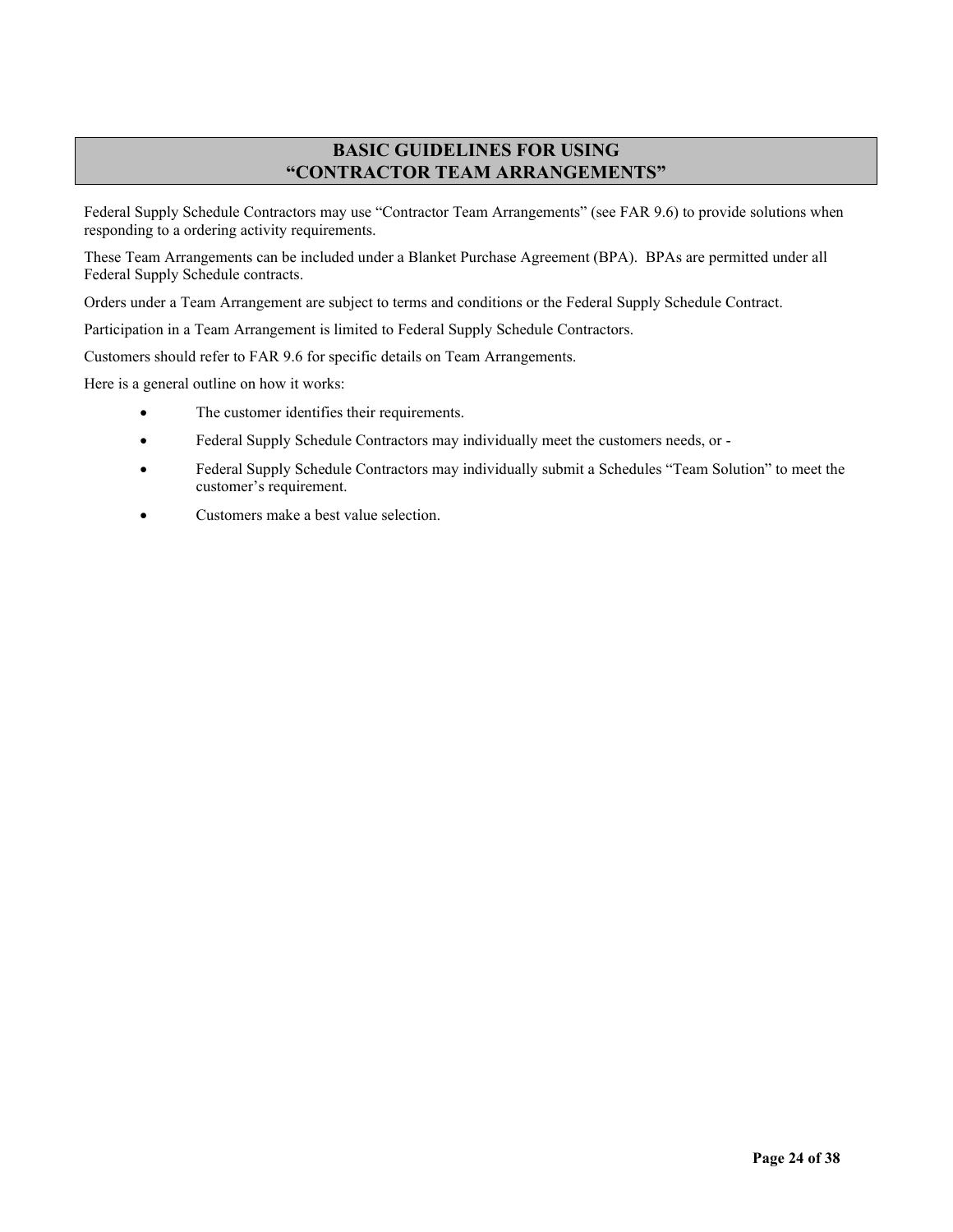# **Information Technology Professional Services Labor Category Descriptions**

## **1. Title: Administrative Support Specialist 2**

## *Detailed Description of Labor Category Responsibilities*

Provides administrative support to program and technical staff by maintaining files, preparing correspondence, coordinating meetings, scheduling travel, and performing other activities as directed by manager or supervisor. Able to complete less complex activities without direction.

## *Miniumum / General Experience*

A minimum of two (2) years related experience.

## *Miniumum Education / Degree Requirements*

High school diploma or equivalent.

## **2. Title: Project Coordinator**

## *Detailed Description of Labor Category Responsibilities*

Provides advanced project-specific administrative support which may involve activities such as coordinating project management office tasks, preparing project communications and documentation, implementing administrative procedures, maintaining project files, collecting information for reports/customer deliverables, or providing other administrative support as directed by Project Manager or other supervisor.

#### *Miniumum / General Experience*

A minimum of two (2) years related experience. Strong communication and organization skills. Proficient in range of office automation support tools (e.g., Microsoft Word, Excel).

#### *Miniumum Education / Degree Requirements*

Bachelor's degree or three (3) years relevant experience (or equivalent combination of education and experience).

## **3. Title: Technical Support Lead**

#### *Detailed Description of Labor Category Responsibilities*

Provides daily supervision and direction to technical support staff. Includes problem recognition, research, isolation and identification of resolution steps. Typically is able to resolve complex problems immediately. May involve use of problem management database and help desk systems.

#### *Miniumum / General Experience*

A minimum of four (4) years related help desk or customer support experience. At least one (1) year supervisory experience.

#### *Miniumum Education / Degree Requirements*

Bachelor's degree or three (3) years relevant experience (or equivalent combination of education and experience).

#### **4. Title: Instructional Technologist 1**

#### *Detailed Description of Labor Category Responsibilities*

Designs, develops, and evaluates paper-based and/or web-based training materials including but not limited to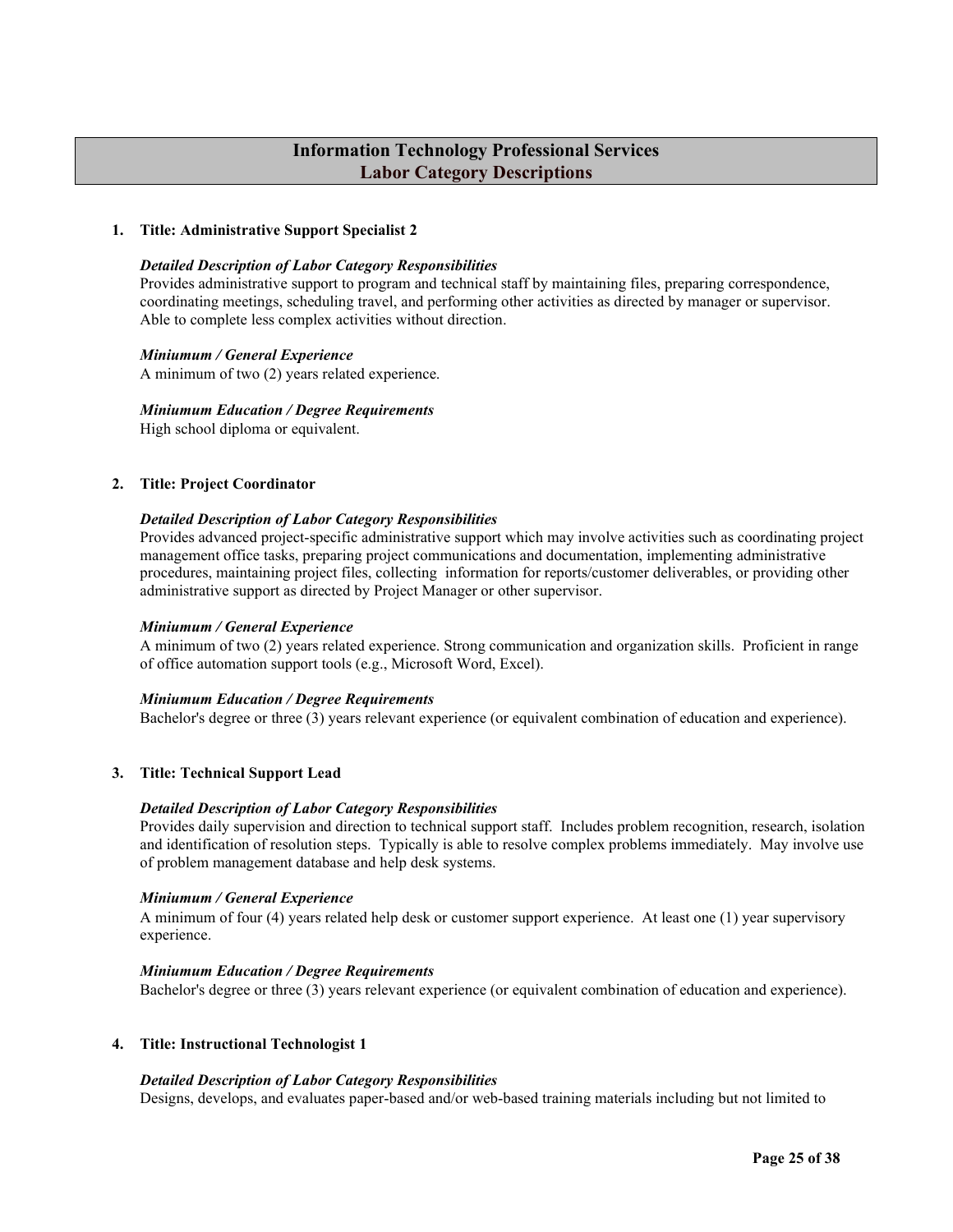training guides, quick reference cards, job aids, instructor guides, and web-based training modules. Plans and delivers training events to groups or provides one-on-one instruction.

## *Miniumum / General Experience*

A minimum of two (2) years experience in developing instructional materials in paper-based and web-based formats.

#### *Miniumum Education / Degree Requirements*

Bachelor's degree or three (3) years relevant experience (or equivalent combination of education and experience).

#### **5. Title: Instructional Technologist 2**

#### *Detailed Description of Labor Category Responsibilities*

Assesses training needs and selects appropriate training methods. Designs, develops, and evaluates training programs. Designs, develops, and evaluates paper-based and/or web-based training materials including but not limited to training guides, quick reference cards, job aids, instructor guides, and web-based training modules. Plans and delivers training events to groups or provides one-on-one instruction. May supervise other instructional technologists.

#### *Miniumum / General Experience*

A minimum of four (4) years experience designing, developing and administering education and training programs. At least two (2) years experience in developing instructional materials in paper-based and web-based formats. Knowledge and experience assessing and selecting training methods. Experience with the Instructional Systems Development (ISD) model in developing new and/or revised instructional materials.

### *Miniumum Education / Degree Requirements*

Bachelor's degree or three (3) years relevant experience (or equivalent combination of education and experience).

#### **6. Title: Quality Assurance Analyst**

#### *Detailed Description of Labor Category Responsibilities*

Develops new or refines existing processes related to quality control and project failure identification and design standards verification. Reviews project development documentation to ensure specifications are designed to meet inspection and testing standards. Performs testing of project output (hardware or software).

#### *Miniumum / General Experience*

A minimum of two (2) years related experience, with at least one (1) year involved in the testing of project output (hardware or software).

#### *Miniumum Education / Degree Requirements*

Bachelor's degree or three (3) years relevant experience (or equivalent combination of education and experience).

## **7. Title: Data Architect**

#### *Detailed Description of Labor Category Responsibilities*

Performs requirements analysis, design, development, installation, testing, and maintenance for databases and data warehouses. Performs data mapping, migrations, conversions, integrations, and interfaces.

#### *Miniumum / General Experience*

A minimum of three (3) years experience designing, developing, and/or administering databases and/or data warehouses.

#### *Miniumum Education / Degree Requirements*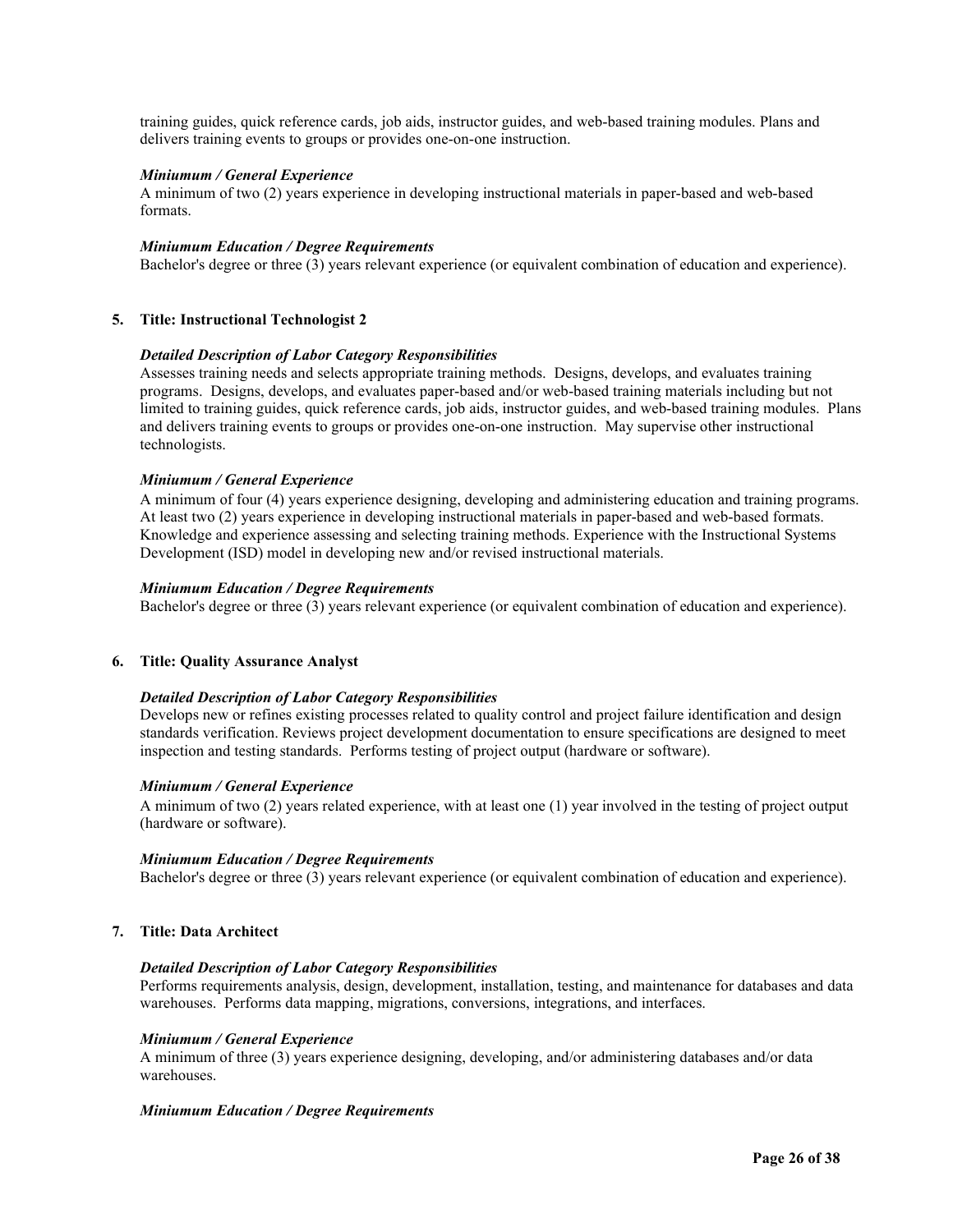Bachelor's degree or three (3) years relevant experience (or equivalent combination of education and experience).

## **8. Title: Technical Consultant 1**

### *Detailed Description of Labor Category Responsibilities*

Participates in software implementations of various sizes and complexity. Performs requirements analysis, design, development, installation, testing, and maintenance of enterprise application software. Performs product evaluation, integration, testing, and problem diagnosis/resolution. Creates system documentation including requirements and specification documents, installation manuals, and operating procedures.

#### *Miniumum / General Experience*

A minimum of one (1) year experience in systems life cycle development including software analysis, design, development, installation, and integration.

#### *Miniumum Education / Degree Requirements*

Bachelor's degree or two (1) year relevant experience (or equivalent combination of education and experience).

## **9. Title: Technical Consultant 2**

## *Detailed Description of Labor Category Responsibilities*

Participates in software implementations of various sizes and complexity. Leads smaller, less complex implementations. Performs requirements analysis, software design, development, installation, testing, and maintenance for application system components for large-scale and distributed systems. Performs product evaluation, integration, testing, and problem diagnosis/resolution. Assists in planning and coordinating large-scale, complex, or technically unique projects that require the efforts of multiple technical individuals. Creates system documentation including requirements and specification documents, installation manuals, and operating procedures.

#### *Miniumum / General Experience*

A minimum of two (2) years experience in full life cycle development including software analysis, design, development,

installation, and integration. At least one (1) year experience with enterprise application software (e.g., configuration,

installation, system administration). Ability to facilitate small group discussions.

### *Miniumum Education / Degree Requirements*

Bachelor's degree or two (2) years relevant experience (or equivalent combination of education and experience).

#### **10. Title: Technical Consultant 3**

#### *Detailed Description of Labor Category Responsibilities*

Leads or participates in implementations of various sizes and complexity. Performs requirements analysis, software design, development, installation, testing, and maintenance for application system components for large-scale and distributed systems. Performs product evaluation, integration, testing, and problem diagnosis/resolution. Assists in planning and coordinating large-scale, complex, or technically unique projects that require the efforts of multiple technical individuals. Creates system documentation including requirements and specification documents, installation manuals, and operating procedures. Prepares verbal or written status on technical project milestones, progress, and problems. May supervise other technical consultants.

#### *Miniumum / General Experience*

A minimum of three (3) years experience in full life cycle development including software analysis, design, development, installation, and integration. At least two (2) years experience with enterprise application software (e.g., configuration, installation, system administration). Ability to facilitate small and large group discussions.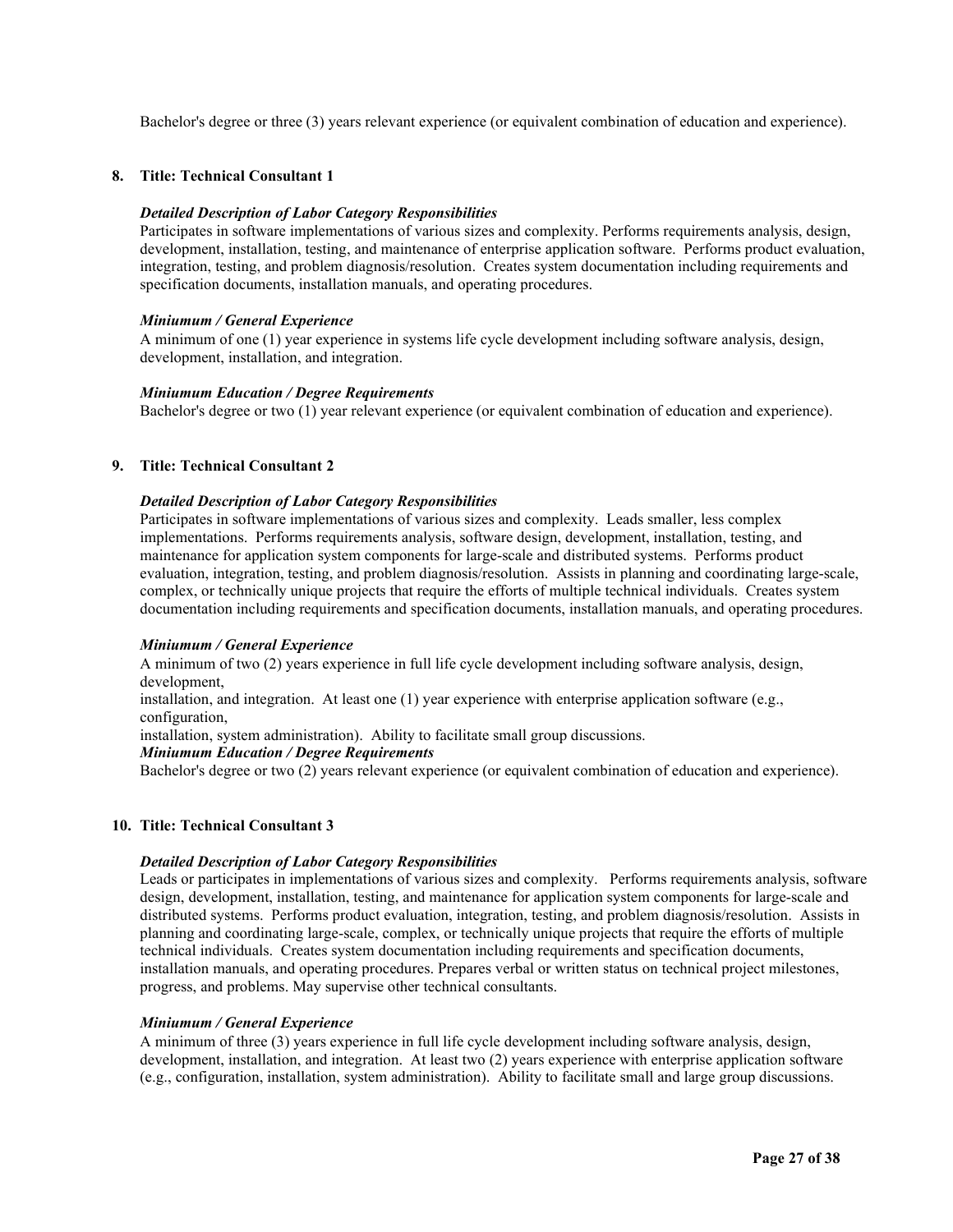#### *Miniumum Education / Degree Requirements*

Bachelor's degree or three (3) years relevant experience (or equivalent combination of education and experience).

#### **11. Title: Technical Consultant 4**

#### *Detailed Description of Labor Category Responsibilities*

Leads implementations of various sizes and complexity. Performs requirements analysis, software design, development, installation, testing, and maintenance for application system components for large-scale and distributed systems. Performs product evaluation, integration, testing, and problem diagnosis/resolution. Plans and coordinates large-scale, complex, or technically unique projects that require the efforts of multiple technical individuals. Creates system documentation including requirements and specification documents, installation manuals, and operating procedures. Prepares verbal or written status on technical project milestones, progress, and problems. May supervise other technical consultants.

#### *Miniumum / General Experience*

A minimum of four (4) years experience in full life cycle development including software analysis, design, development, installation, and integration. At least three (3) years experience with enterprise application software (e.g., configuration, installation, system administration). Ability to facilitate small and large group discussions.

#### *Miniumum Education / Degree Requirements*

Bachelor's degree or three (3) years relevant experience (or equivalent combination of education and experience).

### **12. Title: Technical Lead**

#### *Detailed Description of Labor Category Responsibilities*

Leads implementations of various sizes and complexity. Contributes to development of technical strategy and approach. Performs requirements analysis, software design, development, installation, testing, and maintenance for application system components for large-scale and distributed systems. Performs product evaluation, integration, testing, and problem diagnosis/resolution. Plans and coordinates large-scale, complex, or technically unique projects that require the efforts of multiple technical individuals. Oversees creation of system documentation including requirements and specification documents, installation manuals, and operating procedures. Prepares verbal or written status on technical project milestones, progress, and problems. Supervises other technical consultants.

#### *Miniumum / General Experience*

A minimum of five (5) years experience in full life cycle development including software analysis, design, development,

installation, and integration. At least four (4) years experience with enterprise application software (e.g., configuration, installation, system administration). Ability to facilitate executive level discussions.

#### *Miniumum Education / Degree Requirements*

Bachelor's degree or three (3) years relevant experience (or equivalent combination of education and experience).

#### **13. Title: Technical Subject Matter Expert**

#### *Detailed Description of Labor Category Responsibilities*

Leads large, complex implementations. Develops or refines existing technical strategy and approach. Provides technical architecture and perfomance recommendations. Plans and coordinates large-scale, complex, or technically unique projects that require the efforts of multiple technical individuals. Supervises other technical consultants.

#### *Miniumum / General Experience*

A minimum of seven (7) years experience in full life cycle development including software analysis, design, development, installation, and integration. At least five (5) years experience with enterprise application software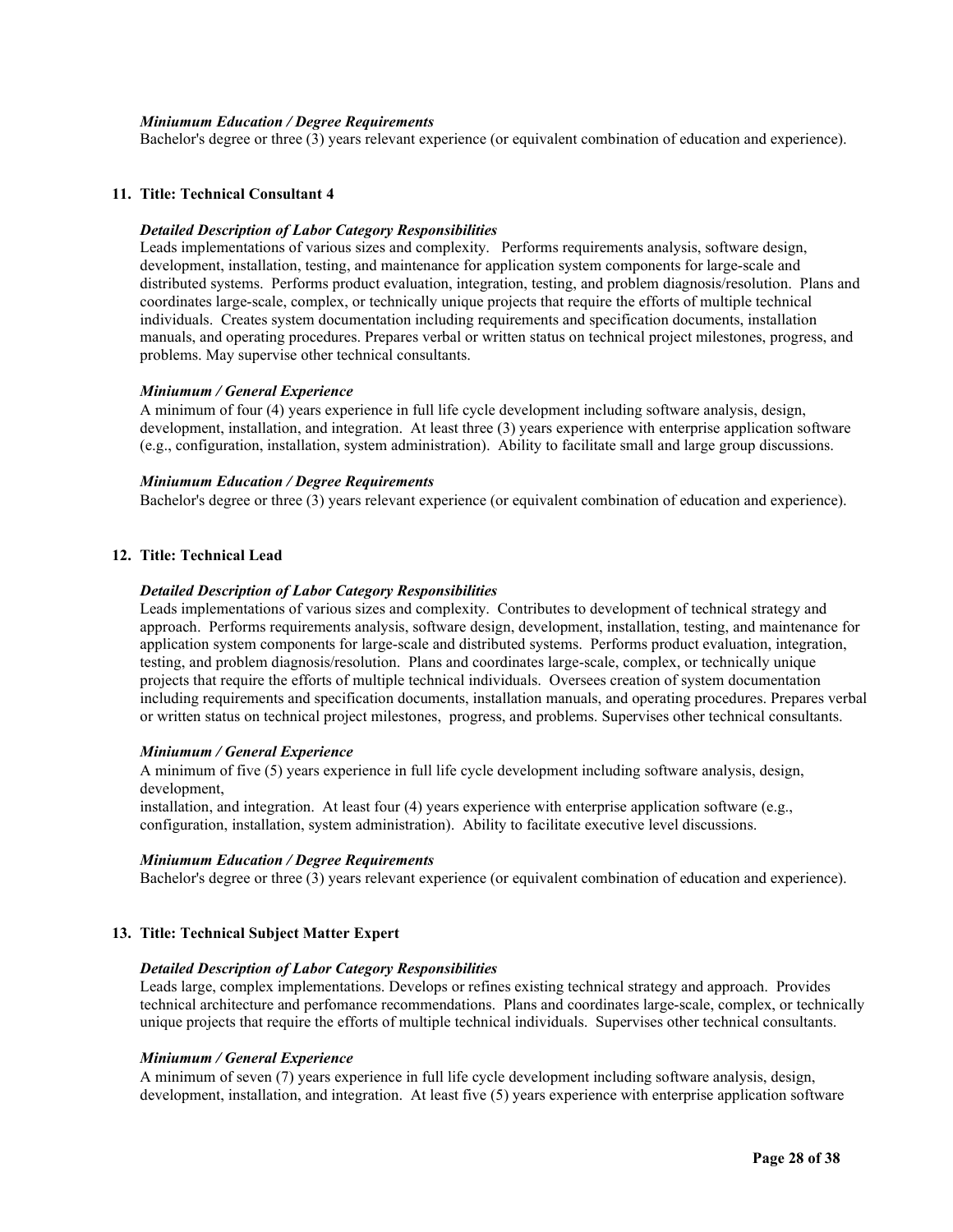(e.g., configuration, installation, system administration). Ability to facilitate executive level discussions.

## *Miniumum Education / Degree Requirements*

Bachelor's degree or three (3) years relevant experience (or equivalent combination of education and experience).

## **14. Title: Functional Consultant 1**

### *Detailed Description of Labor Category Responsibilities*

Participates in software implementations of various sizes and complexity. Gathers and documents functional requirements. Develops or refines existing business processes. Prepares system documentation including but not limited to functional specifications, design documents, system configuration documentation, and test scripts. Assists with execution of user acceptance testing and deployment activities.

#### *Miniumum / General Experience*

A minimum of one (1) year experience in functional requirements analysis, systems design, testing and deployment.

## *Miniumum Education / Degree Requirements*

Bachelor's degree or one (1) year relevant experience (or equivalent combination of education and experience).

## **15. Title: Functional Consultant 2**

## *Detailed Description of Labor Category Responsibilities*

Participates in software implementations of various sizes and complexity. Leads smaller, less complex implementations. Gathers and documents functional requirements. Develops or refines existing business processes. Prepares system documentation including but not limited to functional specifications, design documents, system configuration documentation, and test scripts. Assists with execution of user acceptance testing and deployment activities.

#### *Miniumum / General Experience*

A minimum of two (2) years experience in functional requirements analysis, systems design, testing and deployment. At least one (1) year experince with functional implementation of enterprise application software. Ability to facilitate small group discussions.

#### *Miniumum Education / Degree Requirements*

Bachelor's degree or two (2) years relevant experience (or equivalent combination of education and experience).

## **16. Title: Functional Consultant 3**

## *Detailed Description of Labor Category Responsibilities*

Leads or participates in implementations of various sizes and complexity. Analyzes functional requirements and provides design/configuration recommendations. Develops or refines existing business processes. Prepares system documentation including but not limited to functional specifications, design documents, system configuration documentation, and test scripts. Coordinates user acceptance testing and deployment activities. Prepares verbal or written status on project milestones, progress, and problems. May supervise other functional consultants.

#### *Miniumum / General Experience*

A minimum of three (3) years experience in functional requirements analysis, systems design, testing and deployment. At least two (2) years experience with functional implementation of enterprise application software. Ability to facilitate small and large group discussions.

#### *Miniumum Education / Degree Requirements*

Bachelor's degree or three (3) years relevant experience (or equivalent combination of education and experience).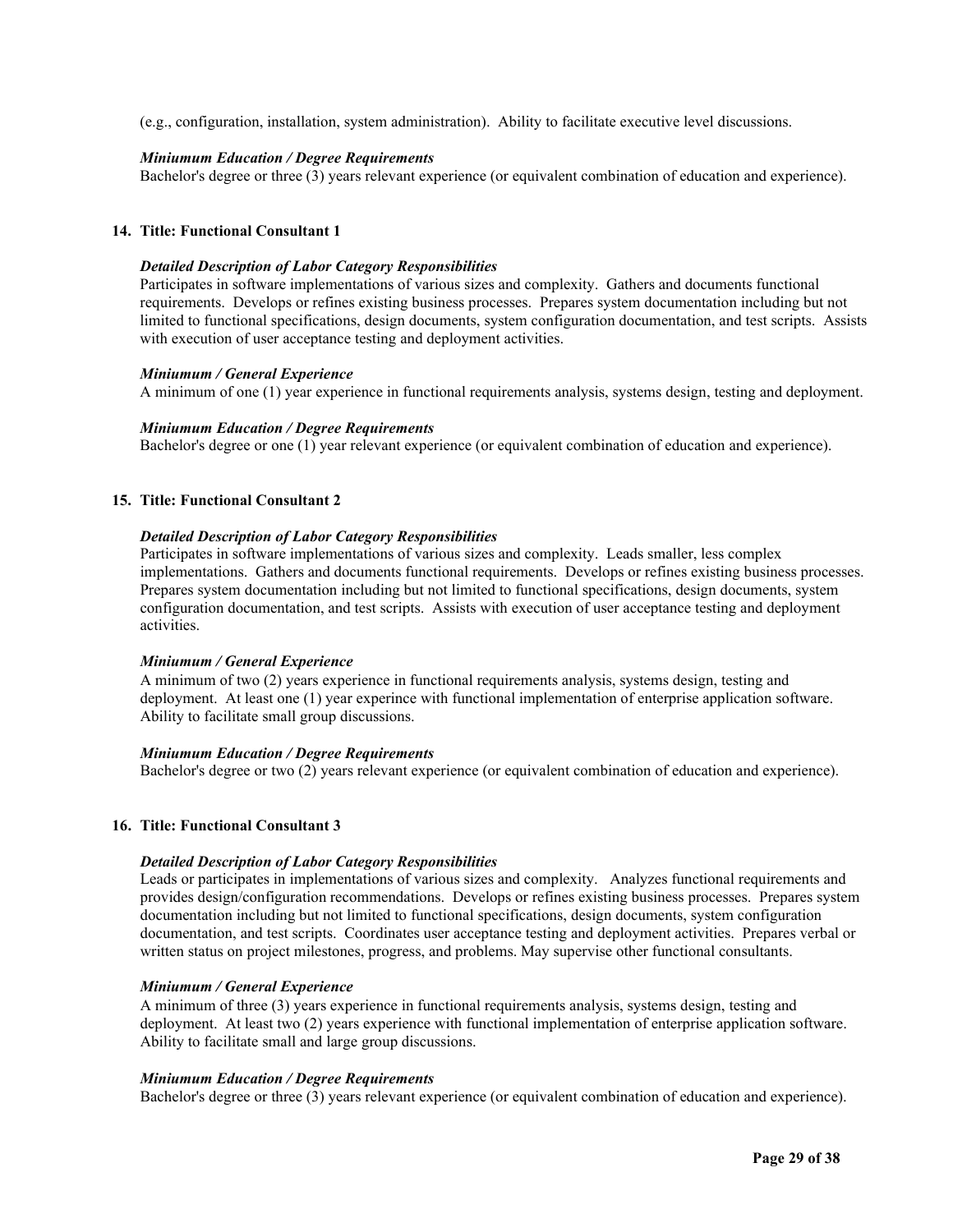## **17. Title: Functional Consultant 4**

#### *Detailed Description of Labor Category Responsibilities*

Leads implementations of various sizes and complexity. Analyzes functional requirements and provides design/configuration recommendations. Develops or refines existing business processes and leads system adoption efforts. Prepares system documentation including but not limited to functional specifications, design documents, system configuration documentation, and test scripts. Coordinates user acceptance testing and deployment activities. Prepares verbal or written status on project milestones, progress, and problems. May supervise other functional consultants.

#### *Miniumum / General Experience*

A minimum of four (4) years experience in functional requirements analysis, systems design, testing and deployment. At least three (3) years experience with functional implementation of enterprise application software. Ability to facilitate small and large group discussions.

#### *Miniumum Education / Degree Requirements*

Bachelor's degree or three (3) years relevant experience (or equivalent combination of education and experience).

#### **18. Title: Functional Lead**

#### *Detailed Description of Labor Category Responsibilities*

Leads implementations of various sizes and complexity. Contributes to development of functional strategy and approach. Analyzes functional requirements and provides design/configuration recommendations. Develops or refines existing business processes and leads system adoption efforts. Prepares system documentation including but not limited to functional specifications, design documents, system configuration documentation, and test scripts. Coordinates user acceptance testing and deployment activities. Prepares verbal or written status on project milestones, progress, and problems. Supervises other functional consultants.

#### *Miniumum / General Experience*

A minimum of five (5) years experience in functional requirements analysis, systems design, testing, and deployment. At least four (4) years expeirence with functional implementation of enterprise application software. Ability to facilitate executive level discussions.

#### *Miniumum Education / Degree Requirements*

Bachelor's degree or three (3) years relevant experience (or equivalent combination of education and experience).

#### **19. Title: Functional Subject Matter Expert**

#### *Detailed Description of Labor Category Responsibilities*

Leads large, complex implementations. Develops or refines existing functional strategy and approach. Provides recommendations on system governance and organizational processes. Plans and coordinates large-scale, complex, or

functionally unique projects that require cross-functional or cross-divisional participation. Supervises other functional consultants.

#### *Miniumum / General Experience*

A minimum of seven (7) years experience in functional requirements analysis, systems design, testing, and deployment. At least five (5) years expeirence with functional implementation of enterprise application software. Ability to facilitate executive level discussions.

#### *Miniumum Education / Degree Requirements*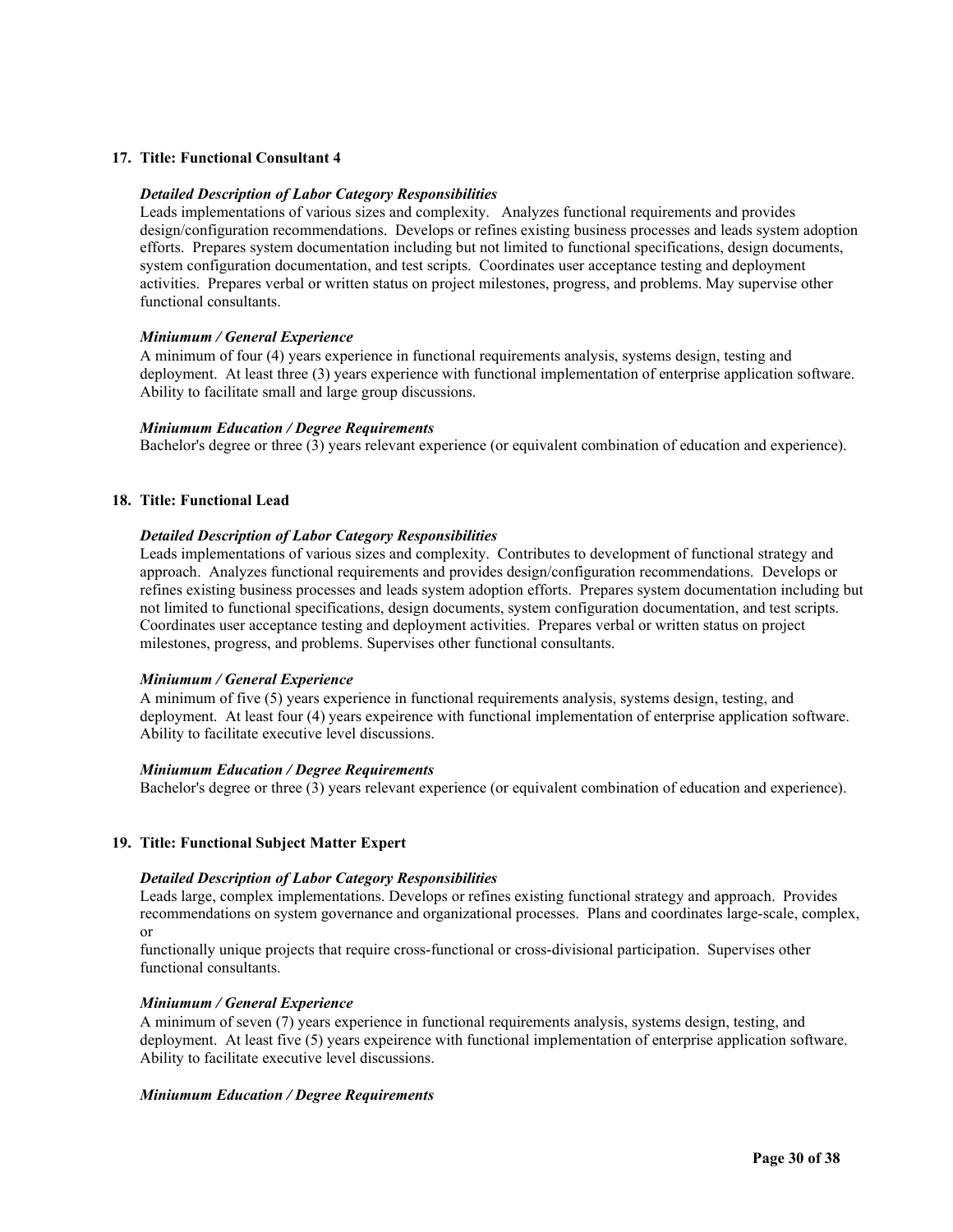Bachelor's degree or three (3) years relevant experience (or equivalent combination of education and experience).

## **20. Title: Project Manager 1**

#### *Detailed Description of Labor Category Responsibilities*

Responsible for project execution, typically for projects with smaller scope or less complex requirements. Provides management guidance to ensure all schedule and cost objectives are achieved successfully. Independently performs, or leads project teams in performing project tasks. Manages tasks within a task order. Organizes and coordinates planning and production of support activities. Meets with customer's management personnel and leadership to report progress, problems, and problem resolution. Formulates and reviews project plans and deliverable items. Assigns, schedules, and reviews work of project team.

#### *Miniumum / General Experience*

A minimum of two (2) years supervisory experience in managing projects.

#### *Miniumum Education / Degree Requirements*

Bachelor's degree or three (3) years relevant experience (or equivalent combination of education and experience).

#### **21. Title: Project Manager 2**

#### *Detailed Description of Labor Category Responsibilities*

Responsible for project execution, typically for projects with larger scope or more complex requirements. Provides management guidance to ensure all schedule and cost objectives are achieved successfully. Independently performs, or leads project teams in performing project tasks. Manages tasks within a task order. Organizes and coordinates planning and production of support activities. Meets with customer's management personnel and leadership to report progress, problems, and problem resolution. Formulates and reviews project plans and deliverable items. Assigns, schedules, and reviews work of project team.

#### *Miniumum / General Experience*

A minimum of four (4) years supervisory experience in managing projects.

#### *Miniumum Education / Degree Requirements*

Bachelor's degree or three (3) years relevant experience (or equivalent combination of education and experience).

#### **22. Title: Management Consultant 1**

#### *Detailed Description of Labor Category Responsibilities*

Makes recommendations that are recognized as authoritative within area of expertise. Conducts requirements and business case analysis to address complex organizational and management problems. Possesses experience and ability to analyze problems and provide the solutions to problems within a client's industry or organization. In an advisory capacity plans, develops, coordinates, and advises on management issues or initiatives of major scope and importance.

#### *Miniumum / General Experience*

A minimum of six (6) years of related experience.

#### *Miniumum Education / Degree Requirements*

Bachelor's degree or three (3) years relevant experience (or equivalent combination of education and experience).

#### **23. Title: Management Consultant 2**

#### *Detailed Description of Labor Category Responsibilities*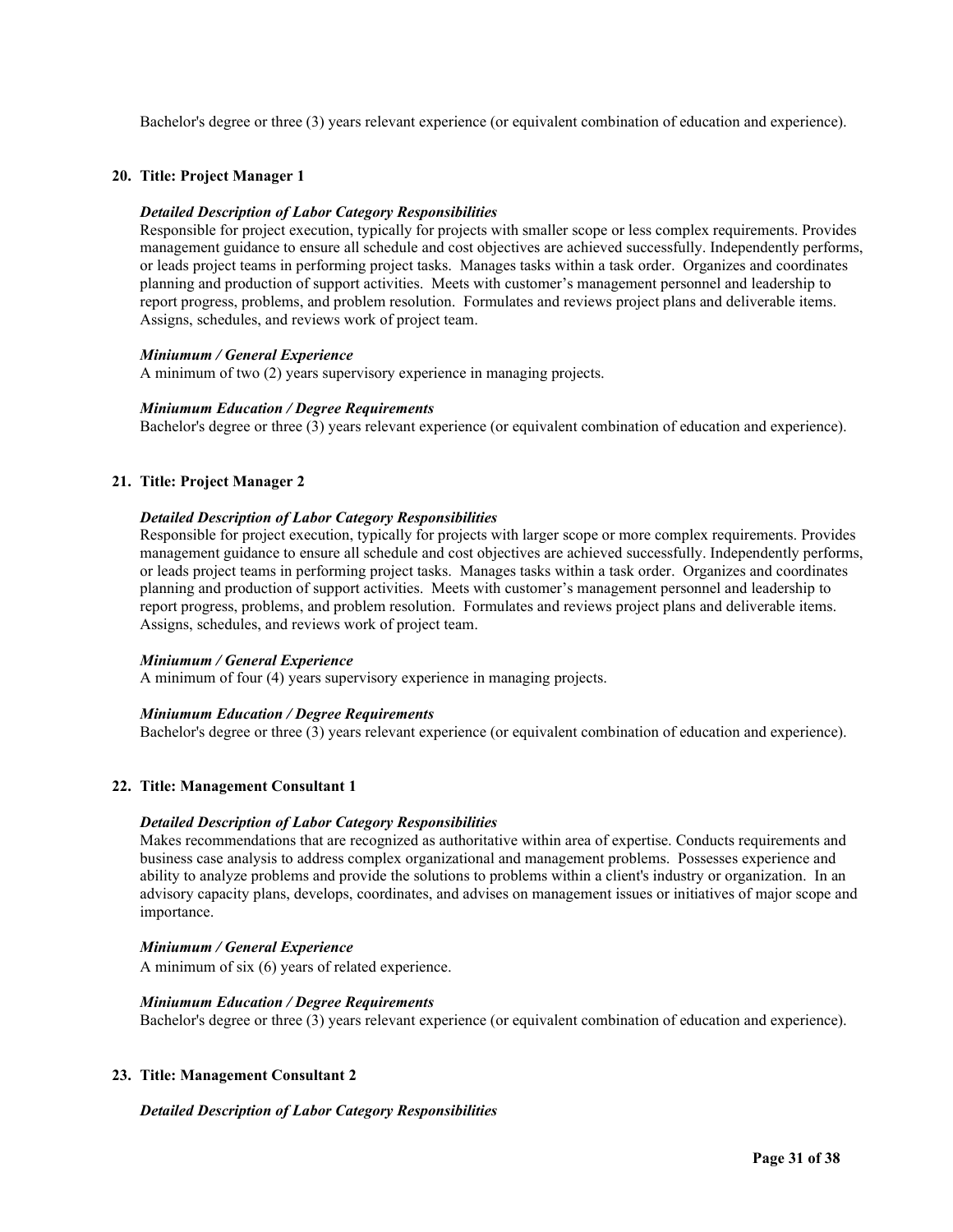Makes recommendations that are recognized as authoritative within area of expertise and have impact on extensive activities. Conducts requirements and business case analysis to address complex organizational and management problems. Possesses experience and ability to analyze problems and provide the solutions to problems within a client's industry or organization. In an advisory capacity plans, develops, coordinates, and advises on a number of issues or initiatives of major scope and importance. Demonstrates experience, creativity, foresight, and judgment in showing others how to solve unprecedented problems, and recommending a program of objectives and recommendations that can lead to major changes to achieve overall organizational and management objectives.

## *Miniumum / General Experience*

A minimum of eight (8) years of related experience.

## *Miniumum Education / Degree Requirements*

Bachelor's degree or three (3) years relevant experience (or equivalent combination of education and experience).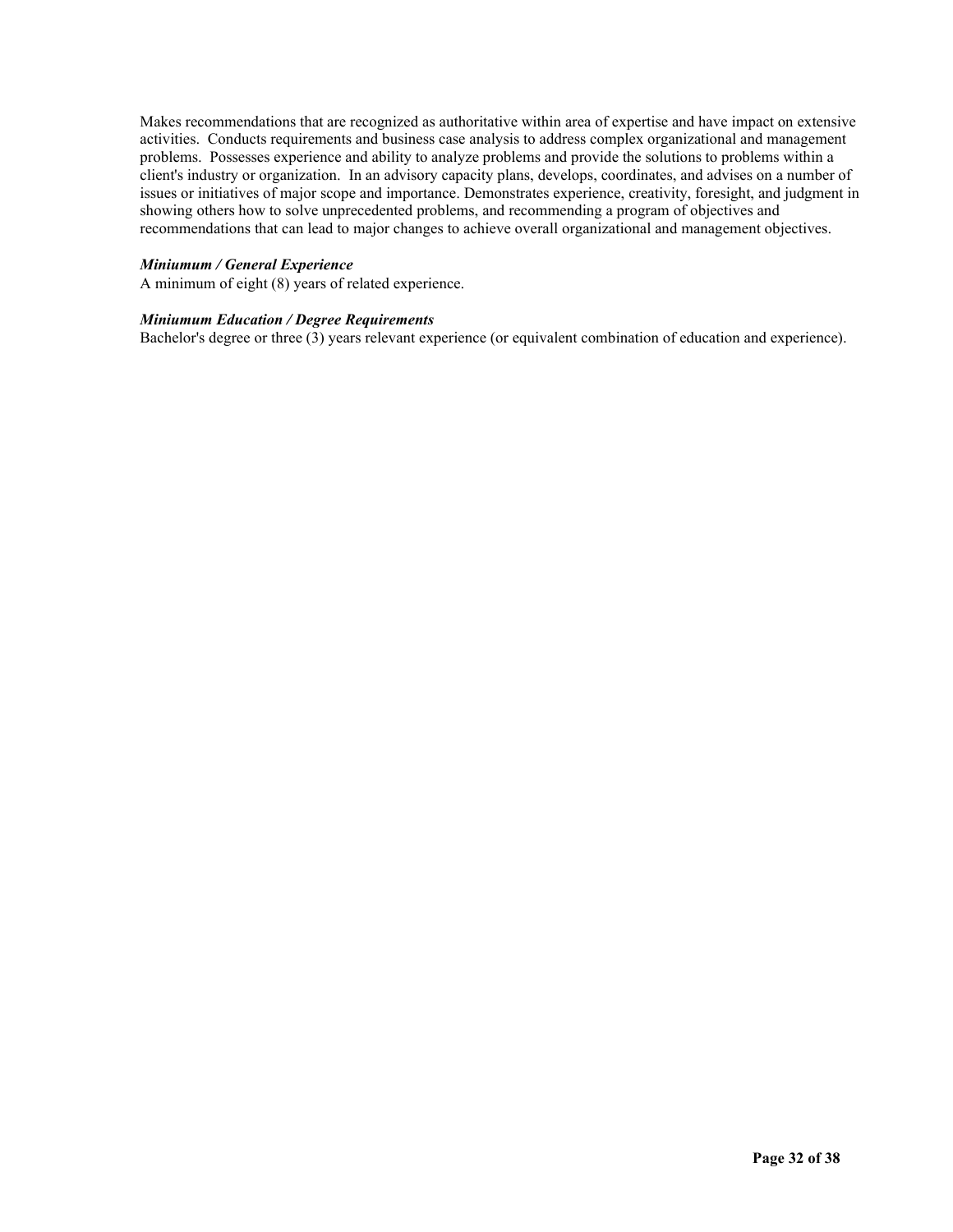# **Information Technology Professional Services Labor Categories and Rates**

| ID             | <b>Labor Category</b>                      | <b>GSA Price</b> |
|----------------|--------------------------------------------|------------------|
| 1              | <b>Administrative Support Specialist 2</b> | \$46.85          |
| $\overline{2}$ | Project Coordinator                        | \$74.96          |
| 3              | <b>Technical Support Lead</b>              | \$93.70          |
| 4              | Instructional Technologist 1               | \$104.11         |
| 5              | Instructional Technologist 2               | \$117.12         |
| 6              | <b>Quality Assurance Analyst</b>           | \$85.89          |
| $\overline{7}$ | Data Architect                             | \$124.93         |
| 8              | <b>Technical Consultant 1</b>              | \$101.51         |
| 9              | <b>Technical Consultant 2</b>              | \$117.12         |
| 10             | <b>Technical Consultant 3</b>              | \$136.64         |
| 11             | <b>Technical Consultant 4</b>              | \$156.16         |
| 12             | <b>Technical Lead</b>                      | \$175.68         |
| 13             | <b>Technical Subject Matter Expert</b>     | \$234.24         |
| 14             | <b>Functional Consultant 1</b>             | \$101.51         |
| 15             | <b>Functional Consultant 2</b>             | \$117.12         |
| 16             | <b>Functional Consultant 3</b>             | \$136.64         |
| 17             | <b>Functional Consultant 4</b>             | \$156.16         |
| 18             | <b>Functional Lead</b>                     | \$175.68         |
| 19             | <b>Functional Subject Matter Expert</b>    | \$234.24         |
| 20             | Project Manager 1                          | \$156.16         |
| 21             | Project Manager 2                          | \$175.68         |
| 22             | <b>Management Consultant 1</b>             | \$195.20         |
| 23             | <b>Management Consultant 2</b>             | \$234.24         |

**Table Notes:**

- **1. All rates are hourly.**
- **2. Pricing is inclusive of the .75% Industrial Funding Fees that are collectible and payable to the General Services Administration.**
- **3. Travel charges incurred in performance of order will be additive to the labor rates stated above, and authorized in advance. Travel charges will be invoiced in accordance with the then current GTR.**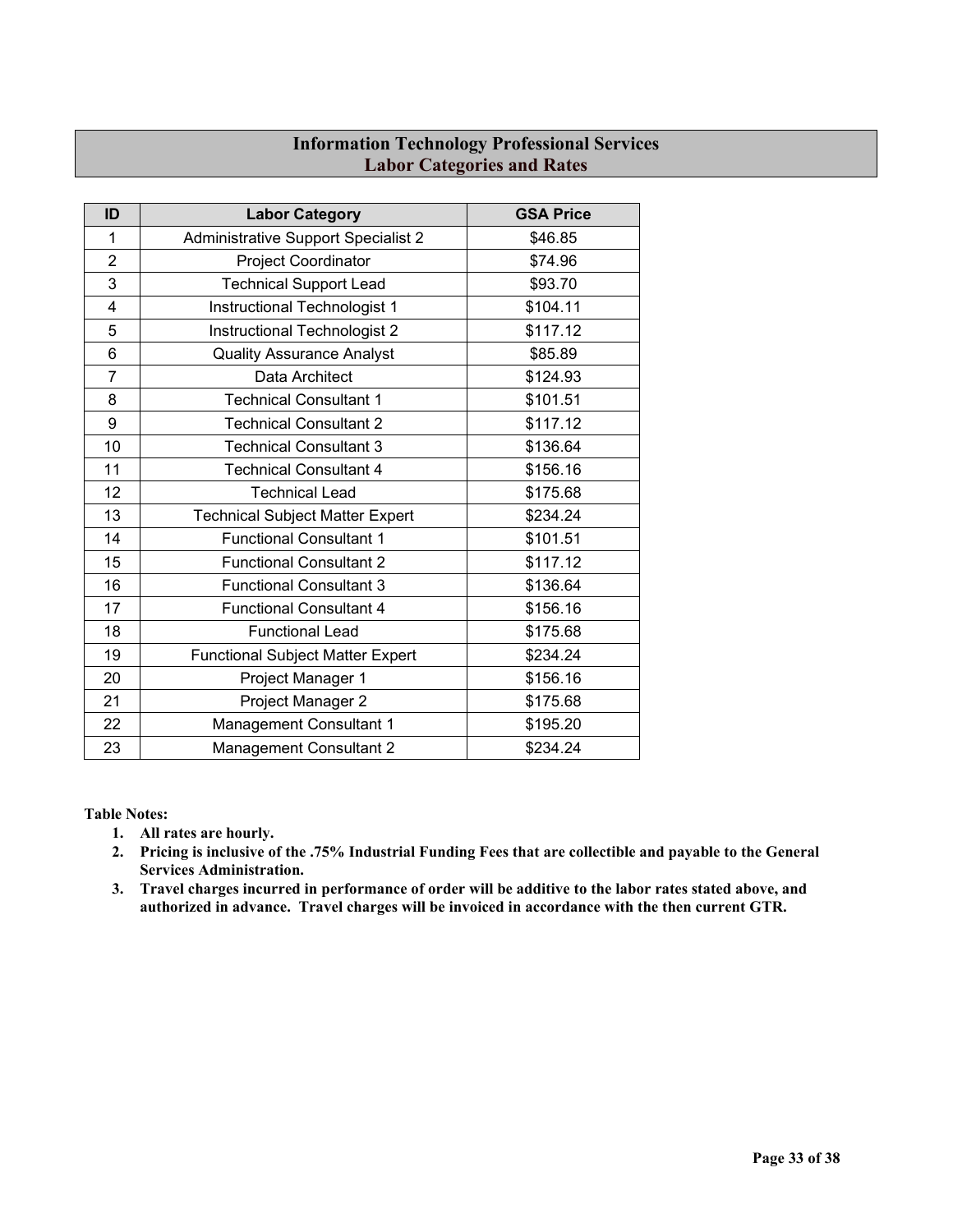| <b>SIN</b> | <b>Manufacturer</b> | <b>Part Number</b> | <b>Description</b>                                                                                                                                                                                                                                                                                                                                                                                                                                                                                                                                  | <b>GSA Price</b><br>(w/ .75%<br>IFF) |
|------------|---------------------|--------------------|-----------------------------------------------------------------------------------------------------------------------------------------------------------------------------------------------------------------------------------------------------------------------------------------------------------------------------------------------------------------------------------------------------------------------------------------------------------------------------------------------------------------------------------------------------|--------------------------------------|
| 511210     | Saba Software       | LIC-SPP-001-10-P   | Saba Publisher Professional Edition - Perpetual License 1-10 users purchased                                                                                                                                                                                                                                                                                                                                                                                                                                                                        | \$2,631.58                           |
| 511210     | Saba Software       | LIC-SPP-001-50-P   | Saba Publisher Professional Edition - Perpetual License 21-50 users purchased                                                                                                                                                                                                                                                                                                                                                                                                                                                                       | \$2,105.31                           |
| 511210     | Saba Software       | LIC-CMU-001-P      | Saba Centra for eMeetings, additional Concurrent Users - Perpetual License                                                                                                                                                                                                                                                                                                                                                                                                                                                                          | \$220.05                             |
| 511210     | Saba Software       | LIC-CMU-009-P      | Saba Centra for eMeetings, additional Named Users 5 Perpetual License                                                                                                                                                                                                                                                                                                                                                                                                                                                                               | \$22.01                              |
| 511210     | Saba Software       | LIC-CVC-001-P      | Saba Centra for Virtual Classrooms, additional Concurrent Users - Perpetual<br>License                                                                                                                                                                                                                                                                                                                                                                                                                                                              | \$673.90                             |
| 511210     | Saba Software       | LIC-CVC-009-P      | Saba Centra for Virtual Classrooms, additional Named Users 5 Perpetual License                                                                                                                                                                                                                                                                                                                                                                                                                                                                      | \$67.40                              |
| 511210     | Saba Software       | LIC-RPV-008        | Crystal Reports Professional 2008 License - Perpetual License                                                                                                                                                                                                                                                                                                                                                                                                                                                                                       | \$494.59                             |
| 511210     | Saba Software       | LIC-RSP-908        | Crystal Reports Server 2008 Embedded Throttled Starter Pack - Perpetual<br>License                                                                                                                                                                                                                                                                                                                                                                                                                                                                  | \$5,305.54                           |
| 511210     | Saba Software       | LIC-SEL-001-P      | Saba Learning - Perpetual License                                                                                                                                                                                                                                                                                                                                                                                                                                                                                                                   | \$20.63                              |
| 511210     | Saba Software       | LIC-SEL-006-P      | Saba Learning, Limited Recorded User - Perpetual License                                                                                                                                                                                                                                                                                                                                                                                                                                                                                            | \$6.88                               |
| 511210     | Saba Software       | LIC-SEL-009-P      | Saba Anywhere - Perpetual License                                                                                                                                                                                                                                                                                                                                                                                                                                                                                                                   | \$2.07                               |
| 511210     | Saba Software       | LIC-SPB-001-10-P   | Saba Publisher Standard Edition - Perpetual License 1-20 users purchased                                                                                                                                                                                                                                                                                                                                                                                                                                                                            | \$1,618.64                           |
| 511210     | Saba Software       | LIC-SPB-001-50-P   | Saba Publisher Standard Edition - Perpetual License 21-50 users purchased                                                                                                                                                                                                                                                                                                                                                                                                                                                                           | \$1,348.87                           |
| 511210     | Saba Software       | LIC-SPP-002-20-P   | Saba Publisher Professional Edition Upgrade - Perpetual License 1-20 users<br>purchased                                                                                                                                                                                                                                                                                                                                                                                                                                                             | \$899.24                             |
| 511210     | Saba Software       | LIC-SPP-002-50-P   | Saba Publisher Professional Edition Upgrade - Perpetual License 21-50 users<br>purchased                                                                                                                                                                                                                                                                                                                                                                                                                                                            | \$809.32                             |
| 511210     | Saba Software       | OND-COT-001        | Additional OnDemand storage, Monthly Subscription                                                                                                                                                                                                                                                                                                                                                                                                                                                                                                   | \$238.04                             |
| 54151      | Saba Software       | MAI-STD-001        | Saba Standard Support (Maintenance) includes: two (2) named, Saba certified<br>contacts; 8x5 support coverage, and right to new releases of the licensed<br>product. In the initial period the Saba Standard Support (Maintenance) fee is 20%<br>of net license amount, with the total price to be determined at the time of sale. In<br>subsequent years (after the initial period), Saba Standard Support (Maintenance)<br>is calculated based on the previous period's fee and may be subject to an uplift<br>charge not to exceed 5% per annum. | \$1.00                               |
| 54151      | Saba Software       | MAI-EXT-001        | Saba Extended Support (Maintenance) includes: two (2) named, Saba certified<br>contacts; 8x5 support coverage, and right to new releases of the licensed<br>product. In the initial period the Saba Extended Support (Maintenance) fee is 24%<br>of net license amount, with the total price to be determined at the time of sale. In<br>subsequent years (after the initial period), Saba Extended Support (Maintenance)<br>is calculated based on the previous period's fee and may be subject to an uplift<br>charge not to exceed 5% per annum. | \$1.00                               |
| 611420     | Saba Software       | <b>ELS-008</b>     | Customizing Private Physical and Online Classes                                                                                                                                                                                                                                                                                                                                                                                                                                                                                                     | \$6,743.95                           |
| 511210     | Cornerstone         | Learning Base      | Learning Platform Included in base platform: E-learning, Evaluations, Test<br>engine, ILT, Curriculum Player, Materials Management Price per Active User /<br>Year                                                                                                                                                                                                                                                                                                                                                                                  | \$27.20                              |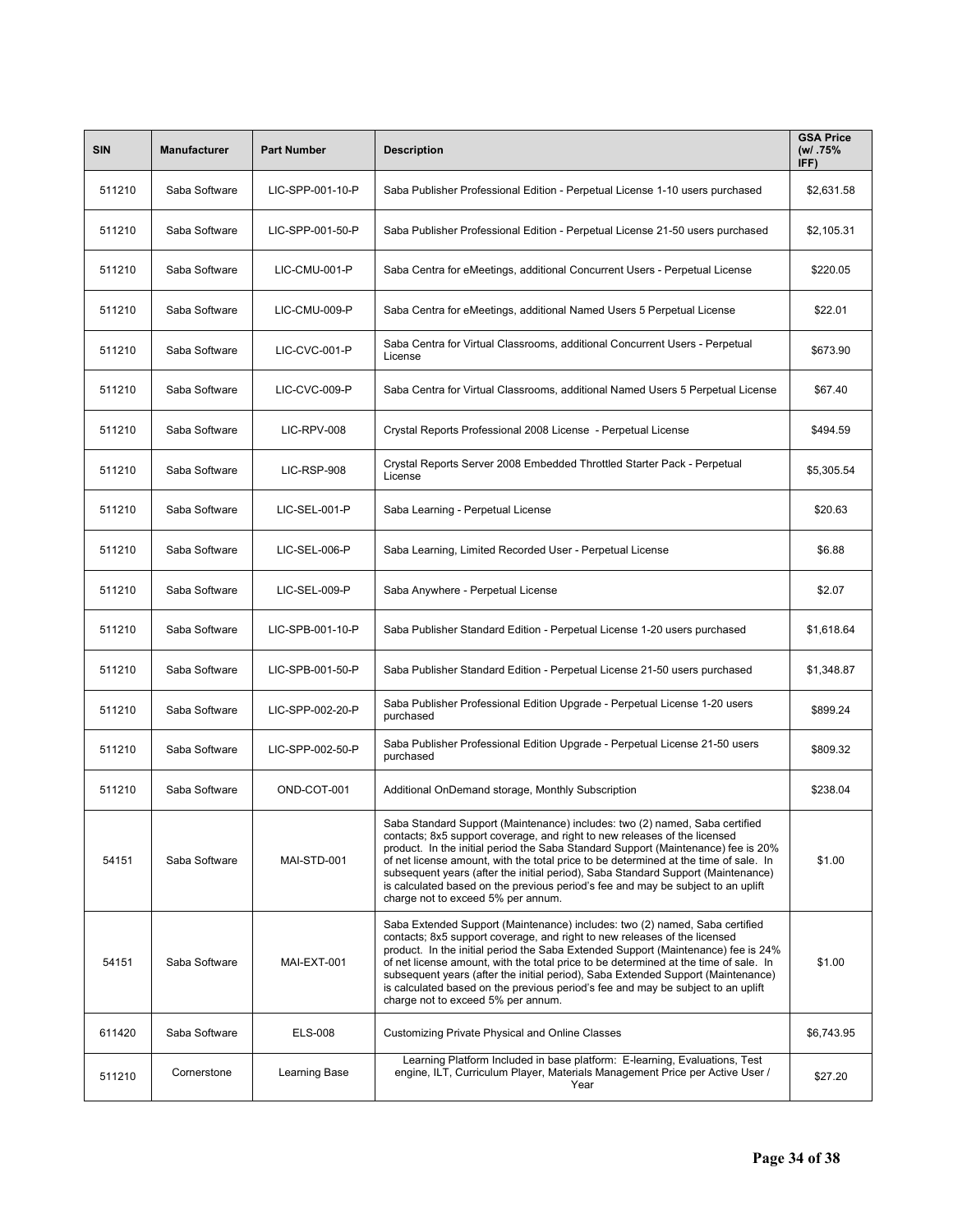| 511210 | Cornerstone | Perform Base            | EmployeePerformance Management Platform                                                                                                                                                                                                                                             | \$27.20                                           |
|--------|-------------|-------------------------|-------------------------------------------------------------------------------------------------------------------------------------------------------------------------------------------------------------------------------------------------------------------------------------|---------------------------------------------------|
| 511210 | Cornerstone | ATS Base                | Applicant tracking, Candidate Network, Candidate Search, Career Site Portals,<br>Competency Assessment, Job Board Management, Requisition Management,<br>Resume Parsing, Alerts & Notifications, Custom Reporting, My Team,<br>Peoplefinder Employee Directory, Position Management | \$27.20                                           |
| 511210 | Cornerstone | Conect-Base             | Connect Platform Included in base platform: Social networking (blogs, wikis,<br>podcasts, etc.), Knowledge management, People Finder, Career Profile Price per<br>Active User / Year                                                                                                | \$27.20                                           |
| 511210 | Cornerstone | Conect-Ext-Ann          | Cornerstone Connect for the Extended Enterprise flat fee, annual, recurring; plus                                                                                                                                                                                                   | \$22,670.03                                       |
| 511210 | Cornerstone | Learning-Comp           | Learning Platform Add-On Compliance Pack: Certifications + Forms Price per<br>Compliance user / year                                                                                                                                                                                | \$13.60                                           |
| 511210 | Cornerstone | Learning-LCMS           | Learning Platform Add-On LCMS: Content Authoring & Course Publisher Price per<br>seat / year                                                                                                                                                                                        | \$2,720.40                                        |
| 511210 | Cornerstone | Learning-Compet         | Learning Platform Add-On Competencies / Dev Plans Price per user / year                                                                                                                                                                                                             | \$9.07                                            |
| 511210 | Cornerstone | Perform-Compet          | Performance Platform Add-On Competencies / Dev Plans Price per user / year                                                                                                                                                                                                          | \$9.07                                            |
| 511210 | Cornerstone | Success-Base-1          | Succession Platform Included in base platform:Career Profiles, SMP, People<br>Finder, Candidate Search / Team Builder, Org Charting, Talent Pools Per<br>Company Size 1 - 1,499                                                                                                     | \$22,670.03                                       |
| 511210 | Cornerstone | Success-Base-1500       | Succession Platform 1500-4999                                                                                                                                                                                                                                                       | \$45,340.05                                       |
| 511210 | Cornerstone | Success-Base-5000       | Succession Platform 5,000 - 7,499                                                                                                                                                                                                                                                   | \$68,010.08                                       |
| 511210 | Cornerstone | Success-Base-7500       | Succession Platform 7,500 - 9,999                                                                                                                                                                                                                                                   | \$90,680.10                                       |
| 511210 | Cornerstone | Success-Base-10000      | Succession Platform 10,000 - 24,999                                                                                                                                                                                                                                                 | \$113,350.13                                      |
| 511210 | Cornerstone | Success-Base-25000      | Succession Platform 25,000 - 49,999                                                                                                                                                                                                                                                 | \$136,020.15                                      |
| 511210 | Cornerstone | Success-Base-50000      | Succession Platform 50,000 - 74,999                                                                                                                                                                                                                                                 | \$158,690.18                                      |
| 511210 | Cornerstone | Success-Base-75000      | Succession Platform 75,000 - 149,999                                                                                                                                                                                                                                                | \$226,700.25                                      |
| 511210 | Cornerstone | Success-Base-<br>150000 | Succession Platform 150,000+                                                                                                                                                                                                                                                        | \$272,040.30                                      |
| 511210 | Cornerstone | Analytics-Add           | Analytics Pack: Custom reports + dashboards (Platform Included with any<br>platform: Administration, MyTeam, Standard reports, E-mail notifications, User<br>Profiles Add-On) (min \$5,000)                                                                                         | 20% of<br>annual GSA<br>software fees<br>plus IFF |
| 511210 | Cornerstone | Prem-Support            | Premium support (Platform Included with any platform: Administration, MyTeam,<br>Standard reports, E-mail notifications, User Profiles Add-On)                                                                                                                                      | 20% of<br>annual GSA<br>software fees<br>plus IFF |
| 511210 | Cornerstone | Onboard-1               | Solution: Onboarding Included in onboarding platform: Onboarding, Engine,<br>Forms, Curriculum Player Annual Cost Company Size 1 - 1,499                                                                                                                                            | \$22,670.03                                       |
| 511210 | Cornerstone | Onboard-1500            | Onboard-1.500 - 4.999                                                                                                                                                                                                                                                               | \$36,272.04                                       |
| 511210 | Cornerstone | Onboard-5000            | Onboard-5,000 - 7,499                                                                                                                                                                                                                                                               | \$54,408.06                                       |
| 511210 | Cornerstone | Onboard-7500            | Onboard-7,500 - 9,999                                                                                                                                                                                                                                                               | \$68,010.08                                       |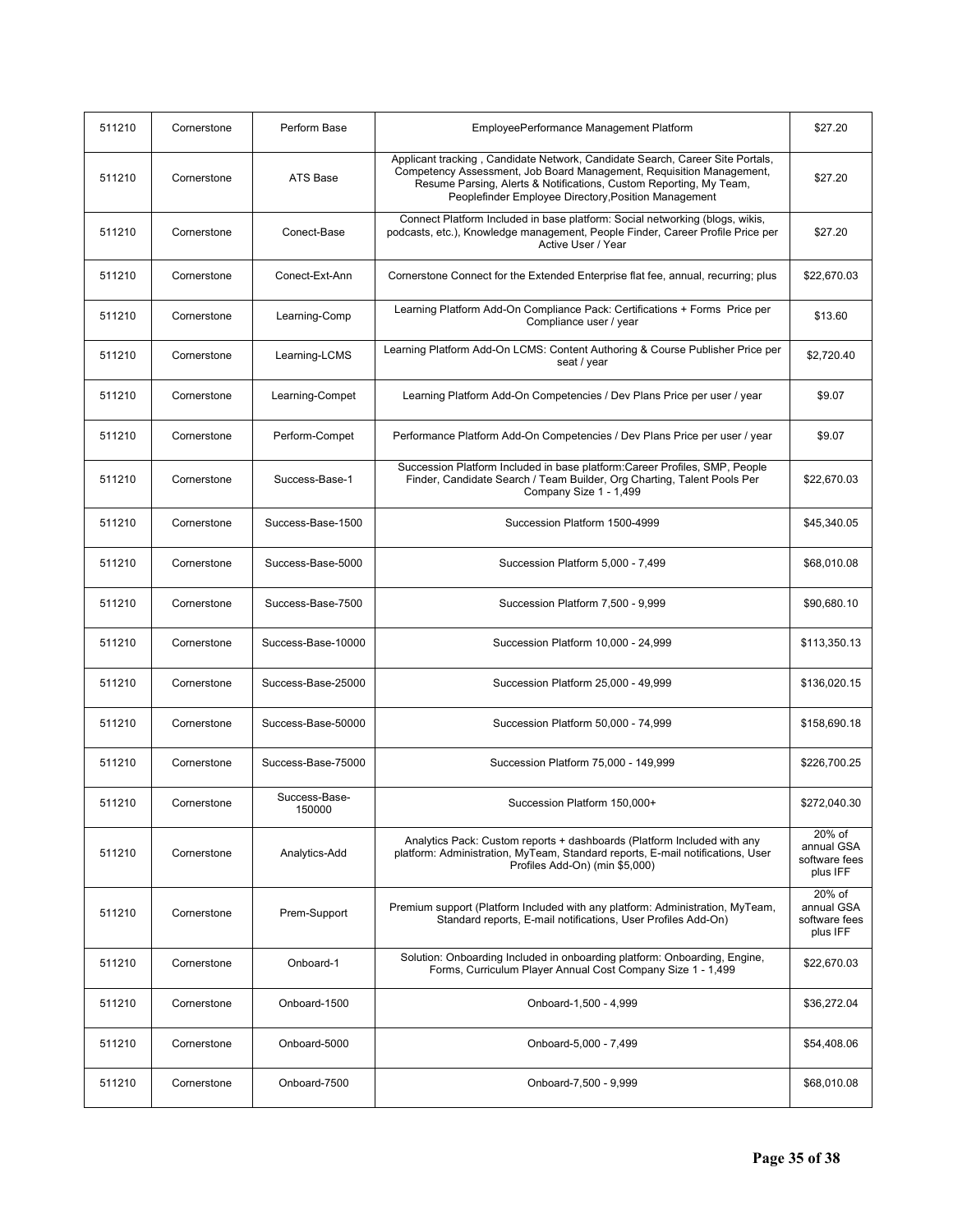| 511210 | Cornerstone | Onboard-10000             | Onboard-10,000 - 24,999                                                                                                                                                                                                                                                                                                                                                                               | \$90,680.10  |
|--------|-------------|---------------------------|-------------------------------------------------------------------------------------------------------------------------------------------------------------------------------------------------------------------------------------------------------------------------------------------------------------------------------------------------------------------------------------------------------|--------------|
| 511210 | Cornerstone | Onboard-25000             | Onboard-25,000 - 49,999                                                                                                                                                                                                                                                                                                                                                                               | \$136.020.15 |
| 511210 | Cornerstone | Onboard-50000             | Onboard-50,000 - 74,999                                                                                                                                                                                                                                                                                                                                                                               | \$158,690.18 |
| 511210 | Cornerstone | Onboard-75000             | Onboard-75,000 - 149,999                                                                                                                                                                                                                                                                                                                                                                              | \$181,360.20 |
| 511210 | Cornerstone | Onboard-150000            | Onboard-150,000+                                                                                                                                                                                                                                                                                                                                                                                      | \$226.700.25 |
| 511210 | Cornerstone | Ext-Base                  | Extended Enterprise (Learning) [not for Connect] Included in extended enterprise<br>platform: * Portal + Self-registration + Portal Builder + Guest User Access + E-<br>commerce, Ext.Ent. E-Learning Engine, Compliance: Certifications + Forms,<br>Curriculum Player, ILT, LCMS (1 seat) Per Active User / Year flat annual fee                                                                     | \$27,204.03  |
| 511210 | Cornerstone | Ext-Cont                  | Extended Enterprise (Learning) [not for Connect] Add-Ons Content                                                                                                                                                                                                                                                                                                                                      | \$906.80     |
| 511210 | Cornerstone | Ext-Ent-Reg-1000          | Blocks of Extended Enterprise Registrations 1000 Price per registration                                                                                                                                                                                                                                                                                                                               | \$9.07       |
| 511210 | Cornerstone | Ext-Ent-Reg-5000          | Blocks of Extended Enterprise Registrations 5000 Price per registration                                                                                                                                                                                                                                                                                                                               | \$4.53       |
| 511210 | Cornerstone | Ext-Ent-Reg-10000         | Blocks of Extended Enterprise Registrations 10000 Price per registration                                                                                                                                                                                                                                                                                                                              | \$3.63       |
| 511210 | Cornerstone | Ext-Ent-Reg-50000         | Blocks of Extended Enterprise Registrations 50000 Price per registration                                                                                                                                                                                                                                                                                                                              | \$2.72       |
| 511210 | Cornerstone | Ext-Ent-Reg-100000        | Blocks of Extended Enterprise Registrations 100000 Price per registration                                                                                                                                                                                                                                                                                                                             | \$2.27       |
| 511210 | Cornerstone | Ext-Ent-Reg-250000        | Blocks of Extended Enterprise Registrations 250000 Price per registration                                                                                                                                                                                                                                                                                                                             | \$1.81       |
| 511210 | Cornerstone | Ext-Ent-Reg-500000        | Blocks of Extended Enterprise Registrations 500000 Price per registration                                                                                                                                                                                                                                                                                                                             | \$1.36       |
| 511210 | Cornerstone | Ext-Ent-Reg-1000000       | Blocks of Extended Enterprise Registrations 1000000 Price per registration                                                                                                                                                                                                                                                                                                                            | \$0.91       |
| 511210 | Cornerstone | Ext-Ent-Reg-1000-B        | Blocks of Extended Enterprise Registrations 1000 Registration Block (good for 12<br>months)                                                                                                                                                                                                                                                                                                           | \$9.068.01   |
| 511210 | Cornerstone | Ext-Ent-Reg-5000-B        | Blocks of Extended Enterprise Registrations 5000 Registration Block (good for 12<br>months)                                                                                                                                                                                                                                                                                                           | \$22,670.03  |
| 511210 | Cornerstone | Ext-Ent-Reg-10000-B       | Blocks of Extended Enterprise Registrations 10000 Registration Block (good for<br>12 months)                                                                                                                                                                                                                                                                                                          | \$36,272.04  |
| 511210 | Cornerstone | Ext-Ent-Reg-50000-B       | Blocks of Extended Enterprise Registrations 50000 Registration Block (good for<br>12 months)                                                                                                                                                                                                                                                                                                          | \$136,020.15 |
| 511210 | Cornerstone | Ext-Ent-Reg-100000-<br>В  | Blocks of Extended Enterprise Registrations 100000 Registration Block (good for<br>12 months)                                                                                                                                                                                                                                                                                                         | \$226,700.25 |
| 511210 | Cornerstone | Ext-Ent-Reg-250000-<br>в  | Blocks of Extended Enterprise Registrations 250000 Registration Block (good for<br>12 months)                                                                                                                                                                                                                                                                                                         | \$453,400.50 |
| 511210 | Cornerstone | Ext-Ent-Reg-500000-<br>В  | Blocks of Extended Enterprise Registrations 500000 Registration Block (good for<br>12 months)                                                                                                                                                                                                                                                                                                         | \$680,100.76 |
| 511210 | Cornerstone | Ext-Ent-Reg-1000000<br>-В | Blocks of Extended Enterprise Registrations 1000000 Registration Block (good<br>for 12 months)                                                                                                                                                                                                                                                                                                        | \$906,801.01 |
| 54151  | Cornerstone | Imp-QS-LMS                | Discovery and Planning Phase includes introductory mtg, 5 hours of<br>implementation consulting, client activation process and welcome kit. Design<br>Phase includes system configuration, pre-configured and QuickStart workbook.<br>Execution phase includes client executed portal population, testing and validation.<br>Pilot Phase includes client executed portal assessment. Deployment Phase | \$9,571.79   |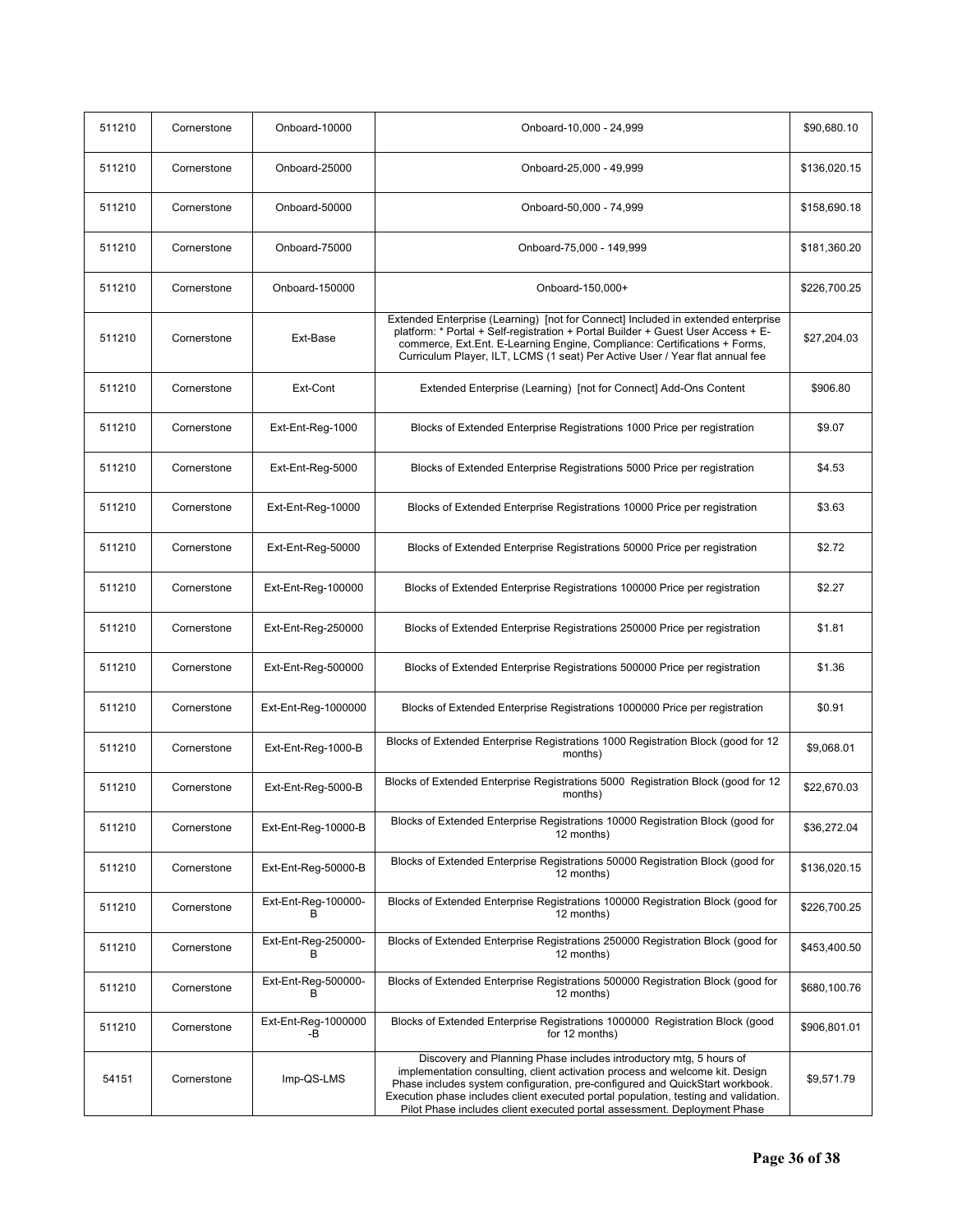|       |             |             | includes client executed system go live. Estimated timeline is 10 business days<br>and includes project management and configuration, online administrator training<br>and portal activation.                                                                                                                                                                                                                                                                                                                                                                                                                                                                                                                         |             |
|-------|-------------|-------------|-----------------------------------------------------------------------------------------------------------------------------------------------------------------------------------------------------------------------------------------------------------------------------------------------------------------------------------------------------------------------------------------------------------------------------------------------------------------------------------------------------------------------------------------------------------------------------------------------------------------------------------------------------------------------------------------------------------------------|-------------|
| 54151 | Cornerstone | Imp-QS-EPM  | Discovery and Planning Phase includes introductory mtg, 5 hours of<br>implementation consulting, client activation process and welcome kit. Design<br>Phase includes system configuration, pre-configured and QuickStart workbook.<br>Execution phase includes client executed portal population, testing and validation.<br>Pilot Phase includes client executed portal assessment. Deployment Phase<br>includes client executed system go live. Estimated timeline is 10 business days<br>and includes project management and configuration, online administrator training<br>and portal activation.                                                                                                                | \$9,571.79  |
| 54151 | Cornerstone | Imp-QS-TMS  | Discovery and Planning Phase includes introductory mtg, 5 hours of<br>implementation consulting, client activation process and welcome kit. Design<br>Phase includes system configuration, pre-configured and QuickStart workbook.<br>Execution phase includes client executed portal population, testing and validation.<br>Pilot Phase includes client executed portal assessment. Deployment Phase<br>includes client executed system go live. Estimated timeline is 10 business days<br>and includes project management and configuration, online administrator training<br>and portal activation.                                                                                                                | \$27,279.60 |
| 54151 | Cornerstone | Imp-Pro-LMS | Discovery and Planning Phase includes sales hand-off process, client welcome<br>process, client activation process and remote kick off meeting. Design Phase<br>includes customized system configuration and configuration workshop, delivered<br>remotely. Execution phase includes remotely executed portal population, testing<br>and validation. Pilot Phase includes remotely executed portal assessment.<br>Training Phase includes virtual administrator training course. Deployment Phase<br>includes remotely executed system review and system go live. Estimated timeline<br>is 30-45 business days and includes project management and configuration, 4-<br>dayLMS training course and portal activation. | \$26,801.01 |
| 54151 | Cornerstone | Imp-Pro-EPM | Discovery and Planning Phase includes sales hand-off process, client welcome<br>process, client activation process and remote kick off meeting. Design Phase<br>includes customized system configuration and configuration workshop, delivered<br>remotely. Execution phase includes remotely executed portal population, testing<br>and validation. Pilot Phase includes remotely executed portal assessment.<br>Training Phase includes virtual administrator training course. Deployment Phase<br>includes remotely executed system review and system go live. Estimated timeline<br>is 30-45 business days and includes project management and configuration, 4-day<br>EPM training course and portal activation. | \$28,236.78 |
| 54151 | Cornerstone | Imp-Pro-TMS | Discovery and Planning Phase includes sales hand-off process, client welcome<br>process, client activation process and remote kick off meeting. Design Phase<br>includes customized system configuration and configuration workshop, delivered<br>remotely. Execution phase includes remotely executed portal population, testing<br>and validation. Pilot Phase includes remotely executed portal assessment.<br>Training Phase includes virtual administrator training course. Deployment Phase<br>includes remotely executed system review and system go live. Estimated timeline<br>is 30-45 business days and includes project management and configuration, 8-day<br>TMS training course and portal activation. | \$52,644.84 |
| 54151 | Cornerstone | Imp-Ent-LMS | Discovery and Planning Phase includes sales hand-off process, client welcome<br>process, client activation process and onsite kick off meeting. Design Phase<br>includes customized system configuration and configuration workshop, delivered<br>onsite. Execution Phase includes remote portal configuration and onsite testing<br>and validation. Pilot Phase includes onsite portal assessment. Training Phase<br>includes onsite administrator training course. Deployment Phase includes onsite<br>system review and system go live. Estimated timeline is 40-60 business days and<br>includes project management, 4-day LMS training course and portal activation.<br>Travel expenses not included.            | \$47,858.94 |
| 54151 | Cornerstone | Imp-Ent-EPM | Discovery and Planning Phase includes sales hand-off process, client welcome<br>process, client activation process and onsite kick off meeting. Design Phase<br>includes customized system configuration and configuration workshop, delivered<br>onsite. Execution Phase includes remote portal configuration and onsite testing<br>and validation. Pilot Phase includes onsite portal assessment. Training Phase<br>includes onsite administrator training course. Deployment Phase includes onsite<br>system review and system go live. Estimated timeline is 40-60 business days and<br>includes project management, 4-day EPM training course and portal activation.<br>Travel expenses not included.            | \$49,294.71 |
| 54151 | Cornerstone | Imp-Ent-TMS | Discovery and Planning Phase includes sales hand-off process, client welcome<br>process, client activation process and onsite kick off meeting. Design Phase<br>includes customized system configuration and configuration workshop, delivered<br>onsite. Execution Phase includes remote portal configuration and onsite testing<br>and validation. Pilot Phase includes onsite portal assessment. Training Phase<br>includes onsite administrator training course. Deployment Phase includes onsite<br>system review and system go live. Estimated timeline is 40-60 business days and<br>includes project management, 8-dayTMS training course and portal activation.<br>Travel expenses not included.             | \$85,188.92 |